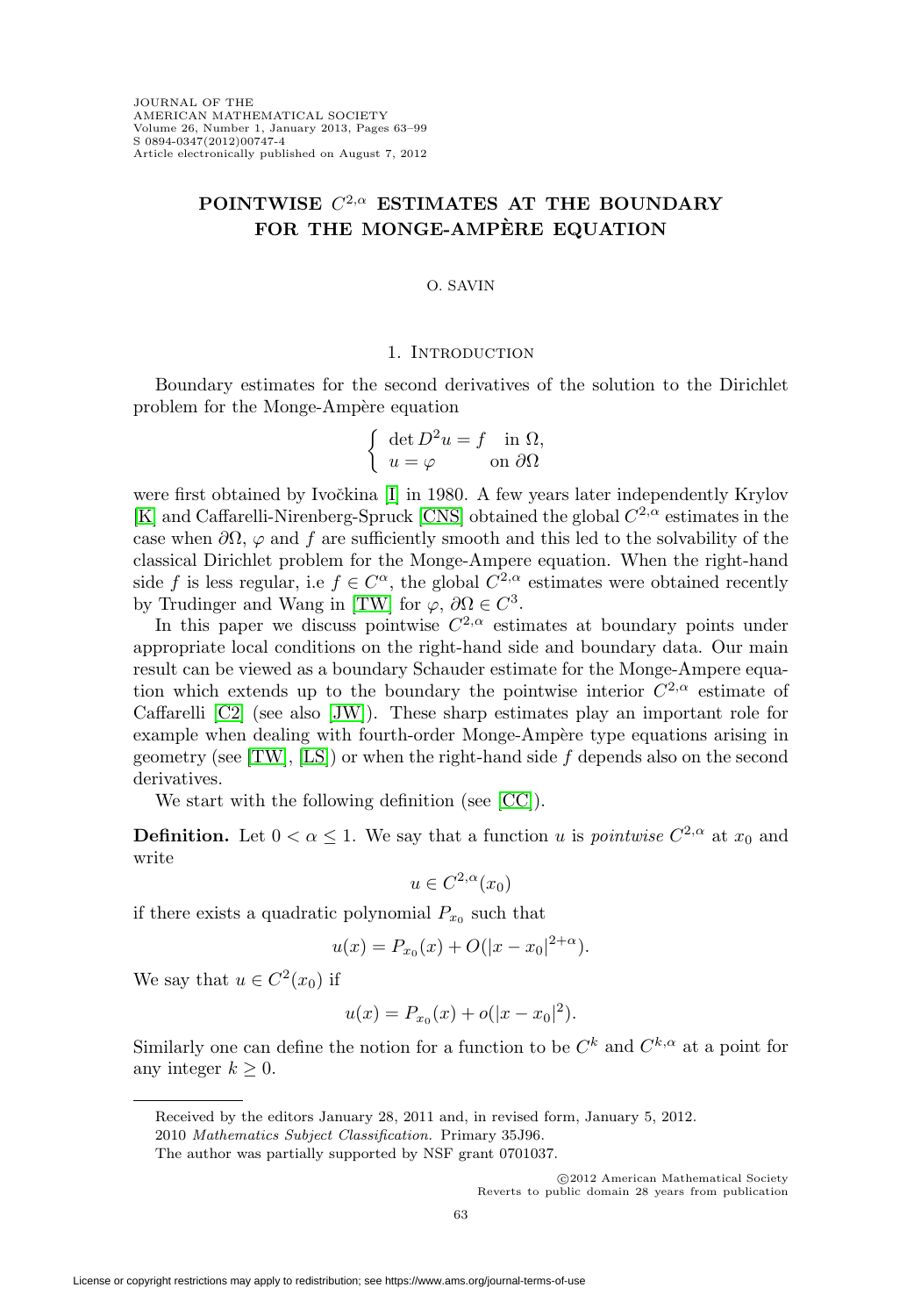It is easy to check that if u is *pointwise*  $C^{2,\alpha}$  at all points of a Lipschitz domain  $\overline{\Omega}$  and the equality in the definition above is uniform in  $x_0$ , then  $u \in C^{2,\alpha}(\overline{\Omega})$  in the classical sense. Precisely, if there exist M and  $\delta$  such that for all points  $x_0 \in \overline{\Omega}$ ,

$$
|u(x) - P_{x_0}(x)| \le M|x - x_0|^{2+\alpha}
$$
 if  $|x - x_0| \le \delta$ ,  $x \in \overline{\Omega}$ ,

then

$$
[D^2 u]_{C^{\alpha}(\bar{\Omega})} \le C(\delta, \Omega) M.
$$

Caffarelli showed in  $[C2]$  that if u is a strictly convex solution of

 $\det D^2u = f$ 

and  $f \in C^{\alpha}(x_0)$ ,  $f(x_0) > 0$  at some interior point  $x_0 \in \Omega$ , then  $u \in C^{2,\alpha}(x_0)$ . Our main theorem deals with the case when  $x_0 \in \partial \Omega$ .

<span id="page-1-0"></span>**Theorem 1.1.** Let  $\Omega$  be a convex domain and let  $u : \overline{\Omega} \to \mathbb{R}$  convex, continuous, solve the Dirichlet problem for the Monge-Ampère equation

<span id="page-1-1"></span>(1.1) 
$$
\begin{cases} \det D^2 u = f & \text{in } \Omega, \\ u = \varphi & \text{on } \partial \Omega, \end{cases}
$$

with positive, bounded right-hand side, i.e.,

$$
0 < \lambda \le f \le \Lambda,
$$

for some constants  $\lambda$ ,  $\Lambda$ .

Assume that for some point  $x_0 \in \partial \Omega$  we have

 $f \in C^{\alpha}(x_0), \quad \varphi, \partial \Omega \in C^{2,\alpha}(x_0),$ 

for some  $\alpha \in (0,1)$ . If  $\varphi$  separates quadratically on  $\partial\Omega$  from the tangent plane of u at  $x_0$ , then

 $u \in C^{2,\alpha}(x_0)$ .

The way  $\varphi$  separates locally from the tangent plane at  $x_0$  is given by the tangential second derivatives of u at  $x_0$ . Thus the assumption that this separation is quadratic is in fact necessary for the  $C^{2,\alpha}$  estimate to hold. Heuristically, Theorem [1.1](#page-1-0) states that if the tangential pure second derivatives of  $u$  are bounded below, then the boundary Schauder estimates hold for the Monge-Ampère equation.

A more precise, quantitative version of Theorem [1.1](#page-1-0) is given in section 7 (see Theorem [7.1\)](#page-26-0).

Given the boundary data, it is not always easy to check the quadratic separation since it involves some information about the slope of the tangent plane at  $x_0$ . However, this can be done in several cases (see Proposition [3.2\)](#page-7-0). One example is when  $\partial\Omega$  is uniformly convex and  $\varphi$ ,  $\partial\Omega \in C^3(x_0)$ . The  $C^3$  condition of the data is optimal as was shown by Wang in [\[W\]](#page-36-1). Other examples are when  $\partial\Omega$  is uniformly convex and  $\varphi$  is linear, or when  $\partial\Omega$  is tangent of second order to a plane at  $x_0$  and  $\varphi$  has quadratic growth near  $x_0$ .

As a consequence of Theorem [1.1](#page-1-0) we obtain a pointwise  $C^{2,\alpha}$  estimate in the case when the boundary data and the domain are pointwise  $C<sup>3</sup>$ . As mentioned above, the global version was obtained by Trudinger and Wang in [\[TW\]](#page-36-0).

**Theorem 1.2.** Let  $\Omega$  be uniformly convex and let u solve [\(1.1\)](#page-1-1). Assume that

$$
f \in C^{\alpha}(x_0), \quad \varphi, \partial \Omega \in C^3(x_0),
$$

for some point  $x_0 \in \partial\Omega$ , and some  $\alpha \in (0,1)$ . Then  $u \in C^{2,\alpha}(x_0)$ .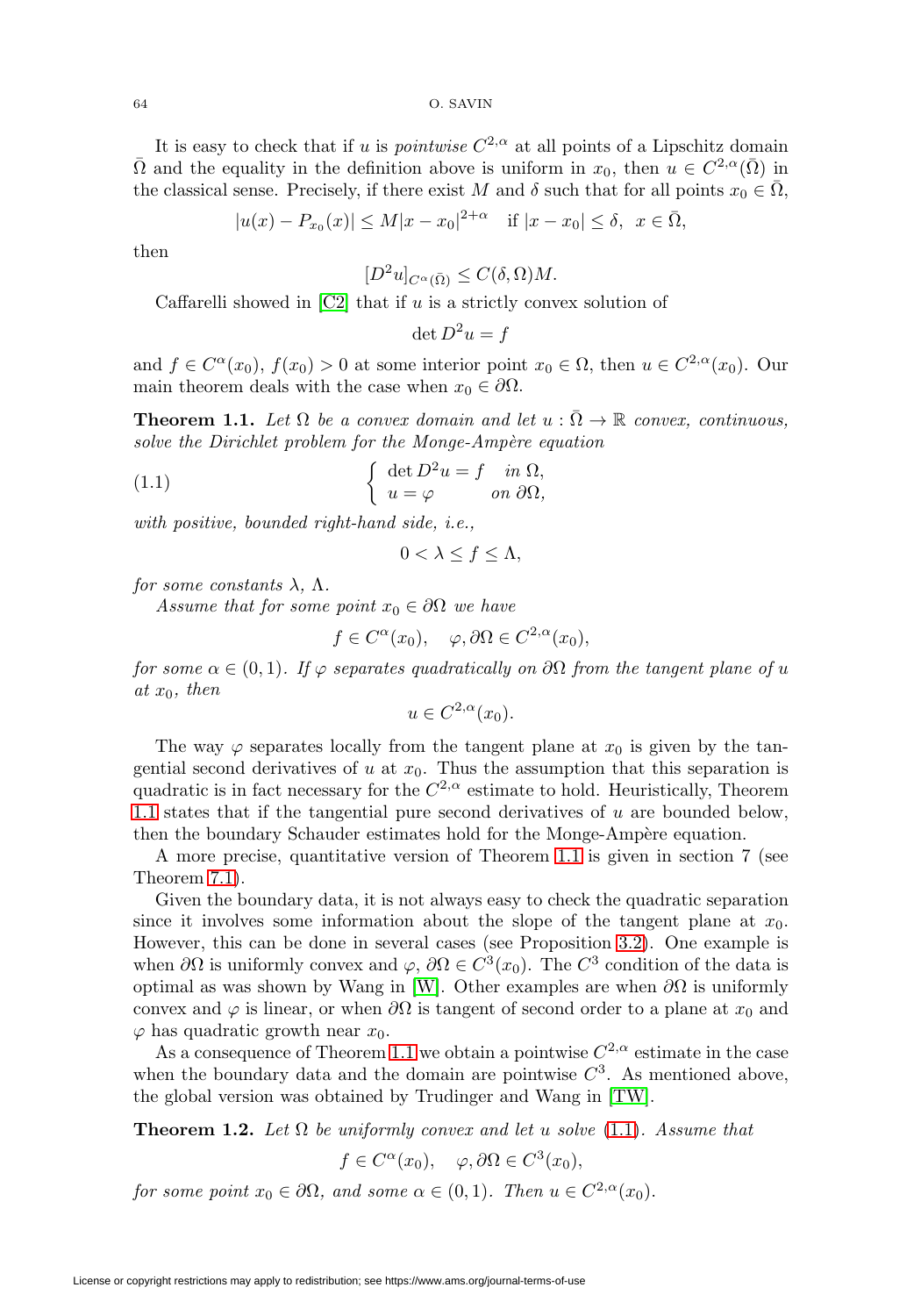We also obtain the  $C^{2,\alpha}$  estimate in the simple situation when  $\partial\Omega \in C^{2,\alpha}$  and  $\varphi$ is constant.

**Theorem 1.3.** Let  $\Omega$  be a uniformly convex domain and assume u solves [\(1.1\)](#page-1-1) with  $\varphi \equiv 0$ . If  $f \in C^{\alpha}(\overline{\Omega})$ ,  $\partial \Omega \in C^{2,\alpha}$ , for some  $\alpha \in (0,1)$ , then  $u \in C^{2,\alpha}(\overline{\Omega})$ .

The key step in the proof of Theorem [1.1](#page-1-0) is a localization theorem for boundary points (see also [\[S\]](#page-35-7)). It states that under natural local assumptions on the domain and boundary data, the sections

$$
S_h(x_0) = \{ x \in \overline{\Omega} \mid u(x) < u(x_0) + \nabla u(x_0) \cdot (x - x_0) + h \},
$$

with  $x_0 \in \partial\Omega$  are "equivalent" to ellipsoids centered at  $x_0$ .

<span id="page-2-0"></span>**Theorem 1.4.** Let  $\Omega$  be convex and u satisfy [\(1.1\)](#page-1-1) and assume

$$
\partial\Omega, \varphi \in C^{1,1}(x_0).
$$

If  $\varphi$  separates quadratically from the tangent plane of u at  $x_0$ , then for each small  $h > 0$  there exists an ellipsoid  $E_h$  of volume  $h^{n/2}$  such that

$$
cE_h \cap \Omega \subset S_h(x_0) - x_0 \subset CE_h \cap \Omega,
$$

with c, C constants independent of h.

Theorem [1.4](#page-2-0) provides useful information about the geometry of the level sets under rather mild assumptions and it extends up to the boundary the localization theorem at interior points due to Caffarelli in [\[C1\]](#page-35-8).

The paper is organized as follows. In section 2 we discuss briefly the compactness of solutions to the Monge-Ampère equation, which we use later in the paper (see Theorem [2.7\)](#page-6-0). For this we need to consider also solutions with possible discontinuities at the boundary. In section 3 we give a quantitative version of the Localization Theorem (see Theorem [3.1\)](#page-7-1). In sections 4 and 5 we provide the proof of Theorem [3.1.](#page-7-1) In section 6 we obtain a version of the classical Pogorelov estimate in a half-domain (Theorem [6.4\)](#page-25-0). Finally, in section 7 we use the previous results together with a standard approximation method and prove our main theorem.

## 2. Solutions with discontinuities on the boundary

Let  $u : \Omega \to \mathbb{R}$  be a convex function with  $\Omega \subset \mathbb{R}^n$  bounded and convex. Denote by

$$
U := \{(x, x_{n+1}) \in \Omega \times \mathbb{R} \mid x_{n+1} \ge u(x)\}\
$$

the upper graph of u.

<span id="page-2-1"></span>**Definition 2.1.** We define the values of u on  $\partial\Omega$  to be equal to  $\varphi$ , i.e.,

$$
u|_{\partial\Omega}=\varphi,
$$

if the upper graph of  $\varphi : \partial \Omega \to \mathbb{R} \cup {\infty}$ ,

 $\Phi := \{ (x, x_{n+1}) \in \partial \Omega \times \mathbb{R} \mid x_{n+1} > \varphi(x) \},\$ 

is given by the closure of U restricted to  $\partial\Omega \times \mathbb{R}$ ,

$$
\Phi := \bar{U} \cap (\partial \Omega \times \mathbb{R}).
$$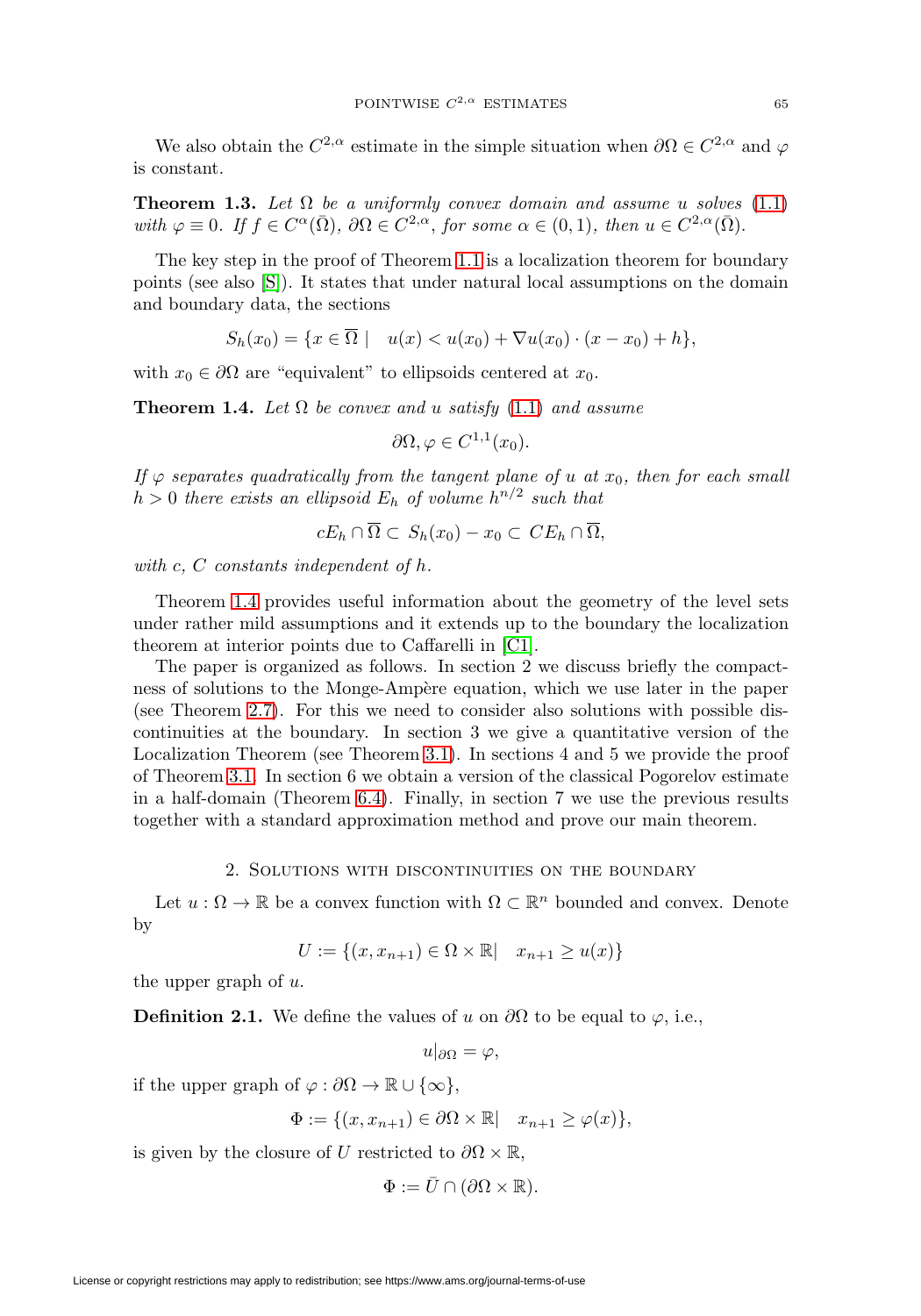From the definition we see that  $\varphi$  is *lower semicontinuous*. If  $u : \Omega \to \mathbb{R}$  is a viscosity solution to

$$
\det D^2 u = f(x),
$$

with  $f \geq 0$  continuous and bounded on  $\Omega$ , then there exists an increasing sequence of subsolutions, continuous up to the boundary,

$$
u_n : \overline{\Omega} \to \mathbb{R}, \qquad \det D^2 u_n \ge f(x)
$$

with

$$
\lim u_n = u \quad \text{in } \bar{\Omega},
$$

where the values of u on  $\partial\Omega$  are defined as above.

Indeed, let us assume for simplicity that  $0 \in \Omega$ ,  $u(0) = 0$ ,  $u \ge 0$ . Then, on each ray from the origin u is increasing, hence  $v_{\varepsilon} : \Omega \to \mathbb{R}$ ,

$$
v_{\varepsilon}(x) = u((1 - \varepsilon)x),
$$

is an increasing family of continuous functions as  $\varepsilon \to 0$ , with

$$
\lim v_{\varepsilon}=u\quad\text{in }\bar{\Omega}.
$$

In order to obtain a sequence of subsolutions we modify  $v_{\varepsilon}$  as

$$
u_{\varepsilon}(x) := v_{\varepsilon}(x) + w_{\varepsilon}(x),
$$

with  $w_{\varepsilon} \leq -\varepsilon$ , convex, so that

$$
\det D^2 w_{\varepsilon} \ge |f(x) - (1 - \varepsilon)^{2n} f((1 - \varepsilon)x)|,
$$

thus

$$
\det D^2 u_{\varepsilon}(x) = \det (D^2 v_{\varepsilon} + D^2 w_{\varepsilon}) \ge \det D^2 v_{\varepsilon} + \det D^2 w_{\varepsilon} \ge f(x).
$$

The claim is proved since as  $\varepsilon \to 0$  we can choose  $w_{\varepsilon}$  to converge uniformly to 0.

<span id="page-3-0"></span>**Proposition 2.2** (Comparison principle). Let u, v be defined on  $\Omega$  with

$$
\det D^2 u \ge f(x) \ge \det D^2 v
$$

in the viscosity sense and

 $u|_{\partial\Omega} \leq v|_{\partial\Omega}.$ 

Then

 $u \leq v \quad in \ \Omega.$ 

*Proof.* Since u can be approximated by a sequence of continuous functions on  $\Omega$  it suffices to prove the result in the case when u is continuous on  $\Omega$  and  $u < v$  on  $\partial Ω$ . Then,  $u < v$  in a small neighborhood of  $\partial Ω$  and the inequality follows from the standard comparison principle.  $\Box$ 

A consequence of the comparison principle is that a solution det  $D^2u = f$  is determined uniquely by its boundary values  $u|_{\partial\Omega}$ .

Next we define the notion of convergence for functions which are defined on different domains.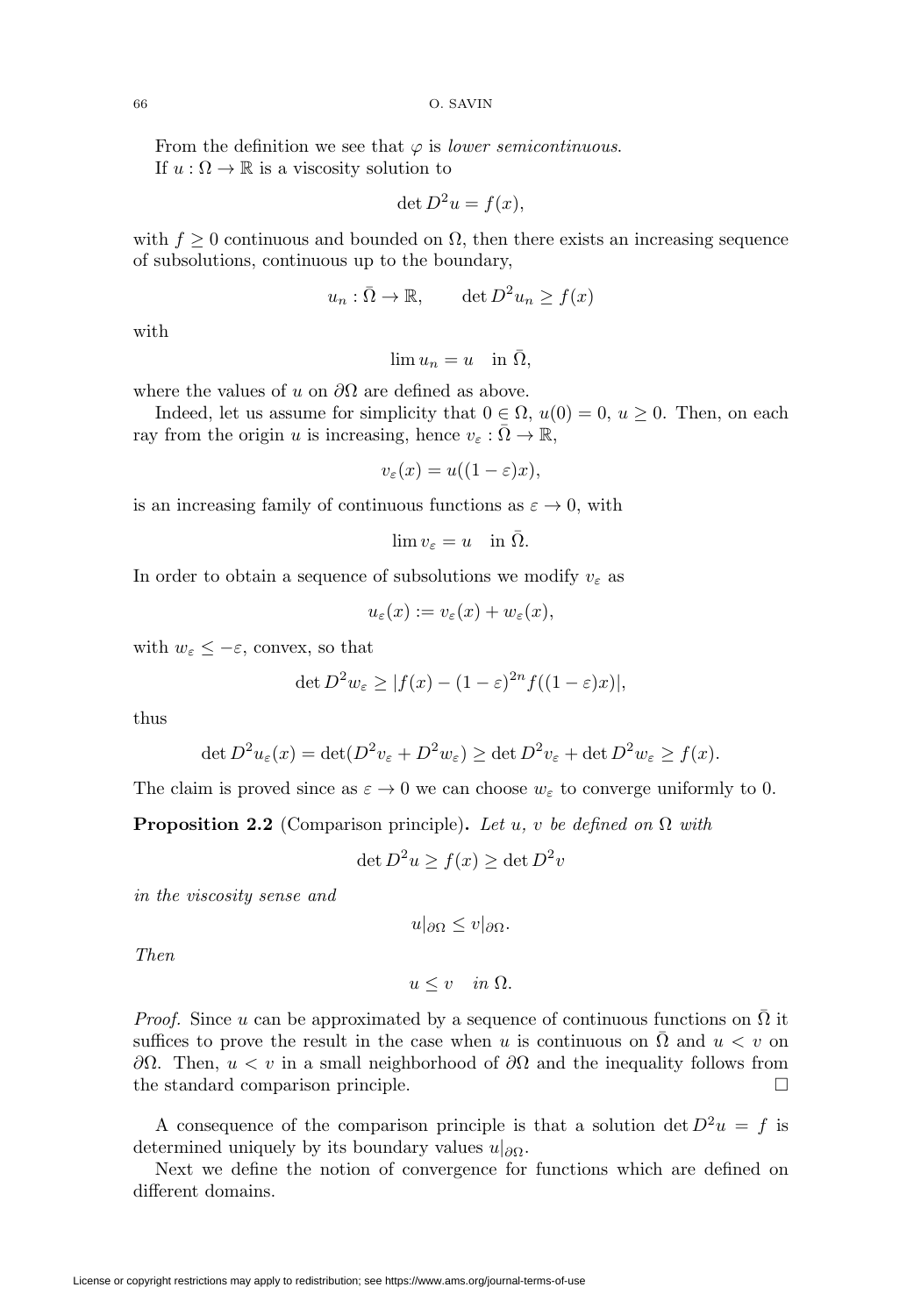<span id="page-4-2"></span>**Definition 2.3.** a) Let  $u_k : \Omega_k \to \mathbb{R}$  be a sequence of convex functions with  $\Omega_k$ convex. We say that  $u_k$  converges to  $u : \Omega \to \mathbb{R}$ , i.e.,

 $u_k \to u$ ,

if the upper graphs converge:

 $\bar{U}_k \rightarrow \bar{U}^-$  in the Hausdorff distance.

In particular it follows that  $\overline{\Omega}_k \to \overline{\Omega}$  in the Hausdorff distance.

b) Let  $\varphi_k : \partial \Omega_k \to \mathbb{R} \cup {\infty}$  be a sequence of lower semicontinuous functions. We say that  $\varphi_k$  converges to  $\varphi : \partial \Omega \to \mathbb{R} \cup \{\infty\}$ , i.e.,

 $\varphi_k \to \varphi$ ,

if the upper graphs converge:

 $\Phi_k \to \Phi$  in the Hausdorff distance.

c) We say that  $f_k : \Omega_k \to \mathbb{R}$  converge to  $f : \Omega \to \mathbb{R}$  if the  $f_k$  are uniformly bounded and

 $f_k \to f$ 

uniformly on compact sets of  $\Omega$ .

Remark. When we restrict the Hausdorff distance to the nonempty closed sets of a compact set we obtain a compact metric space. Thus, if  $\Omega_k$ ,  $u_k$  are uniformly bounded, then we can always extract a convergent subsequence  $u_{k_m} \to u$ . Similarly, if  $\Omega_k$ ,  $\varphi_k$  are uniformly bounded, we can extract a convergent subsequence  $\varphi_{k_m} \to \varphi.$ 

<span id="page-4-0"></span>**Proposition 2.4.** Let  $u_k : \Omega_k \to \mathbb{R}$  be convex and

$$
\det D^2 u_k = f_k, \quad u_k|_{\partial \Omega_k} = \varphi_k.
$$

If

$$
u_k \to u, \quad \varphi_k \to \varphi, \quad f_k \to f,
$$

then

<span id="page-4-1"></span>(2.1) 
$$
\det D^2 u = f, \quad u = \varphi^* \quad on \ \partial \Omega,
$$

where  $\varphi^*$  is the convex envelope of  $\varphi$  on  $\partial\Omega$ ; i.e.,  $\Phi^*$  is the restriction to  $\partial\Omega \times \mathbb{R}$ of the convex hull generated by Φ.

Remark. If  $\Omega$  is strictly convex, then  $\varphi^* = \varphi$ .

Proof. Since

$$
\bar U_k\to \bar U,\quad \Phi_k\to \Phi,\quad \Phi_k\subset \bar U_k,
$$

we see that  $\Phi \subset \overline{U}$ . Thus, if K denotes the convex hull generated by  $\Phi$ , then  $\Phi^* \subset K \subset \overline{U}$ . It remains to show that  $\overline{U} \cap (\partial \Omega \times \mathbb{R}) \subset K$ .

Indeed consider a hyperplane

$$
x_{n+1} = l(x)
$$

which lies strictly below  $K$ . Then for all large  $k$ ,

$$
\{u_k - l \le 0\} \subset \Omega_k
$$

and by the Alexandrov estimate we have that

$$
u_k - l \ge -Cd_k^{1/n},
$$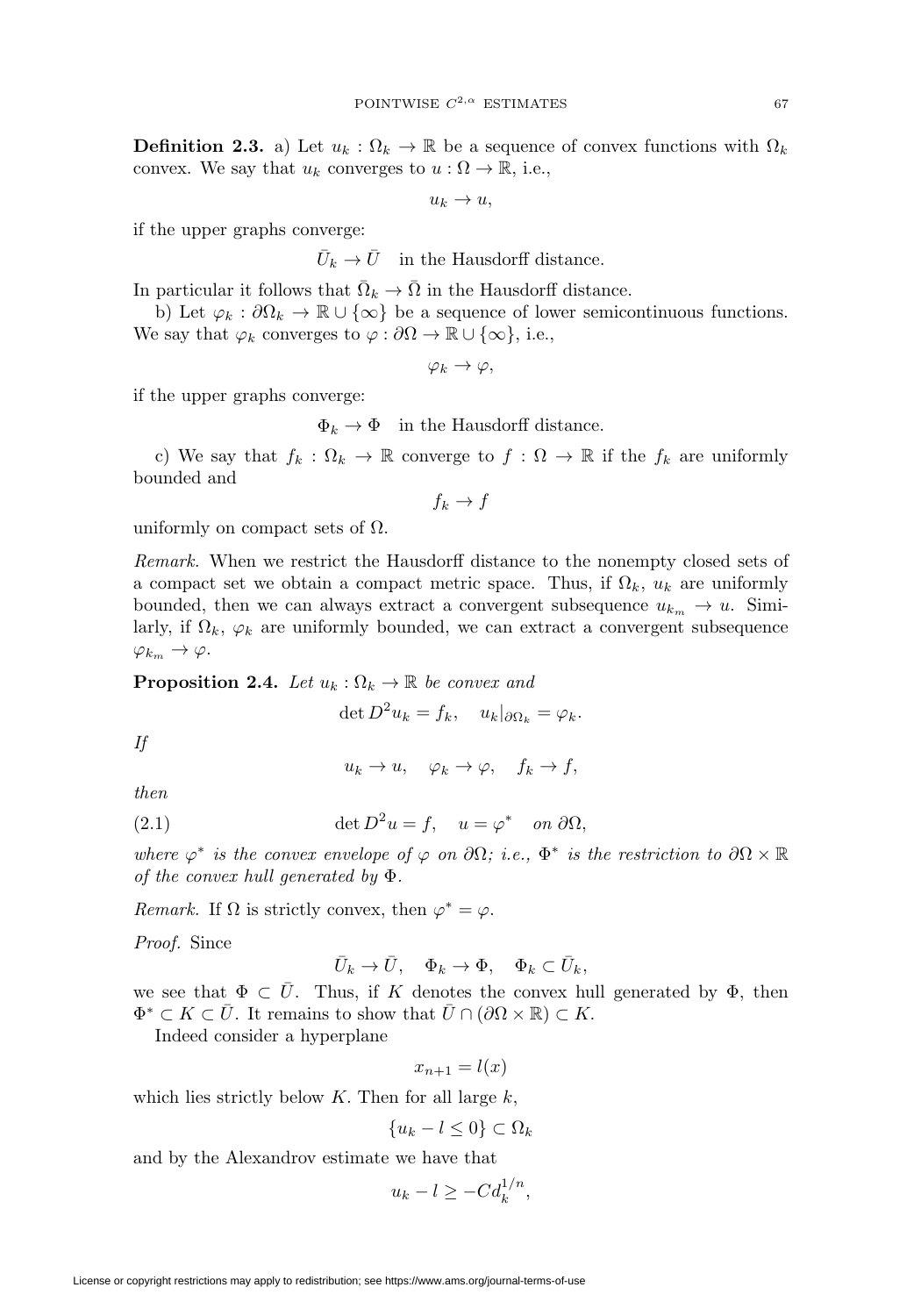where  $d_k$  represents the distance to  $\partial \Omega_k$ . By taking  $k \to \infty$  we see that

$$
u - l \ge -Cd^{1/n},
$$

thus no point on  $\partial\Omega \times \mathbb{R}$  below the hyperplane belongs to  $\overline{U}$ .

Proposition [2.4](#page-4-0) says that given any  $\varphi$  bounded and lower semicontinuous, and  $f \geq 0$  bounded and continuous, we can always solve uniquely the Dirichlet problem

$$
\begin{cases} \det D^2 u = f \quad \text{in } \Omega, \\ u = \varphi \qquad \text{on } \partial \Omega \end{cases}
$$

by approximation. Indeed, we can find sequences  $\varphi_k$ ,  $f_k$  of continuous, uniformly bounded functions defined on strictly convex domains  $\Omega_k$  such that  $\varphi_k \to \varphi$  and  $f_k \to f$ . Then the corresponding solutions  $u_k$  are uniformly bounded and continuous up to the boundary. Using compactness and the proposition above we see that  $u_k$  must converge to the unique solution u in  $(2.1)$ .

In view of Proposition [2.4](#page-4-0) we extend Definition [2.1](#page-2-1) in order to allow boundary data that is not necessarily convex.

<span id="page-5-0"></span>**Definition 2.5.** Let  $\varphi : \partial\Omega \to \mathbb{R}$  be a lower semicontinuous function. When we write that a convex function  $u$  satisfies

$$
u = \varphi \quad \text{on } \partial \Omega
$$

we understand

$$
u|_{\partial\Omega}=\varphi^*,
$$

where  $\varphi^*$  is the convex envelope of  $\varphi$  on  $\partial\Omega$ .

Whenever  $\varphi^*$  and  $\varphi$  do not coincide we can think of the graph of u as having a vertical part on  $\partial\Omega$  between  $\varphi^*$  and  $\varphi$ .

It follows easily from the definition above that the boundary values of  $u$  when we restrict to the domain

$$
\Omega_h := \{ u < h \}
$$

are given by

$$
\varphi_h = \varphi
$$
 on  $\partial\Omega \cap {\varphi \leq h} \subset \partial\Omega_h$ 

and  $\varphi_h = h$  on the remaining part of  $\partial \Omega_h$ .

By Proposition [2.2,](#page-3-0) the comparison principle still holds. Precisely, if

$$
u = \varphi
$$
,  $v = \psi$ ,  $\varphi \le \psi$  on  $\partial \Omega$ ,  
\n $\det D^2 u \ge f \ge \det D^2 v$  in  $\Omega$ ,

then

 $u \leq v$  in  $\Omega$ .

The advantage of introducing the notation of Definition [2.5](#page-5-0) is that the boundary data is preserved under limits.

## <span id="page-5-1"></span>**Proposition 2.6.** Assume

$$
\det D^2 u_k = f_k, \quad u_k = \varphi_k \quad on \ \partial \Omega_k,
$$

with  $\Omega_k$ ,  $\varphi_k$  uniformly bounded and

 $\varphi_k \to \varphi$ ,  $f_k \to f$ .

Then

 $u_k \to u$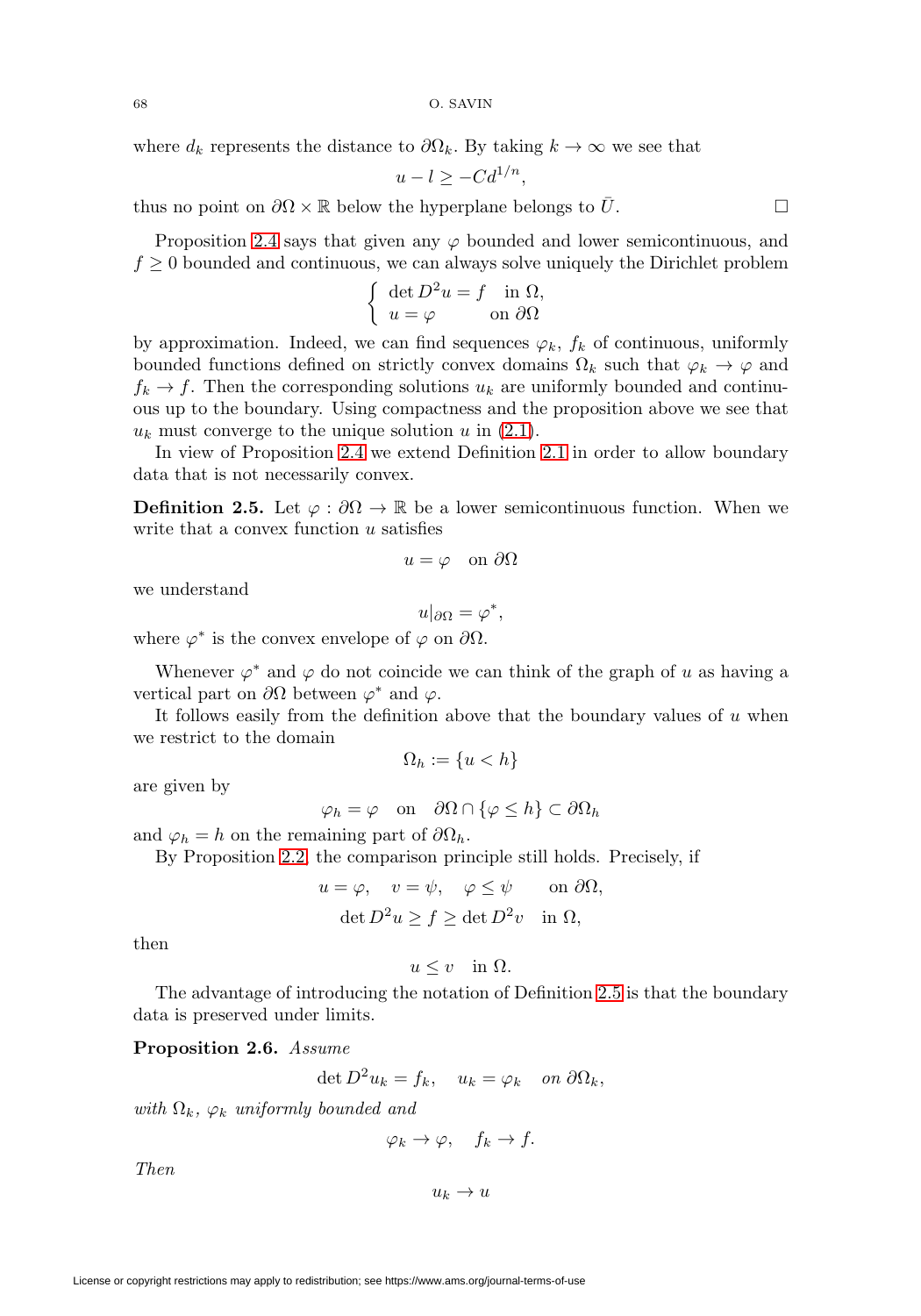and u satisfies

$$
\det D^2 u = f, \quad u = \varphi \quad on \ \partial \Omega.
$$

*Proof.* Using compactness we may assume also that  $\varphi_k^* \to \psi$ . Since  $\varphi_k \to \varphi$  we find

$$
\varphi \geq \psi \geq \varphi^*,
$$

and the conclusion follows from Proposition [2.4.](#page-4-0)  $\Box$ 

Finally, we state a version of the last proposition for solutions with bounded right-hand side, i.e.,

$$
\lambda \leq \det D^2 u \leq \Lambda,
$$

where the two inequalities are understood in the viscosity sense.

<span id="page-6-0"></span>**Theorem 2.7.** Assume

$$
\lambda \leq \det D^2 u_k \leq \Lambda, \quad u_k = \varphi_k \quad on \ \partial \Omega_k,
$$

and  $\Omega_k$ ,  $\varphi_k$  uniformly bounded.

Then there exists a subsequence  $k_m$  such that

$$
u_{k_m}\to u,\quad \varphi_{k_m}\to \varphi
$$

with

$$
\lambda \le \det D^2 u \le \Lambda, \quad u = \varphi \quad on \ \partial \Omega.
$$

# 3. The localization theorem

In this section we state the quantitative version of the localization theorem at boundary points (Theorem [3.1\)](#page-7-1).

Let  $\Omega$  be a bounded convex set in  $\mathbb{R}^n$ . We assume that

<span id="page-6-1"></span>
$$
(3.1) \t B\rho(\rho en) \subset \Omega \subset \{x_n \ge 0\} \cap B_{\frac{1}{\rho}},
$$

for some small  $\rho > 0$ , that is,  $\Omega \subset (\mathbb{R}^n)^+$  and  $\Omega$  contains an interior ball tangent to  $\partial\Omega$  at 0.

Let  $u : \overline{\Omega} \to \mathbb{R}$  be continuous, convex, satisfying

<span id="page-6-3"></span>(3.2) 
$$
\det D^2 u = f, \qquad 0 < \lambda \le f \le \Lambda \quad \text{in } \Omega.
$$

We extend u to be  $\infty$  outside  $\overline{\Omega}$ .

After subtracting a linear function we assume that

<span id="page-6-2"></span>(3.3) 
$$
x_{n+1} = 0
$$
 is the tangent plane to u at 0,

in the sense that

$$
u \ge 0, \quad u(0) = 0,
$$

and any hyperplane  $x_{n+1} = \varepsilon x_n$ ,  $\varepsilon > 0$ , is not a supporting plane for u.

We investigate the geometry of the sections of  $u$  at 0 that we denote for simplicity of notation

$$
S_h := \{ x \in \overline{\Omega} : \quad u(x) < h \}.
$$

We show that if the boundary data has quadratic growth near  $\{x_n = 0\}$ , then, as  $h \to 0$ ,  $S_h$  is equivalent to a half-ellipsoid centered at 0.

Precisely, our theorem reads as follows.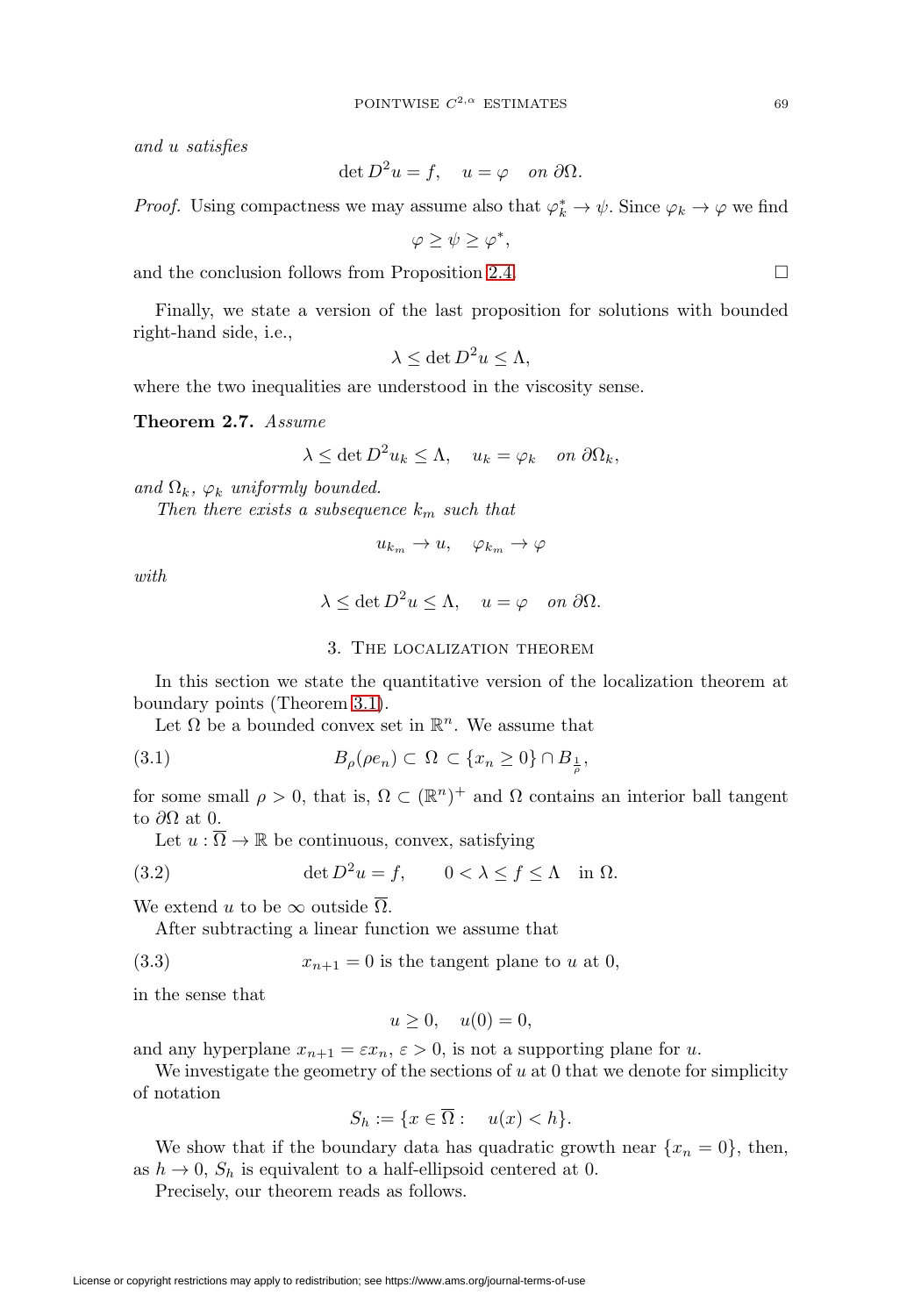<span id="page-7-1"></span>**Theorem 3.1** (Localization Theorem). Assume that  $\Omega$ , u satisfy [\(3.1\)](#page-6-1)-[\(3.3\)](#page-6-2) above and for some  $\mu > 0$ ,

<span id="page-7-2"></span>(3.4) 
$$
\mu |x|^2 \le u(x) \le \mu^{-1} |x|^2 \quad \text{on } \partial \Omega \cap \{x_n \le \rho\}.
$$

Then, for each  $h < c(\rho)$  there exists an ellipsoid  $E_h$  of volume  $h^{n/2}$  such that

$$
kE_h \cap \overline{\Omega} \subset S_h \subset k^{-1}E_h \cap \overline{\Omega}.
$$

Moreover, the ellipsoid  $E_h$  is obtained from the ball of radius  $h^{1/2}$  by a linear transformation  $A_h^{-1}$  (sliding along the  $x_n = 0$  plane)

$$
A_h E_h = h^{1/2} B_1,
$$
  
\n
$$
A_h(x) = x - \nu x_n, \quad \nu = (\nu_1, \nu_2, \dots, \nu_{n-1}, 0),
$$

with

$$
|\nu| \le k^{-1} |\log h|.
$$

The constant k above depends on  $\mu$ ,  $\lambda$ ,  $\Lambda$ ,  $n$ , and  $c(\rho)$  depends also on  $\rho$ .

The ellipsoid  $E_h$ , or equivalently the linear map  $A_h$ , provides information about the behavior of the second derivatives near the origin. Heuristically, the theorem states that in  $S_h$  the tangential second derivatives are bounded from above and below and the mixed second derivatives are bounded by  $|\log h|$ .

The hypothesis that  $u$  is continuous up to the boundary is not necessary. We just need to require that [\(3.4\)](#page-7-2) holds in the sense of Definition [2.5.](#page-5-0)

Given only the boundary data  $\varphi$  of u on  $\partial\Omega$ , it is not always easy to check the main assumption [\(3.4\)](#page-7-2), i.e., that  $\varphi$  separates quadratically on  $\partial\Omega$  (in a neighborhood of  $\{x_n = 0\}$  from the tangent plane at 0. Proposition [3.2](#page-7-0) provides some examples when this is satisfied depending on the local behavior of  $\partial\Omega$  and  $\varphi$  (see also the remarks below).

<span id="page-7-0"></span>**Proposition 3.2.** Assume [\(3.1\)](#page-6-1),[\(3.2\)](#page-6-3) hold. Then [\(3.4\)](#page-7-2) is satisfied if any of the following hold:

1)  $\varphi$  is linear in a neighborhood of 0, and  $\Omega$  is uniformly convex at the origin.

2) ∂Ω is tangent of order 2 to  $\{x_n = 0\}$  and  $\varphi$  has quadratic growth in a neighborhood of  $\{x_n = 0\}.$ 

3)  $\varphi$ ,  $\partial\Omega \in C^3(0)$ , and  $\Omega$  is uniformly convex at the origin.

Proposition [3.2](#page-7-0) is standard (see [\[CNS\]](#page-35-2), [\[W\]](#page-36-1)). We sketch its proof below.

*Proof.* 1) Assume  $\varphi = 0$  in a neighborhood of 0. By the use of standard barriers, the assumptions on  $\Omega$  imply that the tangent plane at the origin is given by

$$
x_{n+1} = -\mu x_n
$$

for some bounded  $\mu > 0$ . Then [\(3.4\)](#page-7-2) clearly holds.

2) After subtracting a linear function we may assume that

$$
\mu |x'|^2 \le \varphi \le \mu^{-1} |x'|^2
$$

on  $\partial\Omega$  in a neighborhood of  $\{x_n = 0\}$ . Using a barrier we obtain that  $l_0$ , the tangent plane at the origin, has bounded slope. But  $\partial\Omega$  is tangent of order 2 to  $\{x_n = 0\}$ , thus  $l_0$  grows less than quadratic on  $\partial\Omega$  in a neighborhood of  $\{x_n = 0\}$  and  $(3.4)$ is again satisfied.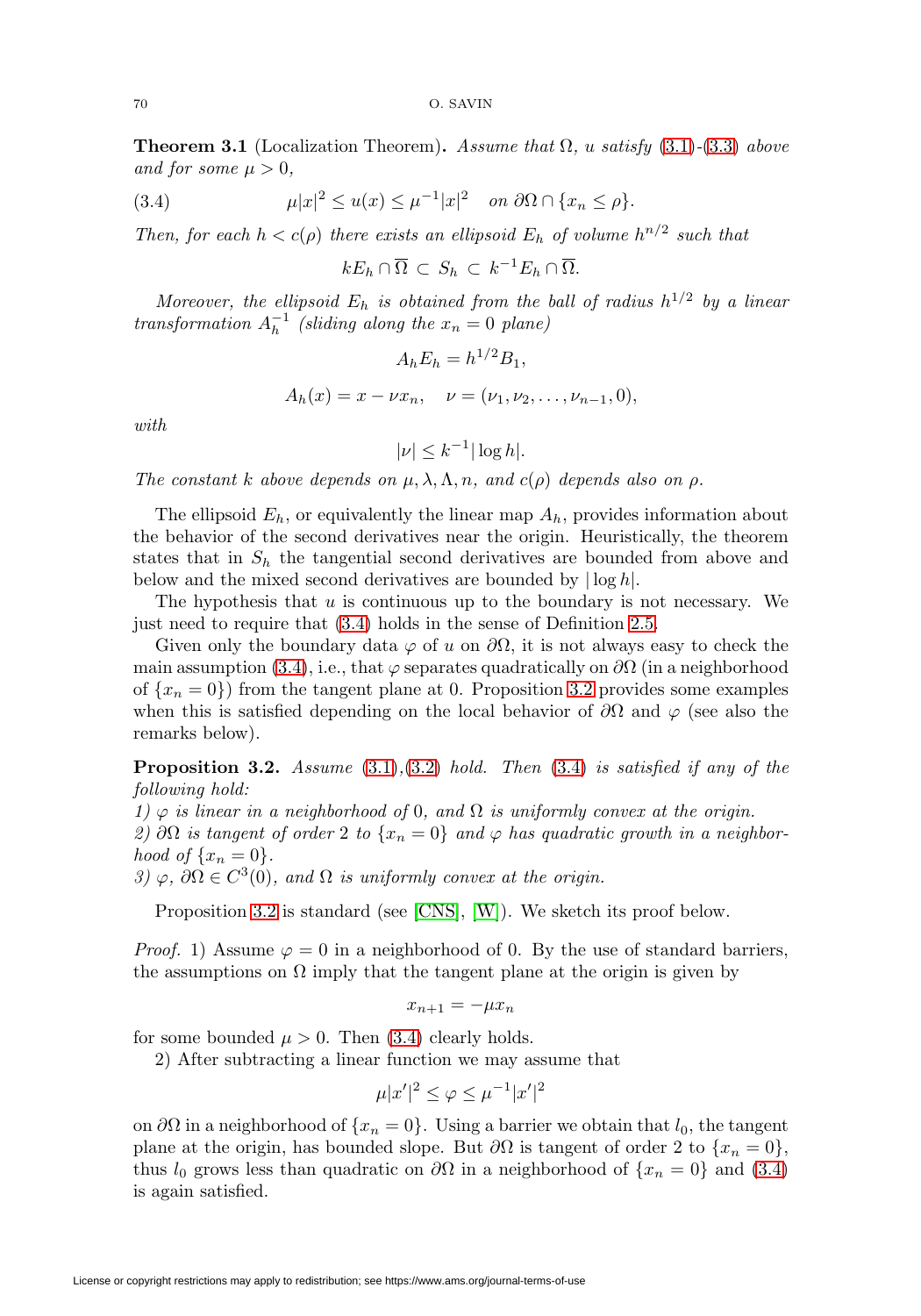3) Since  $\Omega$  is uniformly convex at the origin, we can use barriers and obtain that  $l_0$  has bounded slope. After subtracting this linear function we may assume  $l_0 = 0$ . Since  $\varphi$ ,  $\partial \Omega \in C^3(0)$  we find that

$$
\varphi = Q_0(x') + o(|x'|^3)
$$

with  $Q_0$  a cubic polynomial. Now  $\varphi \geq 0$ , hence  $Q_0$  has no linear part and its quadratic part is given by, say,

$$
\sum_{i
$$

We need to show that  $\mu_i > 0$ .

If  $\mu_1 = 0$ , then the coefficient of  $x_1^3$  is 0 in  $Q_0$ . Thus, if we restrict to  $\partial\Omega$  in a small neighborhood near the origin, then for all small h the set  $\{\varphi < h\}$  contains

$$
\{|x_1| \le r(h)h^{1/3}\} \cap \{|x'| \le ch^{1/2}\}\
$$

for some  $c > 0$  and with

$$
r(h) \to \infty \quad \text{as } h \to 0.
$$

Now  $S_h$  contains the convex set generated by  $\{\varphi < h\}$ , thus, since  $\Omega$  is uniformly convex,

$$
|S_h| \ge c'(r(h)h^{1/3})^3 h^{(n-2)/2} \ge c'r(h)^3 h^{n/2}.
$$

On the other hand, since  $u$  satisfies  $(3.2)$  and

$$
0 \le u \le h \quad \text{in } S_h
$$

we obtain (see  $(4.4)$ )

$$
|S_h| \le Ch^{n/2},
$$

for some C depending on  $\lambda$  and n, and we contradict the inequality above as  $h \to 0.$ 

Remark 3.3. The proof easily implies that if  $\partial\Omega$ ,  $\varphi \in C^3(\Omega)$  and  $\Omega$  is uniformly convex, then we can find a constant  $\mu$  which satisfies [\(3.4\)](#page-7-2) for all  $x \in \partial\Omega$ .

Remark 3.4. From above we see that we can often verify [\(3.4\)](#page-7-2) in the case when  $\varphi$ ,  $\partial\Omega \in C^{1,1}(0)$  and  $\Omega$  is uniformly convex at 0. Indeed, if  $l_{\varphi}$  represents the tangent plane at 0 to  $\varphi : \partial\Omega \to \mathbb{R}$  (in the sense of [\(3.3\)](#page-6-2)), then [\(3.4\)](#page-7-2) holds if either  $\varphi$ separates from  $l_{\varphi}$  quadratically near 0, or if  $\varphi$  is tangent to  $l_{\varphi}$  of order 3 in some tangential direction.

Remark 3.5. Given  $\varphi$ ,  $\partial\Omega \in C^{1,1}(0)$  and  $\Omega$  uniformly convex at 0, then [\(3.4\)](#page-7-2) holds if  $\lambda$  is sufficiently large.

## 4. Proof of Theorem [3.1](#page-7-1) (I)

We prove Theorem [3.1](#page-7-1) in the next two sections. In this section we obtain some preliminary estimates and reduce the theorem to a statement about the rescalings of u. This statement is proved in section 5 using compactness.

The next proposition was proved by Trudinger and Wang in [\[TW\]](#page-36-0). It states that the volume of  $S_h$  is proportional to  $h^{n/2}$  and after an affine transformation (of controlled norm) we may assume that the center of mass of  $S_h$  lies on the  $x_n$ -axis. Since our setting is slightly different we provide its proof.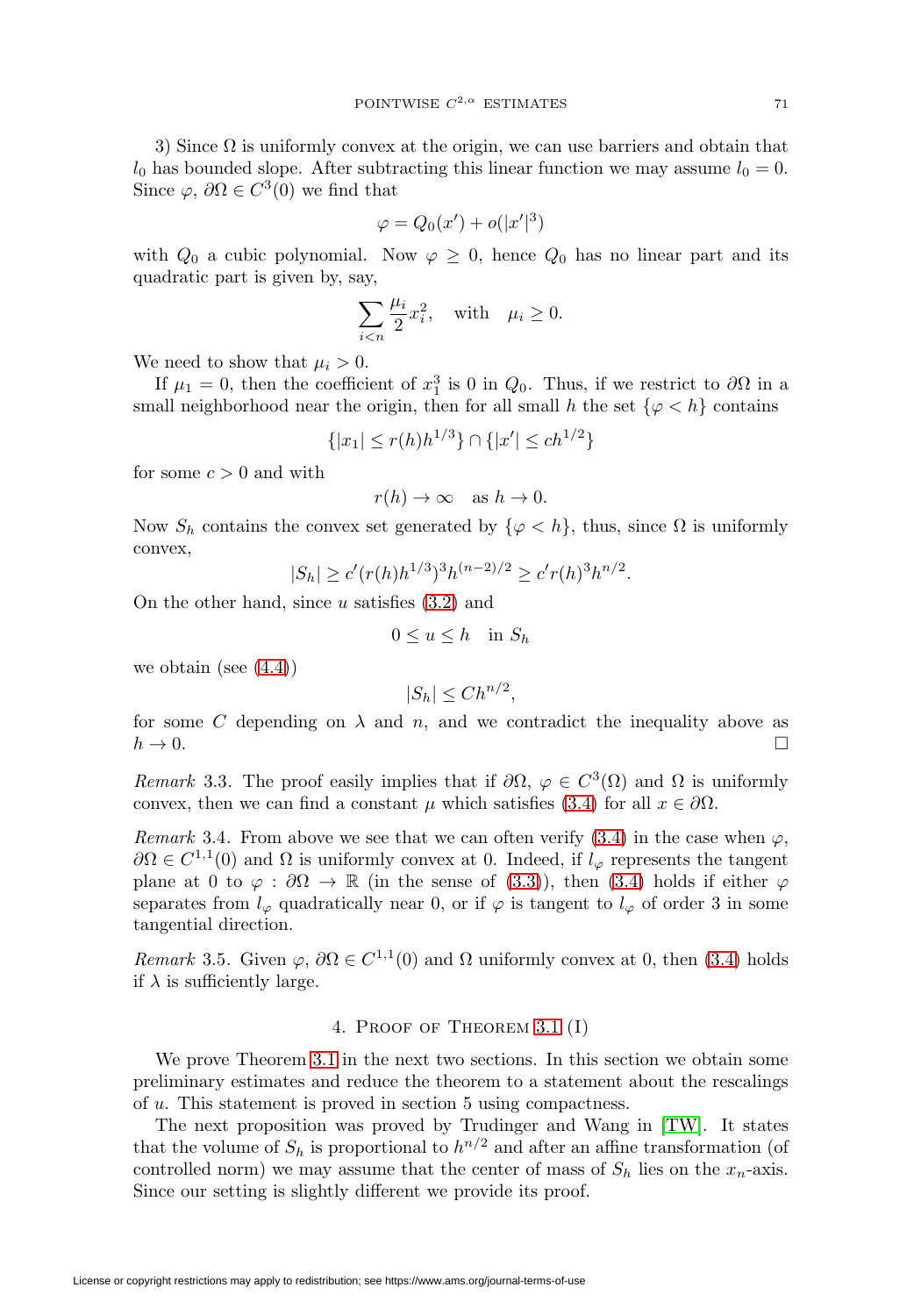<span id="page-9-2"></span>**Proposition 4.1.** Under the assumptions of Theorem [3.1](#page-7-1), for all  $h \leq c(\rho)$ , there exists a linear transformation (sliding along  $x_n = 0$ )

$$
A_h(x) = x - \nu x_n,
$$

with

$$
\nu_n = 0, \quad |\nu| \le C(\rho) h^{-\frac{n}{2(n+1)}}
$$

such that the rescaled function

$$
\tilde{u}(A_h x) = u(x)
$$

satisfies in

$$
\tilde{S}_h := A_h S_h = \{\tilde{u} < h\}
$$

the following:

(i) the center of mass of  $\tilde{S}_h$  lies on the  $x_n$ -axis;

 $(ii)$ 

$$
k_0h^{n/2} \le |\tilde{S}_h| = |S_h| \le k_0^{-1}h^{n/2};
$$

(iii) the part of  $\partial \tilde{S}_h$  where  $\{\tilde{u} < h\}$  is a graph, denoted by

$$
\tilde{G}_h = \partial \tilde{S}_h \cap \{\tilde{u} < h\} = \{(x', g_h(x'))\},\
$$

that satisfies

$$
g_h \le C(\rho)|x'|^2
$$

and

$$
\frac{\mu}{2}|x'|^2\leq \tilde u\leq 2\mu^{-1}|x'|^2\quad\text{on }\tilde G_h.
$$

The constant  $k_0$  above depends on  $\mu$ ,  $\lambda$ ,  $\Lambda$ ,  $n$  and the constants  $C(\rho)$ ,  $c(\rho)$  depend also on ρ.

In this section we denote by c, C positive constants that depend on n,  $\mu$ ,  $\lambda$ ,  $\Lambda$ . For simplicity of notation, their values may change from line to line whenever there is no possibility of confusion. Constants that depend also on  $\rho$  are denote by  $c(\rho)$ ,  $C(\rho)$ .

Proof. The function

$$
v := \mu |x'|^2 + \frac{\Lambda}{\mu^{n-1}} x_n^2 - C(\rho) x_n
$$

is a lower barrier for u in  $\Omega \cap \{x_n \leq \rho\}$  if  $C(\rho)$  is chosen large.

Indeed, then

$$
v \le u \quad \text{on } \partial\Omega \cap \{x_n \le \rho\},
$$
  

$$
v \le 0 \le u \quad \text{on } \Omega \cap \{x_n = \rho\},
$$

and

$$
\det D^2 v > \Lambda.
$$

In conclusion,

$$
v \le u \quad \text{in } \Omega \cap \{x_n \le \rho\},
$$

hence

<span id="page-9-0"></span>(4.1) 
$$
S_h \cap \{x_n \leq \rho\} \subset \{v < h\} \subset \{x_n > c(\rho)(\mu |x'|^2 - h)\}.
$$

Let  $x_h^*$  be the center of mass of  $S_h$ . We claim that

<span id="page-9-1"></span>(4.2) 
$$
x_h^* \cdot e_n \ge c_0(\rho) h^{\alpha}, \quad \alpha = \frac{n}{n+1},
$$

for some small  $c_0(\rho) > 0$ .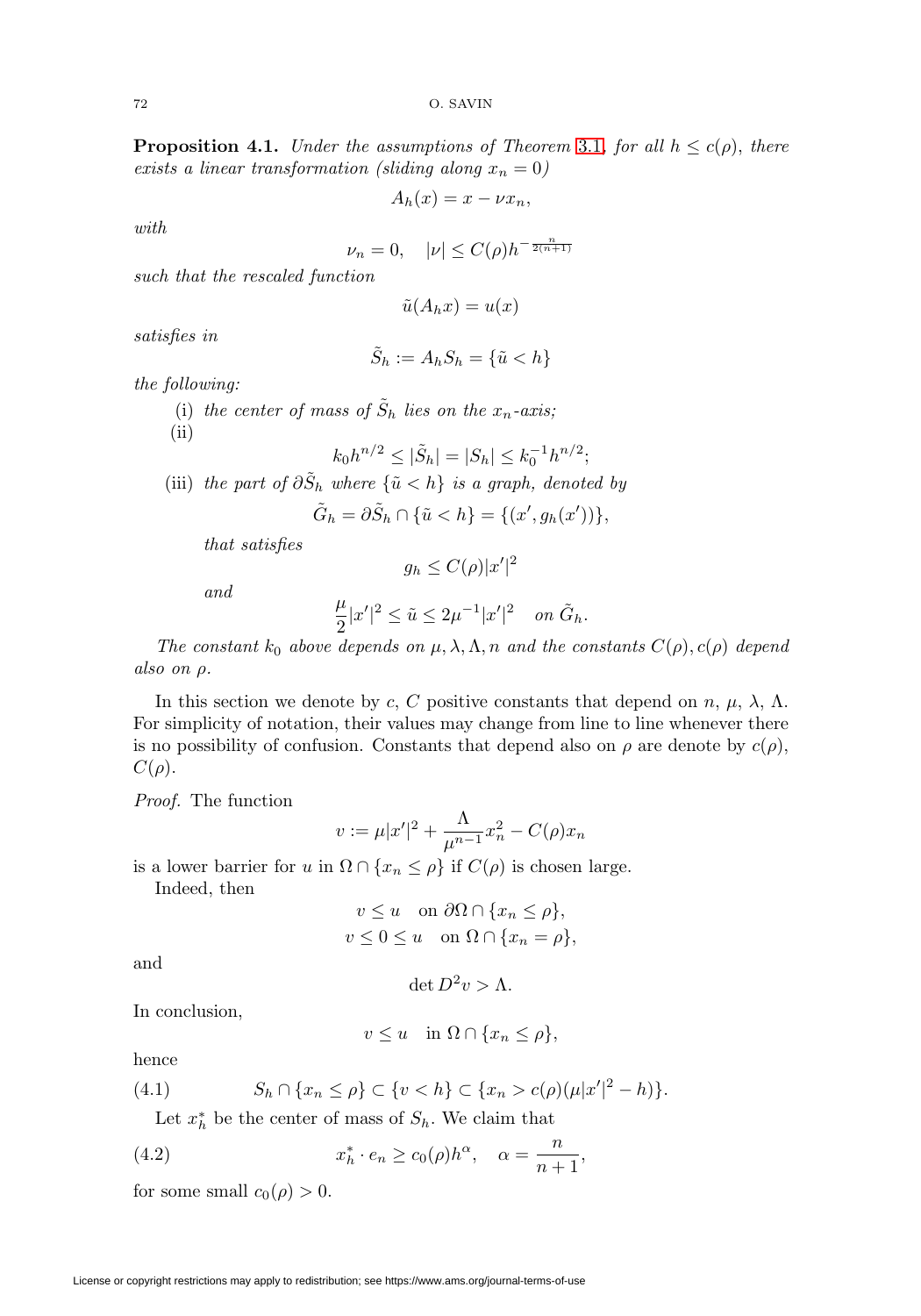Otherwise, from [\(4.1\)](#page-9-0) and John's lemma we obtain

$$
S_h \subset \{x_n \le C(n)c_0h^{\alpha} \le h^{\alpha}\} \cap \{|x'| \le C_1h^{\alpha/2}\},\
$$

for some large  $C_1 = C_1(\rho)$ . Then the function

$$
w = \varepsilon x_n + \frac{h}{2} \left( \frac{|x'|}{C_1 h^{\alpha/2}} \right)^2 + \Lambda C_1^{2(n-1)} h \left( \frac{x_n}{h^{\alpha}} \right)^2
$$

is a lower barrier for  $u$  in  $S_h$  if  $c_0$  is sufficiently small.

Indeed,

$$
w \le \frac{h}{4} + \frac{h}{2} + \Lambda C_1^{2(n-1)} (C(n)c_0)^2 h < h \quad \text{in } S_h,
$$

and for all small  $h$ ,

$$
w \le \varepsilon x_n + \frac{h^{1-\alpha}}{C_1^2} |x'|^2 + C(\rho) h c_0 \frac{x_n}{h^\alpha} \le \mu |x'|^2 \le u
$$
 on  $\partial \Omega$ ,

and

$$
\det D^2 w = 2\Lambda.
$$

Hence

 $w \leq u$  in  $S_h$ ,

and we contradict that 0 is the tangent plane at 0. Thus claim [\(4.2\)](#page-9-1) is proved. Now, define

$$
A_h x = x - \nu x_n, \quad \nu = \frac{x_h^{*'}}{x_h^{*} \cdot e_n},
$$

and

$$
\tilde{u}(A_h x) = u(x).
$$

The center of mass of  $\tilde{S}_h = A_h S_h$  is

 $\tilde{x}_h^* = A_h x_h^*$ 

and lies on the  $x_n$ -axis from the definition of  $A_h$ . Moreover, since  $x_h^* \in S_h$ , we see from  $(4.1)-(4.2)$  $(4.1)-(4.2)$  $(4.1)-(4.2)$  that

$$
|\nu| \le C(\rho) \frac{(x_h^* \cdot e_n)^{1/2}}{(x_h^* \cdot e_n)} \le C(\rho) h^{-\alpha/2},
$$

and this proves (i).

If we restrict the map  $A_h$  on the set on  $\partial\Omega$  where  $\{u < h\}$ , i.e. on

$$
\partial S_h \cap \partial \Omega \subset \{x_n \leq \frac{|x'|^2}{\rho} \} \cap \{ |x'| < C h^{1/2} \},\
$$

we have

$$
|A_hx - x| = |\nu|x_n \le C(\rho)h^{-\alpha/2}|x'|^2 \le C(\rho)h^{\frac{1-\alpha}{2}}|x'|,
$$

and part (iii) easily follows.

Next we prove (ii). From John's lemma, we know that after relabeling the  $x'$ coordinates if necessary,

<span id="page-10-0"></span>(4.3) 
$$
D_h B_1 \subset \tilde{S}_h - \tilde{x}_h^* \subset C(n)D_h B_1,
$$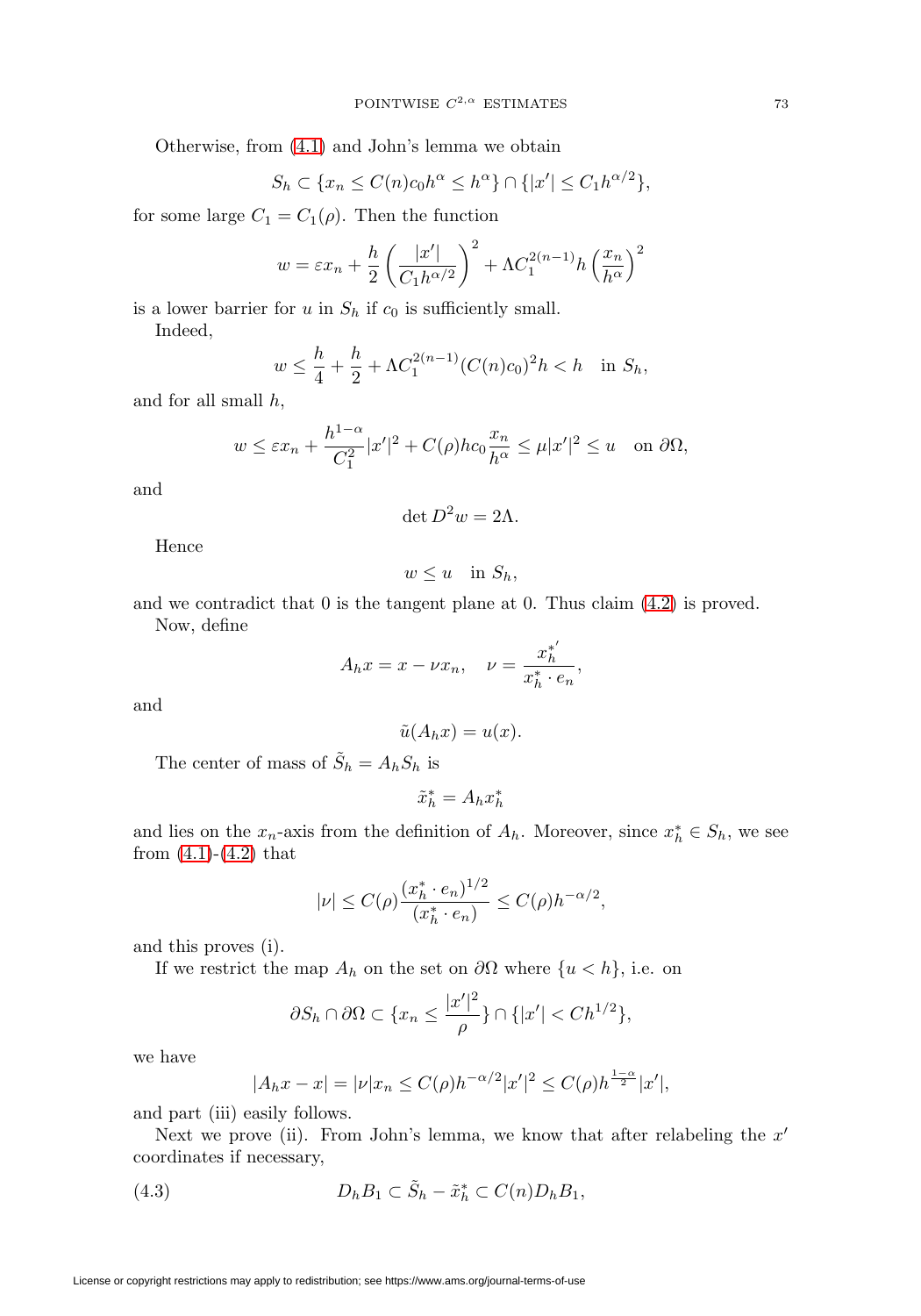where

$$
D_h = \begin{pmatrix} d_1 & 0 & \cdots & 0 \\ 0 & d_2 & \cdots & 0 \\ \vdots & \vdots & \ddots & \vdots \\ 0 & 0 & \cdots & d_n \end{pmatrix}.
$$

Since

$$
\tilde{u} \le 2\mu^{-1}|x'|^2
$$
 on  $\tilde{G}_h = \{(x', g_h(x'))\},\$ 

we see that the domain of definition of  $g_h$  contains a ball of radius  $(\mu h/2)^{1/2}$ . This implies that

$$
d_i \ge c_1 h^{1/2}, \qquad i = 1, \ldots, n-1,
$$

for some  $c_1$  depending only on n and  $\mu$ . Also from [\(4.2\)](#page-9-1) we see that

$$
\tilde{x}_h^* \cdot e_n = x_h^* \cdot e_n \ge c_0(\rho) h^{\alpha},
$$

which gives

$$
d_n \ge c(n)\tilde{x}_h^* \cdot e_n \ge c(\rho)h^{\alpha}.
$$

We claim that for all small  $h$ ,

$$
\prod_{i=1}^n d_i \ge k_0 h^{n/2},
$$

with  $k_0$  small depending only on  $\mu$ ,  $n$ ,  $\Lambda$ , which gives the left inequality in (ii).

To this aim we consider the barrier,

$$
w = \varepsilon x_n + \sum_{i=1}^n ch\left(\frac{x_i}{d_i}\right)^2
$$

.

We choose c sufficiently small depending on  $\mu$ ,  $n$ ,  $\Lambda$  so that for all  $h < c(\rho)$ ,

$$
w \leq h \quad \text{on } \partial \tilde{S}_h,
$$

and on the part of the boundary  $\tilde{G}_h$ , we have  $w \leq \tilde{u}$  since

$$
w \leq \varepsilon x_n + \frac{c}{c_1^2} |x'|^2 + ch\left(\frac{x_n}{d_n}\right)^2
$$
  
\n
$$
\leq \frac{\mu}{4} |x'|^2 + chC(n)\frac{x_n}{d_n}
$$
  
\n
$$
\leq \frac{\mu}{4} |x'|^2 + ch^{1-\alpha}C(\rho)|x'|^2
$$
  
\n
$$
\leq \frac{\mu}{2} |x'|^2.
$$

Moreover, if our claim does not hold, then

$$
\det D^2 w = (2ch)^n \left(\prod d_i\right)^{-2n} > \Lambda,
$$

thus  $w \leq \tilde{u}$  in  $\tilde{S}_h$ . By definition,  $\tilde{u}$  is obtained from u by a sliding along  $x_n = 0$ , hence 0 is still the tangent plane of  $\tilde{u}$  at 0. We reach again a contradiction since  $\tilde{u} \geq w \geq \varepsilon x_n$  and the claim is proved.

Finally we show that

<span id="page-11-0"></span>
$$
(4.4) \t\t |\tilde{S}_h| \le Ch^{n/2}
$$

for some C depending only on  $\lambda$ , n. Indeed, if

$$
v = h \quad \text{on } \partial \tilde{S}_h
$$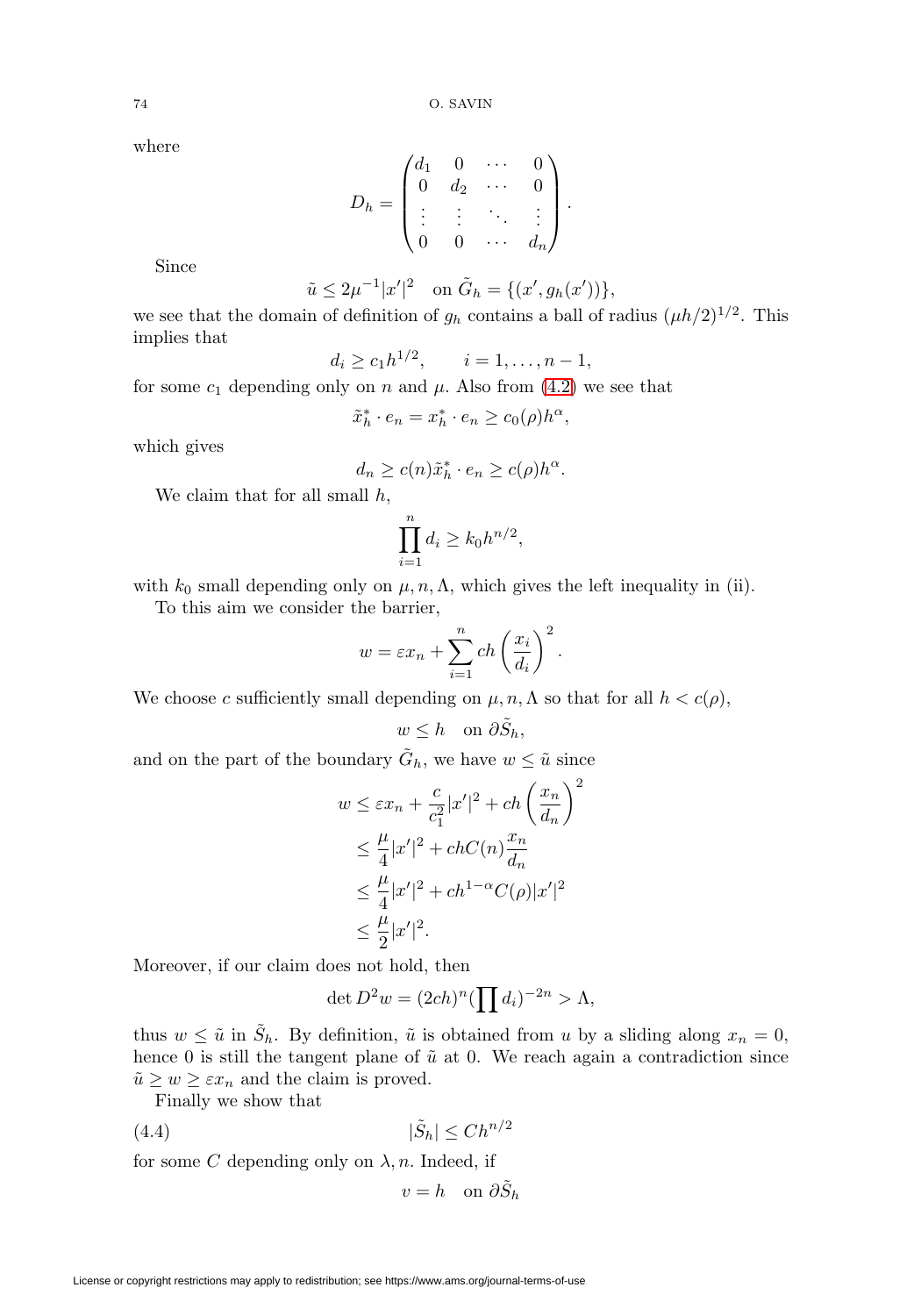and

$$
\det D^2 v = \lambda,
$$

then

$$
v \ge u \ge 0 \quad \text{in } \tilde{S}_h.
$$

Since

$$
h \ge h - \min_{\tilde{S}_h} v \ge c(n, \lambda) |\tilde{S}_h|^{2/n}
$$

we obtain the desired conclusion.

In the proof above we showed that for all  $h \leq c(\rho)$ , the entries of the diagonal matrix  $D_h$  from [\(4.3\)](#page-10-0) satisfy

$$
d_i \ge ch^{1/2}, \quad i = 1, \dots n - 1,
$$
  
\n
$$
d_n \ge c(\rho)h^{\alpha}, \quad \alpha = \frac{n}{n+1},
$$
  
\n
$$
ch^{n/2} \le \prod d_i \le Ch^{n/2}.
$$

The main step in the proof of Theorem [3.1](#page-7-1) is the following lemma, which will be completed in Section 5.

<span id="page-12-0"></span>**Lemma 4.2.** There exist constants c,  $c(\rho)$  such that

$$
(4.5) \t\t d_n \ge c h^{1/2},
$$

for all  $h \leq c(\rho)$ .

Using Lemma [4.2](#page-12-0) we can easily finish the proof of our theorem.

*Proof of Theorem* [3.1](#page-7-1). Since all  $d_i$  are bounded below by  $ch^{1/2}$  and their product is bounded above by  $Ch^{n/2}$  we see that

$$
Ch^{1/2} \ge d_i \ge ch^{1/2}, \qquad i = 1, \dots, n
$$

for all  $h \leq c(\rho)$ . Using [\(4.3\)](#page-10-0) we obtain

$$
\tilde{S}_h \subset Ch^{1/2}B_1.
$$

Moreover, since

$$
\tilde{x}_h^* \cdot e_n \ge d_n \ge ch^{1/2}, \qquad (\tilde{x}_h^*)' = 0,
$$

and the part  $\tilde{G}_h$  of the boundary  $\partial \tilde{S}_h$  contains the graph of  $\tilde{g}_h$  above  $|x'| \leq c h^{1/2}$ , we find that

$$
ch^{1/2}B_1 \cap \tilde{\Omega} \subset \tilde{S}_h,
$$

with  $\tilde{\Omega} = A_h \Omega$ ,  $\tilde{S}_h = A_h S_h$ . In conclusion,

$$
ch^{1/2}B_1 \cap \tilde{\Omega} \subset A_h S_h \subset Ch^{1/2}B_1.
$$

We define the ellipsoid  $E_h$  as

$$
E_h := A_h^{-1}(h^{1/2}B_1),
$$

hence

$$
cE_h \cap \overline{\Omega} \subset S_h \subset CE_h.
$$

Comparing the sections at levels  $h$  and  $h/2$  we find

$$
cE_{h/2} \cap \overline{\Omega} \subset CE_h
$$

and we easily obtain the inclusion

$$
A_h A_{h/2}^{-1} B_1 \subset CB_1.
$$

 $\Box$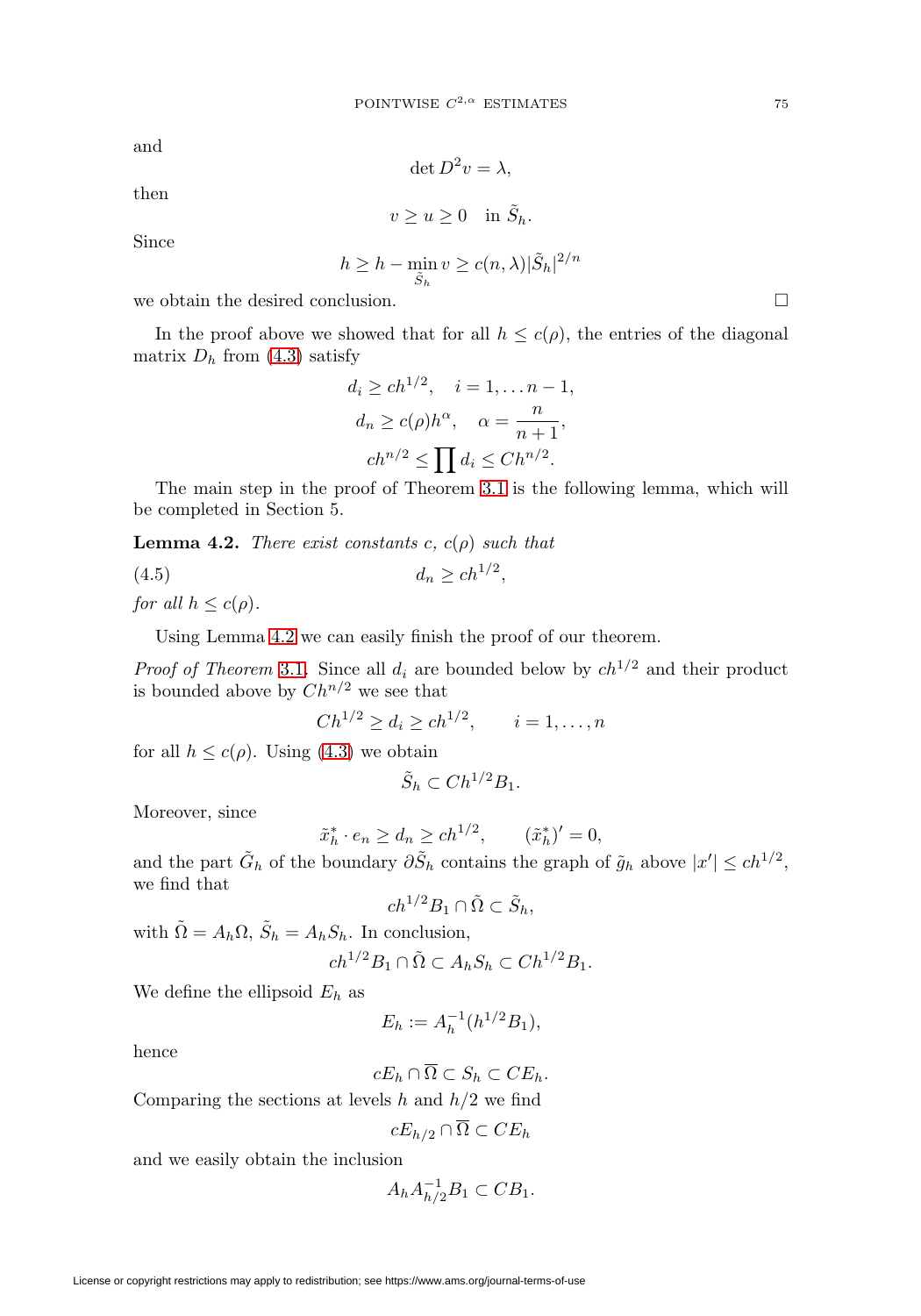If we denote

$$
A_h x = x - \nu_h x_n,
$$

then the inclusion above implies that

$$
|\nu_h - \nu_{h/2}| \le C,
$$

which gives the desired bound

$$
|\nu_h| \le C |\log h|
$$

for all small  $h$ .

In order to prove Lemma [4.2](#page-12-0) we introduce a new quantity  $b(h)$  which is proportional to  $d_n h^{-1/2}$  and is appropriate when dealing with affine transformations.

*Notation*. Given a convex function  $u$  we define

$$
b_u(h) = h^{-1/2} \sup_{S_h} x_n.
$$

Whenever there is no possibility of confusion we drop the subindex  $u$  and use the notation  $b(h)$ .

Below we list some basic properties of  $b(h)$ . 1) If  $h_1 \leq h_2$ , then

$$
\left(\frac{h_1}{h_2}\right)^{\frac{1}{2}} \leq \frac{b(h_1)}{b(h_2)} \leq \left(\frac{h_2}{h_1}\right)^{\frac{1}{2}}.
$$

2) A rescaling

$$
\tilde{u}(Ax) = u(x)
$$

given by a linear transformation A which leaves the  $x_n$ -coordinate invariant does not change the value of b, i.e.,

$$
b_{\tilde{u}}(h) = b_u(h).
$$

3) If A is a linear transformation which leaves the plane  $\{x_n = 0\}$  invariant the values of b get multiplied by a constant. However the quotients  $b(h_1)/b(h_2)$  do not change values, i.e.,

$$
\frac{b_{\tilde{u}}(h_1)}{b_{\tilde{u}}(h_2)} = \frac{b_u(h_1)}{b_u(h_2)}.
$$

4) If we multiply u by a constant, i.e.,

$$
\tilde{u}(x) = \beta u(x),
$$

then

$$
b_{\tilde{u}}(\beta h) = \beta^{-1/2} b_u(h)
$$

and

$$
\frac{b_{\tilde{u}}(\beta h_1)}{b_{\tilde{u}}(\beta h_2)} = \frac{b_u(h_1)}{b_u(h_2)}
$$

.

From [\(4.3\)](#page-10-0) and property 2) above,

$$
c(n)d_n \le b(h)h^{1/2} \le C(n)d_n,
$$

hence Lemma [4.2](#page-12-0) will follow if we show that  $b(h)$  is bounded below. We achieve this by proving the following lemma.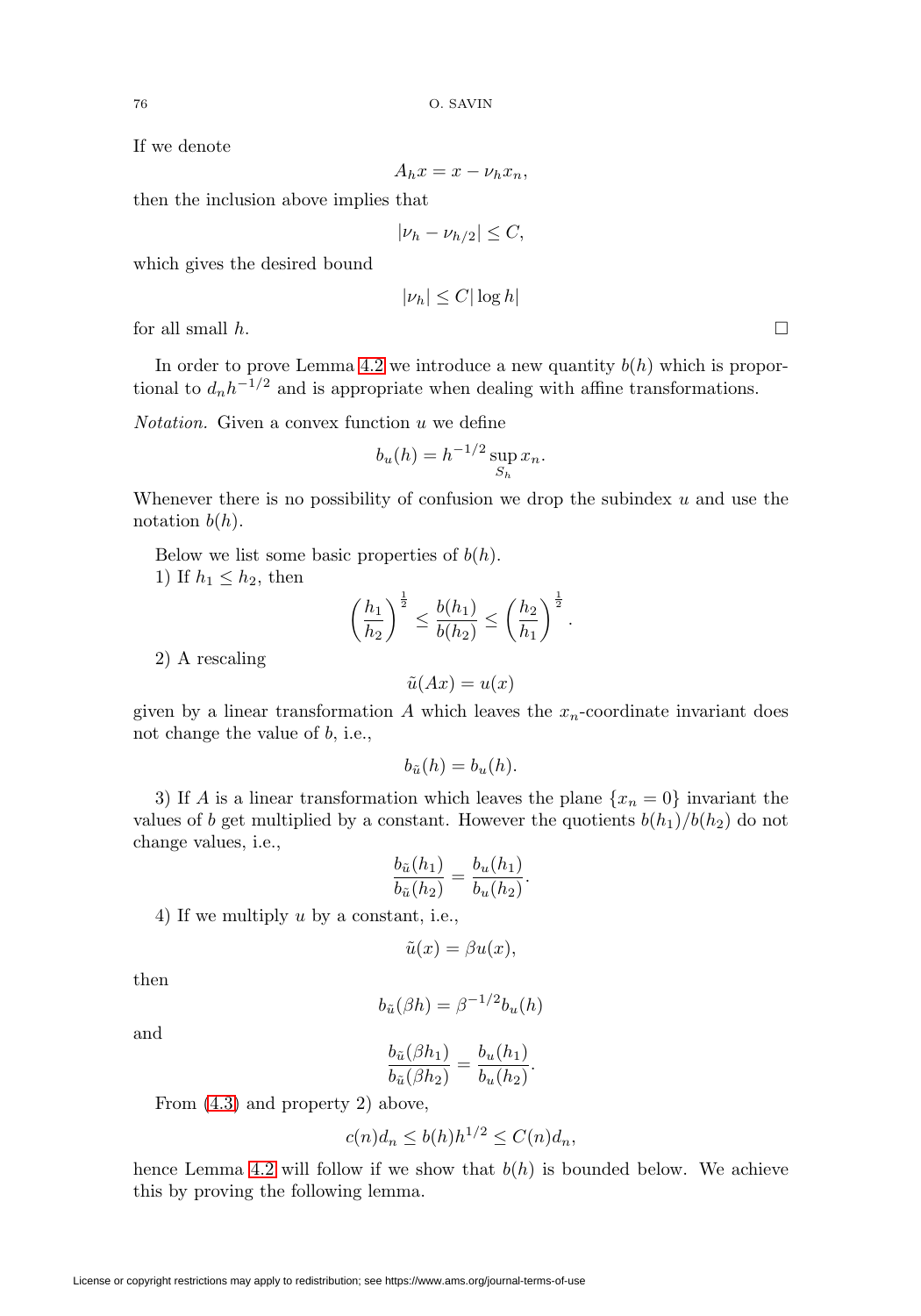<span id="page-14-0"></span>**Lemma 4.3.** There exist  $c_0$ ,  $c(\rho)$  such that if  $h \leq c(\rho)$  and  $b(h) \leq c_0$ , then

<span id="page-14-1"></span>
$$
\frac{b(th)}{b(h)} > 2,
$$

for some  $t \in [c_0, 1]$ .

This lemma states that if the value of  $b(h)$  on a certain section is less than a critical value  $c_0$ , then we can find a lower section at height still comparable to  $h$ where the value of  $b$  doubled. Clearly Lemma [4.3](#page-14-0) and property 1) above imply that  $b(h)$  remains bounded for all h small enough.

The quotient in  $(4.6)$  is the same for  $\tilde{u}$ , which is defined in Proposition [4.1.](#page-9-2) We normalize the domain  $S_h$  and  $\tilde{u}$  by considering the rescaling

$$
v(x) = \frac{1}{h}\tilde{u}(h^{1/2}Ax),
$$

where A is a multiple of  $D_h$  (see [\(4.3\)](#page-10-0)),  $A = \gamma D_h$ , such that

$$
\det A = 1.
$$

Then

$$
ch^{-1/2} \le \gamma \le Ch^{-1/2},
$$

and the diagonal entries of A satisfy

$$
a_i \ge c, \qquad i = 1, 2, \dots, n - 1,
$$
  

$$
cb_u(h) \le a_n \le Cb_u(h).
$$

The function  $v$  satisfies

$$
\lambda \le \det D^2 v \le \Lambda,
$$
  

$$
v \ge 0, \quad v(0) = 0,
$$

it is continuous and it is defined in  $\overline{\Omega}_v$  with

$$
\Omega_v := \{ v < 1 \} = h^{-1/2} A^{-1} \tilde{S}_h.
$$

Then

$$
x^* + cB_1 \subset \Omega_v \subset CB_1^+,
$$

for some  $x^*$ , and

$$
ct^{n/2} \le |S_t(v)| \le Ct^{n/2}, \quad \forall t \le 1,
$$

where  $S_t(v)$  denotes the section of v. Since

$$
\tilde{u} = h \quad \text{in} \quad \partial \tilde{S}_h \cap \{ x_n \ge C(\rho)h \},
$$

then

$$
v = 1
$$
 on  $\partial\Omega_v \cap \{x_n \ge \sigma\}$ ,  $\sigma := C(\rho)h^{1-\alpha}$ .

Also, from Proposition [4.1](#page-9-2) on the part G of the boundary of  $\partial\Omega_v$  where  $\{v < 1\}$ we have

(4.7) 
$$
\frac{1}{2}\mu \sum_{i=1}^{n-1} a_i^2 x_i^2 \le v \le 2\mu^{-1} \sum_{i=1}^{n-1} a_i^2 x_i^2.
$$

In order to prove Lemma [4.3](#page-14-0) we need to show that if  $\sigma$ ,  $a_n$  are sufficiently small depending on  $n, \mu, \lambda, \Lambda$ , then the function v above satisfies

<span id="page-14-2"></span>
$$
(4.8) \t\t\t b_v(t) \ge 2b_v(1)
$$

for some  $1 > t \geq c_0$ .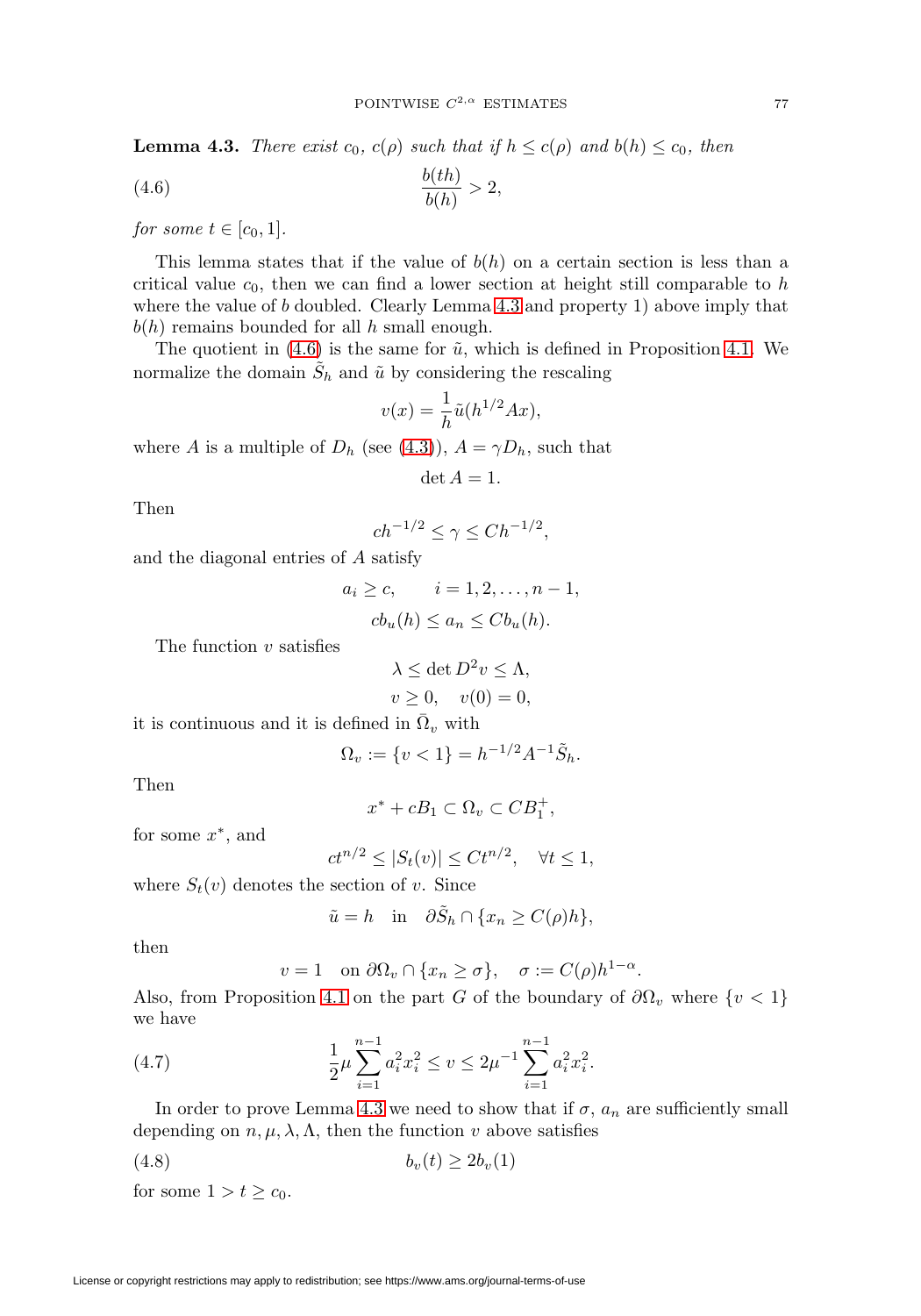Since  $\alpha < 1$ , the smallness condition on  $\sigma$  is satisfied by taking  $h < c(\rho)$  sufficiently small. Also  $a_n$  being small is equivalent to one of the  $a_i$ ,  $1 \leq i \leq n-1$ being large since their product is 1 and the  $a_i$  are bounded below.

In the next section we prove property [\(4.8\)](#page-14-2) above by compactness, by letting  $\sigma \to 0$ ,  $a_i \to \infty$  for some i (see Proposition [5.1\)](#page-15-0).

## 5. Proof of Theorem [3.1](#page-7-1) (II)

In this section we consider the class of solutions  $v$  that satisfy the properties above. After relabeling the constants  $\mu$  and  $a_i$ , and by abuse of notation writing u instead of v, we may assume we are in the following situation.

Fix  $\mu$  small and  $\lambda$ ,  $\Lambda$ . For an increasing sequence

$$
a_1 \le a_2 \le \cdots \le a_{n-1}
$$

with

$$
a_1 \geq \mu,
$$

we consider the family of solutions

$$
u \in \mathcal{D}_{\sigma}^{\mu}(a_1, a_2, \ldots, a_{n-1})
$$

of convex functions  $u : \Omega \to \mathbb{R}$  that satisfy

<span id="page-15-1"></span>(5.1) 
$$
\lambda \leq \det D^2 u \leq \Lambda \quad \text{in } \Omega, \quad 0 \leq u \leq 1 \text{ in } \Omega;
$$

<span id="page-15-2"></span>(5.2) 
$$
0 \in \partial \Omega, \quad B_{\mu}(x_0) \subset \Omega \subset B_{1/\mu}^+ \quad \text{for some } x_0;
$$

<span id="page-15-3"></span>(5.3) 
$$
\mu h^{n/2} \le |S_h| \le \mu^{-1} h^{n/2}.
$$

Moreover we assume that the boundary  $\partial\Omega$  has a closed subset G,

(5.4) 
$$
G \subset \{x_n \leq \sigma\} \cap \partial \Omega,
$$

which is a graph in the  $e_n$  direction with projection  $\pi_n(G) \subset \mathbb{R}^{n-1}$  along  $e_n$ ,

(5.5) 
$$
\{\mu^{-1}\sum_{1}^{n-1}a_i^2x_i^2\leq 1\}\subset \pi_n(G)\subset \{\mu\sum_{1}^{n-1}a_i^2x_i^2\leq 1\},\
$$

and (see Definition [2.5\)](#page-5-0), the boundary values of  $u = \varphi$  on  $\partial\Omega$  satisfy

$$
\varphi = 1 \quad \text{on } \partial\Omega \setminus G,
$$

and

(5.7) 
$$
\mu \sum_{1}^{n-1} a_i^2 x_i^2 \le \varphi \le \min\{1, \quad \mu^{-1} \sum_{1}^{n-1} a_i^2 x_i^2\} \quad \text{on } G.
$$

In this section we prove

<span id="page-15-0"></span>**Proposition 5.1.** For any  $M > 0$  there exists  $C_*$  depending on  $M, \mu, \lambda, \Lambda, n$  such that if  $u \in \mathcal{D}_{\sigma}^{\mu}(a_1, a_2, \ldots, a_{n-1})$  with

$$
a_{n-1} \ge C_*, \quad \sigma \le C_*^{-1},
$$

then

$$
b(h) = (\sup_{S_h} x_n)h^{-1/2} \ge M
$$

for some h with  $C_*^{-1} \leq h \leq 1$ .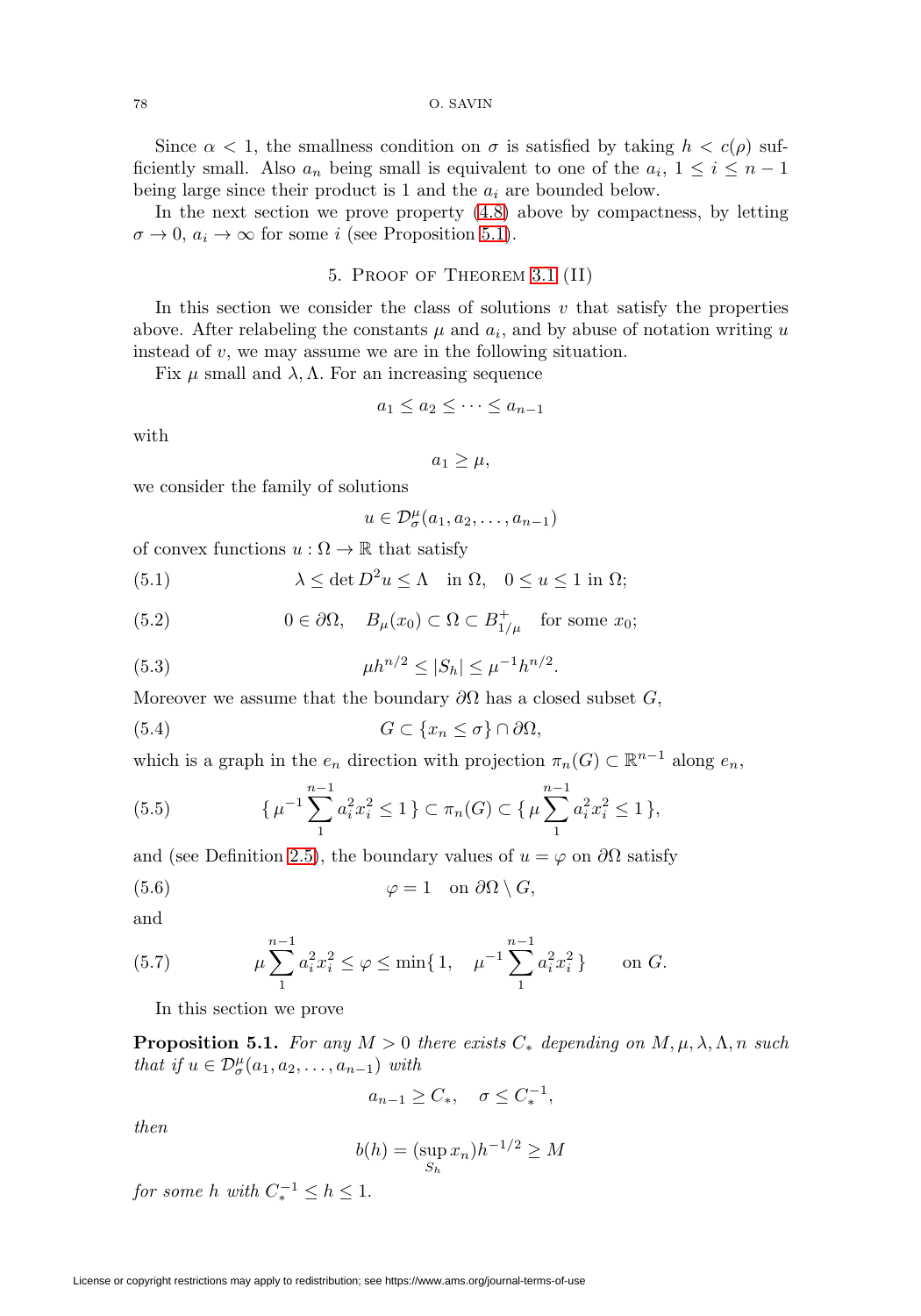Property  $(4.8)$  (hence Theorem [3.1\)](#page-7-1) easily follows from this proposition. Indeed, by choosing

$$
M=2\mu^{-1}\geq 2b(1)
$$

in Proposition [5.1,](#page-15-0) we prove the existence of a section  $S_h$  with  $h \geq c_0$  such that

$$
b(h) \ge 2b(1).
$$

Clearly the function  $v$  of the previous section satisfies the hypotheses above (after renaming the constant  $\mu$ ) provided that  $\sigma$ ,  $a_n$  are sufficiently small.

We prove Proposition [5.1](#page-15-0) by compactness. We introduce the limiting solutions from the class  $\mathcal{D}_{\sigma}^{\mu}(a_1,\ldots,a_{n-1})$  when  $a_{k+1} \to \infty$  and  $\sigma \to 0$ .

If  $\mu \leq a_1 \leq \cdots \leq a_k$ , we denote by

$$
\mathcal{D}_0^{\mu}(a_1,\ldots,a_k,\infty,\infty,\ldots,\infty), \quad 0 \le k \le n-2,
$$

the class of functions u that satisfy properties  $(5.1)-(5.2)-(5.3)$  $(5.1)-(5.2)-(5.3)$  $(5.1)-(5.2)-(5.3)$  $(5.1)-(5.2)-(5.3)$  $(5.1)-(5.2)-(5.3)$  with

(5.8) 
$$
G \subset \{x_i = 0, \quad i > k\} \cap \partial \Omega,
$$

and if we restrict to the space generated by the first  $k$  coordinates, then

(5.9) 
$$
\{\mu^{-1}\sum_{1}^{k} a_i^2 x_i^2 \le 1\} \subset G \subset \{\mu \sum_{1}^{k} a_i^2 x_i^2 \le 1\}.
$$

Also,  $u = \varphi$  on  $\partial \Omega$  with

(5.10) 
$$
\varphi = 1 \quad \text{on } \partial\Omega \setminus G;
$$

(5.11) 
$$
\mu \sum_{1}^{k} a_i^2 x_i^2 \le \varphi \le \min\{1, \quad \mu^{-1} \sum_{1}^{k} a_i^2 x_i^2\} \quad \text{on } G.
$$

The compactness theorem (Theorem [2.7\)](#page-6-0) implies that if

$$
u_m \in D^{\mu}_{\sigma_m}(a_1^m, \ldots, a_{n-1}^m)
$$

is a sequence with

$$
\sigma_m \to 0
$$
 and  $a_{k+1}^m \to \infty$ 

for some fixed  $0 \leq k \leq n-2$ , then we can extract a convergent subsequence to a function  $u$  (see Definition [2.3\)](#page-4-2) with

 $u \in D_0^{\mu}(a_1,\ldots,a_l,\infty,\ldots,\infty),$ 

for some  $l \leq k$  and  $a_1 \leq \cdots \leq a_l$ .

Proposition [5.1](#page-15-0) follows easily from the next proposition.

<span id="page-16-1"></span>**Proposition 5.2.** For any  $M > 0$  and  $0 \leq k \leq n-2$  there exists  $c_k$  depending on  $M, \mu, \lambda, \Lambda, n, k$  such that if

<span id="page-16-0"></span>(5.12) 
$$
u \in \mathcal{D}_0^{\mu}(a_1,\ldots,a_k,\infty,\ldots,\infty),
$$

then

$$
b(h) = (\sup_{S_h} x_n)h^{-1/2} \ge M
$$

for some h with  $c_k \leq h \leq 1$ .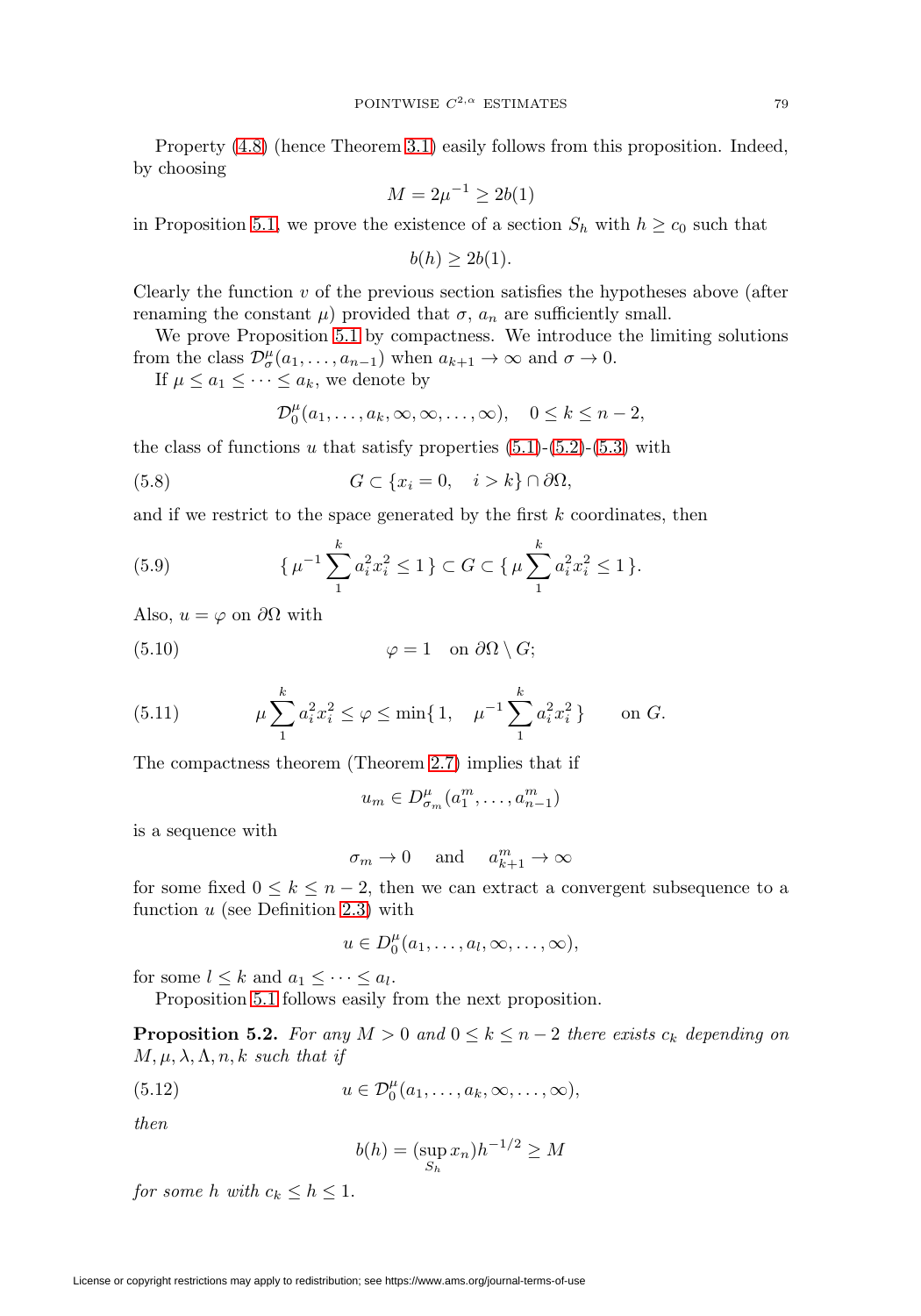80 O. SAVIN

Indeed, if Proposition [5.1](#page-15-0) fails for a sequence of constants  $C_* \to \infty$ , then we obtain a limiting solution u as in [\(5.12\)](#page-16-0) for which  $b(h) \leq M$  for all  $h > 0$ . This contradicts Proposition [5.2](#page-16-1) (with M replaced by 2M).

We prove Proposition [5.2](#page-16-1) by induction on  $k$ . We start by introducing some notation.

Denote

$$
x = (y, z, x_n), y = (x_1, \dots, x_k) \in \mathbb{R}^k, z = (x_{k+1}, \dots, x_{n-1}) \in \mathbb{R}^{n-1-k}.
$$

<span id="page-17-2"></span>**Definition 5.3.** We say that a linear transformation  $T : \mathbb{R}^n \to \mathbb{R}^n$  is a sliding along the y direction if

$$
Tx := x + \nu_1 z_1 + \nu_2 z_2 + \dots + \nu_{n-k-1} z_{n-k-1} + \nu_{n-k} x_n
$$

with

$$
\nu_1, \nu_2, \ldots, \nu_{n-k} \in span\{e_1, \ldots, e_k\}.
$$

We see that T leaves the  $(z, x_n)$  components invariant together with the subspace  $(y, 0, 0)$ . Clearly, if T is a sliding along the y direction, then so is  $T^{-1}$  and

$$
\det T=1.
$$

The key step in the proof of Proposition [5.2](#page-16-1) is the following lemma.

<span id="page-17-1"></span>**Lemma 5.4.** Assume that

$$
u \ge p(|z| - qx_n),
$$

for some  $p, q > 0$  and assume that for each section  $S_h$  of  $u, h \in (0, 1)$ , there exists  $T_h$ , a sliding along the y direction, such that

$$
T_h S_h \subset C_0 h^{1/2} B_1^+,
$$

for some constant  $C_0$ . Then

$$
u \notin D_0^{\mu}(1,\ldots,1,\infty,\ldots,\infty).
$$

*Proof.* Assume by contradiction that  $u \in D_0^{\mu}$  and it satisfies the hypotheses with  $q \leq q_0$  for some  $q_0$ . We show that

<span id="page-17-0"></span>(5.13) 
$$
u \ge p'(|z| - q'x_n), \qquad q' = q - \eta,
$$

for some  $0 < p' \ll p$ , where the constant  $\eta > 0$  depends only on  $q_0$  and  $\mu$ ,  $C_0$ ,  $\Lambda$ ,  $n$ .

Then, since  $q' \leq q_0$ , we can apply this result a finite number of times and obtain

$$
u \ge \varepsilon(|z| + x_n),
$$

for some small  $\varepsilon > 0$ . This gives  $S_h \subset \{x_n \leq \varepsilon^{-1}h\}$ , hence

$$
T_h S_h \subset \{x_n \le \varepsilon^{-1} h\}
$$

and by the hypothesis above,

$$
|S_h| = |T_h S_h| = O(h^{(n+1)/2})
$$
 as  $h \to 0$ ,

and we contradict [\(5.3\)](#page-15-3).

Now we prove  $(5.13)$ . Since  $u \in D_0^{\mu}$  as above, there exists a closed set

$$
G_h \subset \partial S_h \cap \{z = 0, x_n = 0\}
$$

such that on the subspace  $(y, 0, 0)$ ,

$$
\{\mu^{-1}|y|^2 \le h\} \subset G_h \subset \{\mu|y|^2 \le h\},\
$$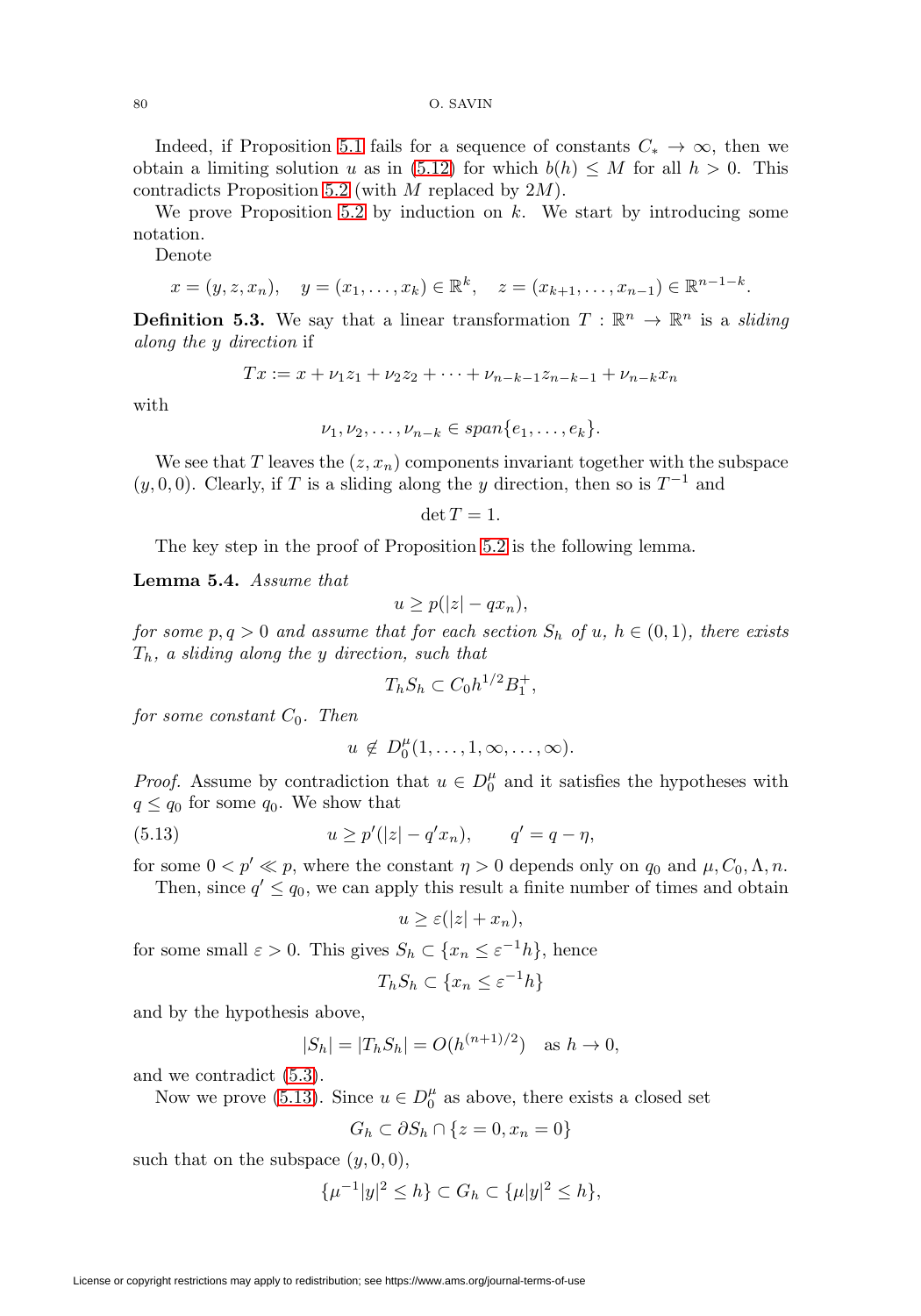and the boundary values  $\varphi_h$  of u on  $\partial S_h$  satisfy (see Section 2)

$$
\varphi_h = h \quad \text{on } \partial S_h \setminus G_h;
$$
  

$$
\mu |y|^2 \le \varphi_h \le \min \left\{ h, \mu^{-1} |y|^2 \right\} \qquad \text{on } G_h.
$$

Let  $w$  be a rescaling of  $u$ ,

$$
w(x) := \frac{1}{h}u(h^{1/2}T_h^{-1}x)
$$

for some small  $h \ll p$ . Then

$$
S_1(w) := \Omega_w = h^{-1/2} T_h S_h \subset B_{C_0}^+,
$$

and our hypothesis becomes

<span id="page-18-0"></span>(5.14) 
$$
w \geq \frac{p}{h^{1/2}}(|z| - qx_n).
$$

Moreover the boundary values  $\varphi_w$  of w on  $\partial\Omega_w$  satisfy

$$
\varphi_w = 1 \quad \text{on } \partial \Omega_w \setminus G_w,
$$

$$
\mu |y|^2 \le \varphi_w \le \min\{1, \mu^{-1}|y|^2\} \quad \text{on} \quad G_w := h^{-1/2} G_h.
$$

Next we show that  $\varphi_w \geq v$  on  $\partial \Omega_w$ , where v is defined as

$$
v := \delta |x|^2 + \frac{\Lambda}{\delta^{n-1}} (z_1 - qx_n)^2 + N(z_1 - qx_n) + \delta x_n,
$$

and  $\delta$  is small depending on  $\mu$  and  $C_0$ , and N is chosen large such that

$$
\frac{\Lambda}{\delta^{n-1}}t^2 + Nt
$$

is increasing in the interval  $|t| \leq (1+q_0)C_0$ .

From the definition of  $v$  we see that

$$
\det D^2 v > \Lambda.
$$

On the part of the boundary  $\partial\Omega_w$  where  $z_1 \leq qx_n$  we use that  $\Omega_w \subset B_{C_0}$  and obtain

$$
v \le \delta(|x|^2 + x_n) \le \varphi_w.
$$

On the part of the boundary  $\partial \Omega_w$  where  $z_1 > qx_n$  we use [\(5.14\)](#page-18-0) and obtain

$$
1 = \varphi_w \ge C(|z| - qx_n) \ge C(z_1 - qx_n)
$$

with C arbitrarily large provided that  $h$  is small enough. We choose C such that the inequality above implies that

$$
\frac{\Lambda}{\delta^{n-1}}(z_1-qx_n)^2 + N(z_1-qx_n) < \frac{1}{2}.
$$

Then

$$
\varphi_w = 1 > \frac{1}{2} + \delta(|x|^2 + x_n) \ge v.
$$

In conclusion  $\varphi_w \geq v$  on  $\partial \Omega_w$ , hence the function v is a lower barrier for w in  $\Omega_w$ . Then

$$
w \ge N(z_1 - qx_n) + \delta x_n
$$

and, since this inequality holds for all directions in the z-plane, we obtain

$$
w \ge N(|z| - (q - \eta)x_n), \qquad \eta := \frac{\delta}{N}.
$$

Scaling back we get

$$
u \ge p'(|z| - (q - \eta)x_n) \quad \text{in } S_h.
$$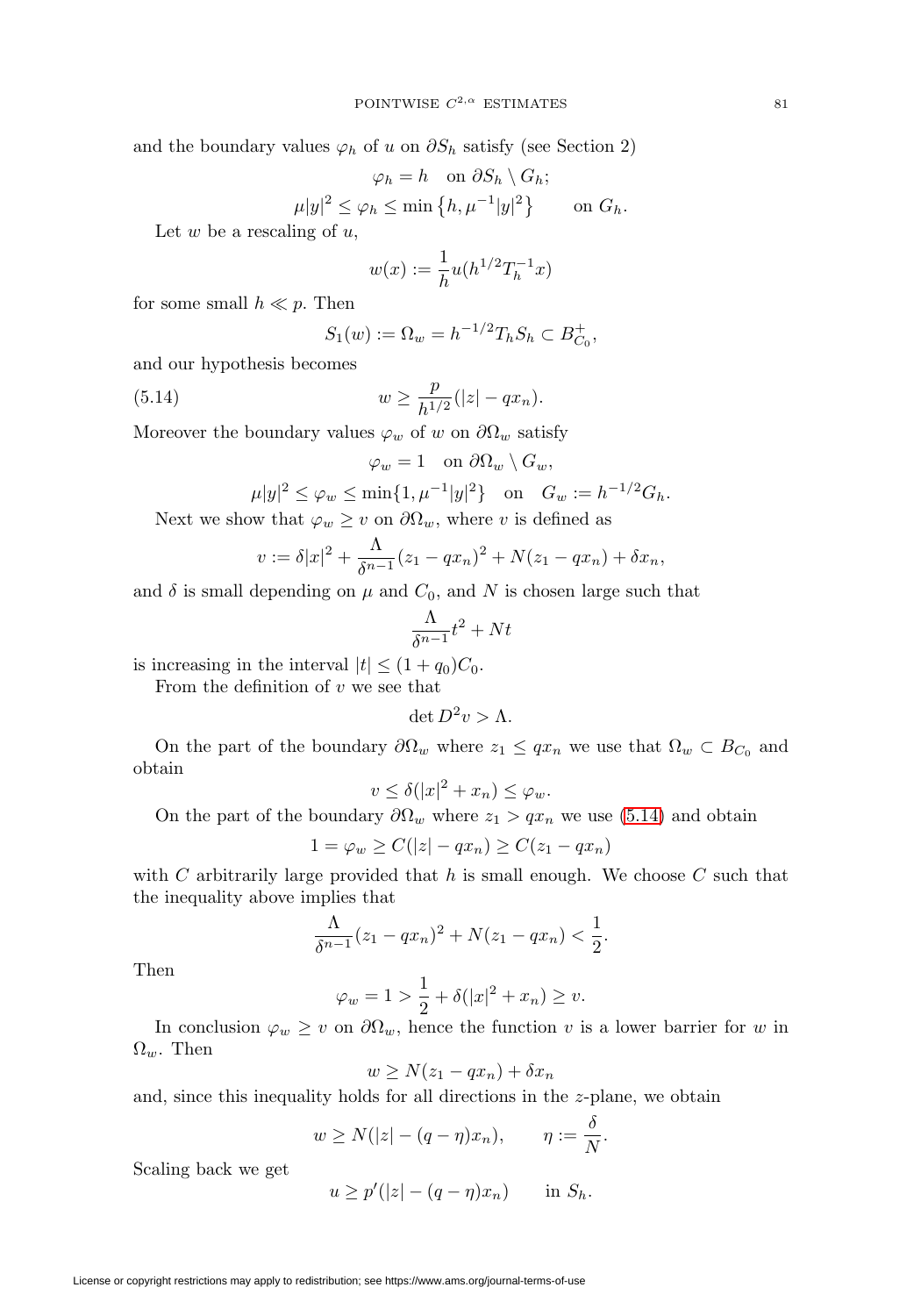Since u is convex and  $u(0) = 0$ , this inequality holds globally, and [\(5.13\)](#page-17-0) is proved.  $\Box$ 

## **Lemma 5.5.** Proposition [5.2](#page-16-1) holds for  $k = 0$ .

*Proof.* By compactness we need to show that there does not exist  $u \in \mathcal{D}_0^{\mu}(\infty, \ldots, \infty)$ with  $b(h) \leq M$  for all h. If such a u exists, then  $G = \{0\}$ . Let

$$
v := \delta(|x'| + \frac{1}{2}|x'|^2) + \frac{\Lambda}{\delta^{n-1}}x_n^2 - Nx_n
$$

with  $\delta$  small depending on  $\mu$ , and N large so that

$$
\frac{\Lambda}{\delta^{n-1}}x_n^2 - Nx_n \le 0
$$

in  $B_{1/\mu}^+$ . Then

 $v \leq \varphi$  on  $\partial \Omega$ , det  $D^2 v > \Lambda$ ,

hence

$$
v \le u \quad \text{in } \Omega.
$$

This gives

$$
u \ge \delta |x'| - Nx_n,
$$

and we obtain

$$
S_h \subset \{|x'| \le C(x_n + h)\}.
$$

Since  $b(h) \leq M$  we conclude

$$
S_h \subset Ch^{1/2}B_1^+,
$$

and we contradict Lemma [5.4](#page-17-1) for  $k = 0$ .

Now we prove Proposition [5.2](#page-16-1) by induction on  $k$ .

*Proof of Proposition* [5.2](#page-16-1). In this proof we denote by  $c, C$  positive constants that depend on  $M, \mu, \lambda, \Lambda, n$  and k.

We assume that the proposition holds for all nonnegative integers up to  $k - 1$ ,  $1 \leq k < n-2$ , and we prove it for k. Let

$$
u\in D_0^{\mu}(a_1,\ldots,a_k,\infty,\ldots,\infty).
$$

By the induction hypothesis and compactness we see that there exists a constant

$$
C_k(\mu, M, \lambda, \Lambda, n)
$$

such that if  $a_k \geq C_k$ , then  $b(h) \geq M$  for some  $h \geq C_k^{-1}$ . Thus, it suffices to consider only the case when  $a_k < C_k$ .

If no  $c_{k+1}$  exists, then we can find a limiting solution that, by abuse of notation, we still denote by  $u$  such that

<span id="page-19-1"></span>(5.15) 
$$
u \in \mathcal{D}_0^{\tilde{\mu}}(1,1,\ldots,1,\infty,\ldots,\infty)
$$

with

<span id="page-19-0"></span>
$$
(5.16) \t\t b(h) \leq M h^{1/2}, \quad \forall h > 0,
$$

where  $\tilde{\mu}$  depends on  $\mu$  and  $C_k$ .

We show that such a function u does not exist.

Denote as before

$$
x = (y, z, x_n), y = (x_1, \dots, x_k) \in \mathbb{R}^k, z = (x_{k+1}, \dots, x_{n-1}) \in \mathbb{R}^{n-1-k}.
$$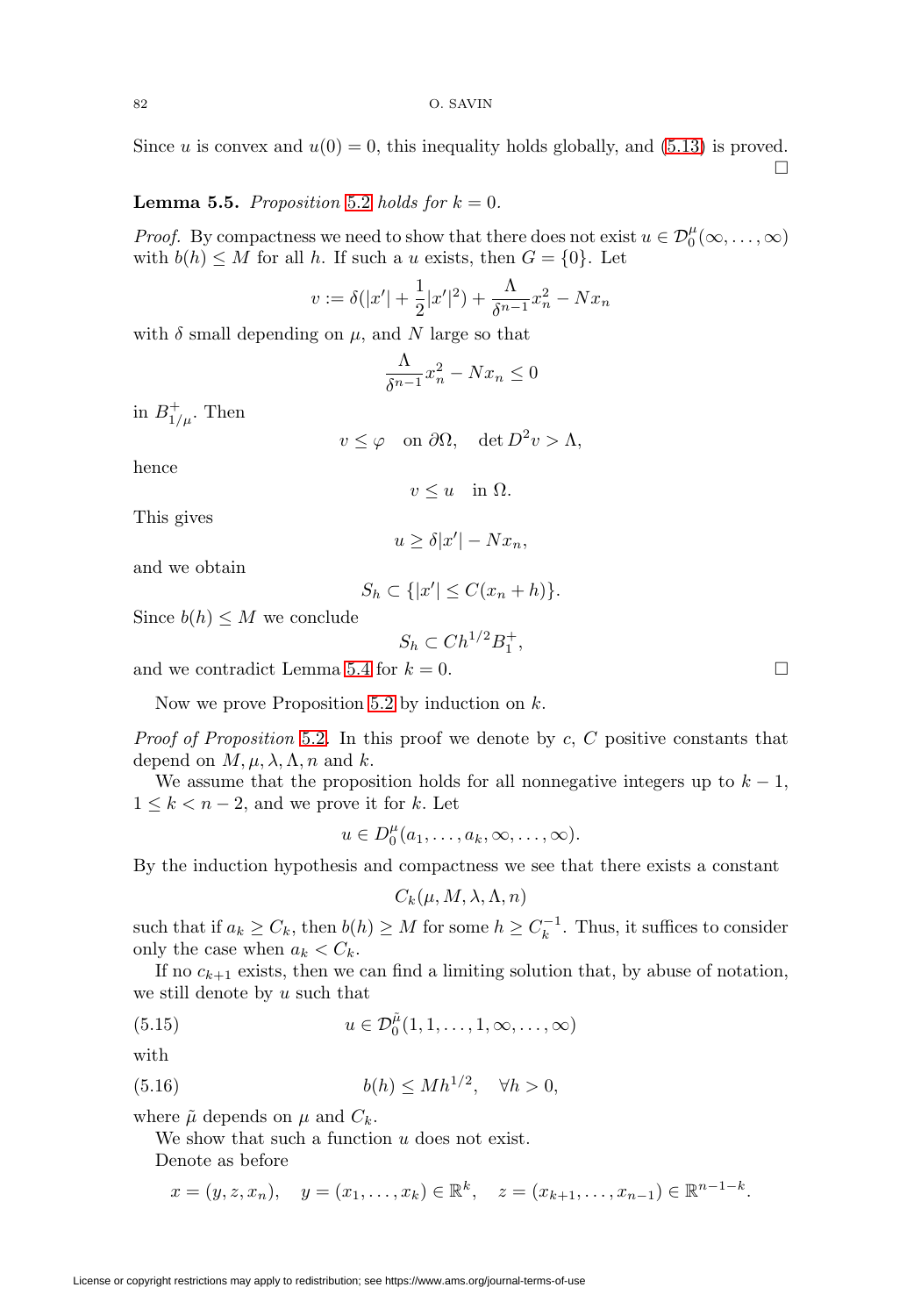On  $\partial\Omega$  we have

$$
\varphi(x) \ge \delta |x'|^2 + \delta |z| + \frac{\Lambda}{\delta^{n-1}} x_n^2 - Nx_n,
$$

where  $\delta$  is small depending on  $\tilde{\mu}$ , and N is large so that

$$
\frac{\Lambda}{\delta^{n-1}}x_n^2 - Nx_n \le 0
$$

in  $B_{1/\tilde{\mu}}^{+}$ . As before we obtain that the inequality above holds in  $\Omega$ , hence

<span id="page-20-0"></span>
$$
(5.17) \t\t u(x) \ge \delta |z| - N x_n.
$$

From  $(5.16)-(5.17)$  $(5.16)-(5.17)$  $(5.16)-(5.17)$  we see that the section  $S_h$  of u satisfies

<span id="page-20-1"></span>(5.18) 
$$
S_h \subset \{|z| < \delta^{-1}(Nx_n + h)\} \cap \{x_n \leq Mh^{1/2}\}.
$$

From John's lemma we know that  $S_h$  is equivalent to an ellipsoid  $E_h$  of the same volume, i.e.,

<span id="page-20-2"></span>(5.19) 
$$
c(n)E_h \subset S_h - x_h^* \subset C(n)E_h, \quad |E_h| = |S_h|,
$$

with  $x_h^*$  the center of mass of  $S_h$ .

For any ellipsoid  $E_h$  in  $\mathbb{R}^n$  of positive volume we can find  $T_h$ , a sliding along the  $y$  direction (see Definition [5.3\)](#page-17-2), such that

<span id="page-20-3"></span>(5.20) 
$$
T_h E_h = |E_h|^{1/n} AB_1,
$$

with a matrix A that leaves the  $(y, 0, 0)$  and  $(0, z, x_n)$  subspaces invariant, and  $\det A = 1$ . By choosing an appropriate system of coordinates in the y and z variables we may assume in fact that

$$
A(y, z, x_n) = (A_1y, A_2(z, x_n))
$$

with

$$
A_1 = \begin{pmatrix} \beta_1 & 0 & \cdots & 0 \\ 0 & \beta_2 & \cdots & 0 \\ \vdots & \vdots & \ddots & \vdots \\ 0 & 0 & \cdots & \beta_k \end{pmatrix}
$$

with  $0 < \beta_1 \leq \cdots \leq \beta_k$ , and

$$
A_2 = \begin{pmatrix} \gamma_{k+1} & 0 & \cdots & 0 & \theta_{k+1} \\ 0 & \gamma_{k+2} & \cdots & 0 & \theta_{k+2} \\ \vdots & \vdots & \ddots & \vdots & \vdots \\ 0 & 0 & \cdots & \gamma_{n-1} & \theta_{n-1} \\ 0 & 0 & \cdots & 0 & \theta_n \end{pmatrix}
$$

with  $\gamma_j, \theta_n > 0$ .

The h section  $\tilde{S}_h = T_h S_h$  of the rescaling

$$
\tilde{u}(x) = u(T_h^{-1}x)
$$

satisfies [\(5.18\)](#page-20-1) and since  $u \in \mathcal{D}_0^{\mu}$ , there exists  $\tilde{G}_h = G_h$ ,

$$
\tilde{G}_h \subset \{z = 0, x_n = 0\} \cap \partial \tilde{S}_h
$$

such that on the subspace  $(y, 0, 0)$ ,

$$
\{\mu^{-1}|y|^2 \leq h\} \subset \tilde{G}_h \subset \{\mu|y|^2 \leq h\},\
$$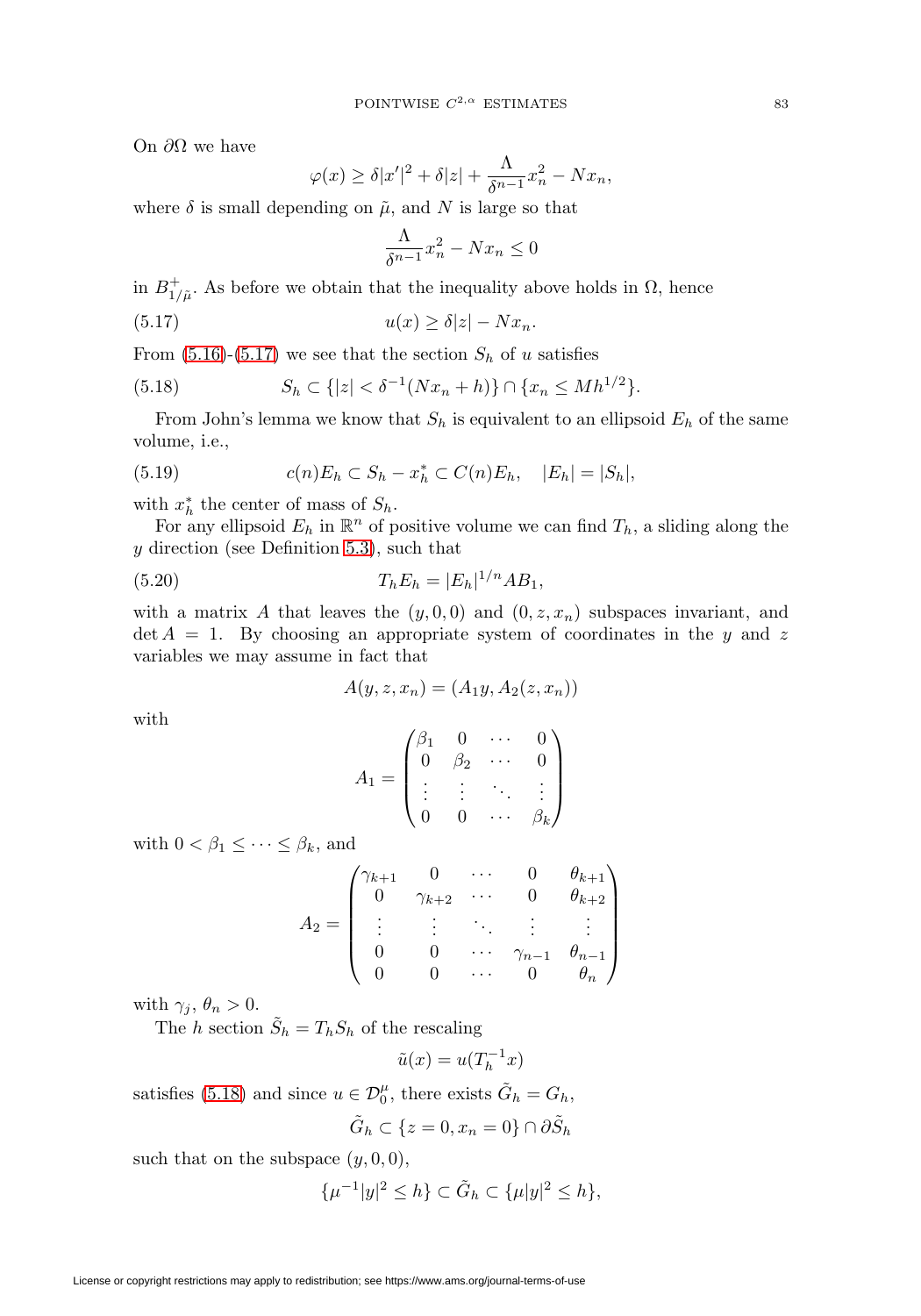License or copyright restrictions may apply to redistribution; see https://www.ams.org/journal-terms-of-use

$$
\tilde{\varphi}_h = h \quad \text{on } \partial \tilde{S}_h \setminus \tilde{G}_h;
$$
  

$$
\mu |y|^2 \le \tilde{\varphi}_h \le \min \left\{ h, \mu^{-1} |y|^2 \right\} \qquad \text{on } \tilde{G}_h.
$$

 $|S_h| \sim h^{n/2}$ 

Moreover, using that

in [\(5.19\)](#page-20-2), [\(5.20\)](#page-20-3) and that  $0 \in \partial S_h$ , we obtain

<span id="page-21-0"></span>(5.21) 
$$
\tilde{x}_h^* + ch^{1/2}AB_1 \subset \tilde{S}_h \subset Ch^{1/2}AB_1, \quad \det A = 1,
$$

for the matrix A as above and with  $\tilde{x}_h^*$  the center of mass of  $\tilde{S}_h$ .

Next we use the induction hypothesis and show that  $\tilde{S}_h$  is equivalent to a ball.

<span id="page-21-1"></span>**Lemma 5.6.** There exists  $C_0$  such that

$$
T_h S_h = \tilde{S}_h \subset C_0 h^{n/2} B_1^+.
$$

Proof. We need to show that

$$
|A| \leq C.
$$

Since  $\tilde{S}_h$  satisfies [\(5.18\)](#page-20-1) we see that

$$
\tilde{S}_h \subset \{ |(z, x_n)| \leq Ch^{1/2} \},\
$$

which together with the inclusion [\(5.21\)](#page-21-0) gives  $|A_2| \leq C$ , hence

 $\gamma_i, \theta_n \leq C, \quad |\theta_i| \leq C.$ 

Also, since

$$
\tilde{G}_h \subset \tilde{S}_h,
$$

we find from [\(5.21\)](#page-21-0),

$$
\beta_i \geq c > 0, \quad i = 1, \dots, k.
$$

We define the rescaling

$$
w(x) = \frac{1}{h}\tilde{u}(h^{1/2}Ax)
$$

defined in a domain  $\Omega_w = S_1(w)$ . Then [\(5.21\)](#page-21-0) gives

$$
B_c(x_0) \subset \Omega_w \subset B_C^+,
$$

and  $w = \varphi_w$  on  $\partial \Omega_w$  with

$$
\varphi_w = 1 \quad \text{on } \partial \Omega_w \setminus G_w,
$$
  

$$
\tilde{\mu} \sum_{i=1}^k \beta_i^2 x_i^2 \le \varphi_w \le \min\{1, \tilde{\mu}^{-1} \sum_{i=1}^k \beta_i^2 x_i^2\} \quad \text{on } G_w := h^{-1/2} A^{-1} \tilde{G}_h.
$$

This implies that

 $w \in \mathcal{D}_0^{\bar{\mu}}(\beta_1, \beta_2, \ldots, \beta_k, \infty, \ldots, \infty)$ 

for some small  $\bar{\mu}$  depending on  $\mu$ ,  $M$ ,  $\lambda$ ,  $\Lambda$ ,  $n$ ,  $k$ .

We claim that

$$
b_u(h) \geq c_\star.
$$

First we notice that

Since

$$
b_u(h) = b_{\tilde{u}}(h) \sim \theta_n.
$$

$$
\theta_n \prod \beta_i \prod \gamma_j = \det A = 1
$$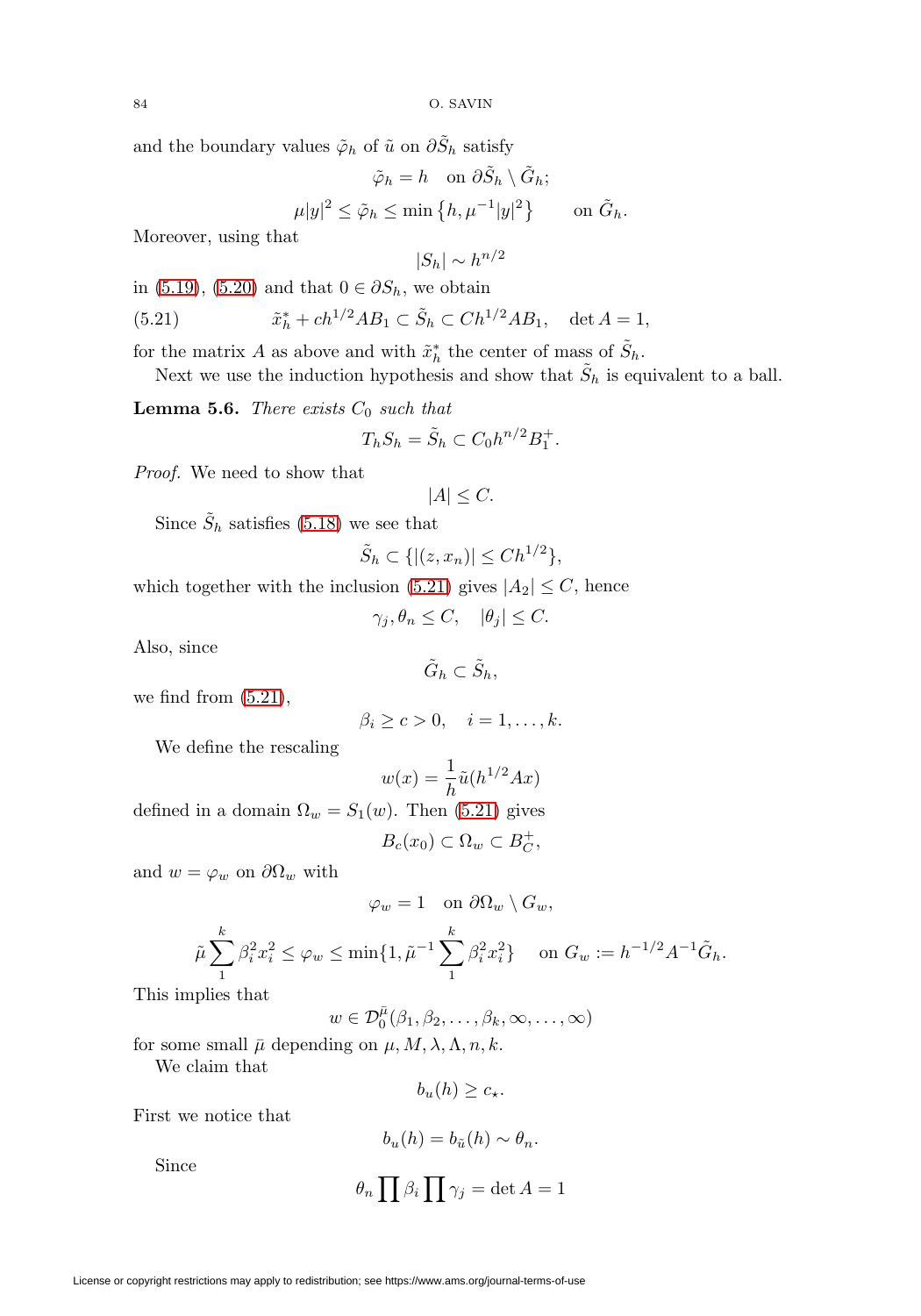and

$$
\gamma_j \leq C,
$$

we see that if  $b_u(h)$  (and therefore  $\theta_n$ ) becomes smaller than a critical value  $c_*,$ then

$$
\beta_k \ge C_k(\bar{\mu}, \bar{M}, \lambda, \Lambda, n),
$$

with  $\overline{M} := 2\overline{\mu}^{-1}$ , and by the induction hypothesis,

$$
b_w(\tilde{h}) \ge \bar{M} \ge 2b_w(1)
$$

for some  $\tilde{h} > C_k^{-1}$ . This gives

$$
\frac{b_u(h\tilde{h})}{b_u(h)} = \frac{b_w(\tilde{h})}{b_w(1)} \ge 2,
$$

which implies  $b_u(hh) \geq 2b_u(h)$  and our claim follows.

Next we claim that the  $\gamma_i$  are bounded below by the same argument. Indeed, from the claim above,  $\theta_n$  is bounded below and if some  $\gamma_j$  is smaller than a small value  $\tilde{c}_*,$  then

$$
\beta_k \geq C_k(\bar{\mu}, \bar{M}_1, \lambda, \Lambda, n)
$$

with

$$
\bar{M}_1 := \frac{2M}{\bar{\mu}c_{\star}}.
$$

By the induction hypothesis,

$$
b_w(\tilde{h}) \ge \bar{M}_1 \ge \frac{2M}{c_\star} b_w(1),
$$

hence

$$
\frac{b_u(h\tilde{h})}{b_u(h)}\geq \frac{2M}{c_\star},
$$

which gives  $b_u(h\tilde{h}) \geq 2M$ , a contradiction. In conclusion,  $\theta_n$ ,  $\gamma_j$  are bounded below, which implies that the  $\beta_i$  are bounded above. This shows that |A| is bounded and the lemma is proved.  $\Box$ 

End of the proof of Proposition [5.2](#page-16-1). The proof is finished since Lemma [5.6,](#page-21-1) [\(5.15\)](#page-19-1), [\(5.17\)](#page-20-0) contradict Lemma [5.4.](#page-17-1)  $\Box$ 

## 6. Pogorelov estimate in half-domain

In this section we obtain a version of the Pogorelov estimate at the boundary (Theorem [6.4](#page-25-0) below). A similar estimate was proved also in [\[TW\]](#page-36-0). We start with the following a priori estimate.

<span id="page-22-0"></span>**Proposition 6.1.** Let  $u : \overline{\Omega} \to \mathbb{R}$ ,  $u \in C^4(\overline{\Omega})$  satisfy the Monge-Ampère equation  $\det D^2u = 1$  in  $\Omega$ .

Assume that for some constant  $k > 0$ ,

$$
B_k^+\subset \Omega\subset B_{k^{-1}}^+,
$$

and

$$
\begin{cases}\n u = \frac{1}{2}|x'|^2 \quad on \quad \partial\Omega \cap \{x_n = 0\}, \\
u = 1 \quad on \quad \partial\Omega \cap \{x_n > 0\}.\n\end{cases}
$$

Then

$$
||u||_{C^{3,1}(\{u<\frac{1}{16}k^2\})} \leq C(k,n).
$$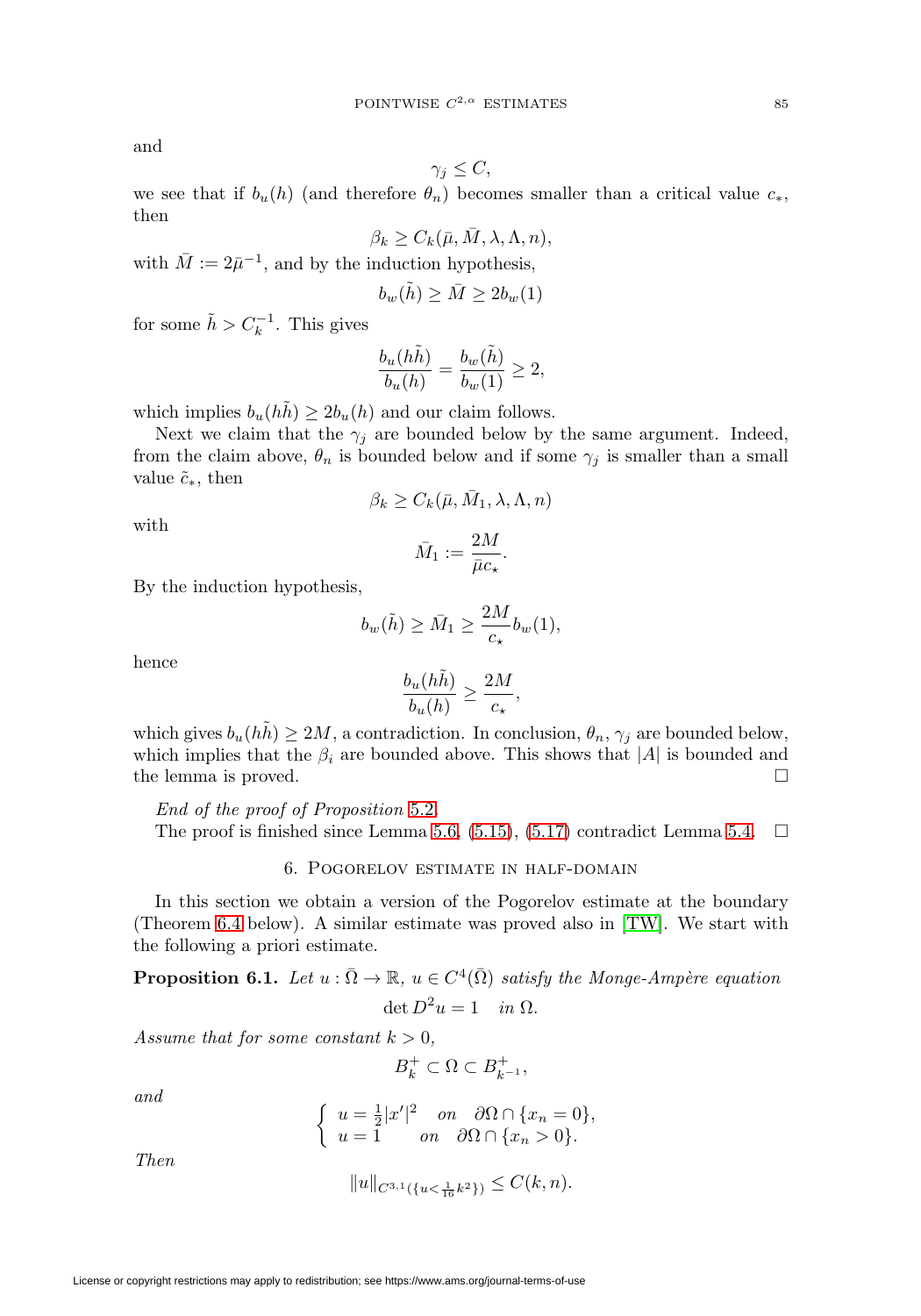Proof. We divide the proof into four steps.

Step 1. We show that

$$
|\nabla u| \le C(k, n) \quad \text{in the set} \quad D := \{u < k^2/2\}.
$$

For each

$$
x_0 \in \{ |x'| \le k, \quad x_n = 0 \},\
$$

we consider the barrier

$$
w_{x_0}(x) := \frac{1}{2}|x_0|^2 + x_0 \cdot (x - x_0) + \delta |x' - x_0|^2 + \delta^{1-n} (x_n^2 - k^{-1}x_n),
$$

where  $\delta$  is small so that

$$
w_{x_0} \le 1 \quad \text{in} \quad B_{k^{-1}}^+.
$$

Then

$$
w_{x_0}(x_0) = u(x_0), \quad w_{x_0} \le u \quad \text{on} \quad \partial\Omega \cap \{x_n = 0\},
$$
  

$$
w_{x_0} \le 1 = u \quad \text{on} \quad \partial\Omega \cap \{x_n > 0\},
$$

and

 $\det D^2 w_{x_0} > 1,$ 

thus in  $\Omega$ ,

$$
u \ge w_{x_0} \ge u(x_0) + x_0 \cdot (x - x_0) - \delta^{1-n} k^{-1} x_n.
$$

This gives a lower bound for  $u_n(x_0)$ . Moreover, writing the inequality for all  $x_0$ with  $|x_0| = k$  we obtain

$$
D \subset \{x_n \ge c(|x'| - k)\}.
$$

From the values of u on  $\{x_n = 0\}$  and the inclusion above we obtain a lower bound on  $u_n$  on  $\partial D$  in a neighborhood of  $\{x_n = 0\}$ . Since  $\Omega$  contains the cone generated by  $ke_n$  and  $\{|x'| \leq 1, x_n = 0\}$  and  $u \leq 1$  in  $\Omega$ , we can use the convexity of u and obtain also an upper bound for  $u_n$  and all  $|u_i|, 1 \le i \le n-1$ , on  $\partial D$  in a neighborhood of  $\{x_n = 0\}$ . We find

$$
|\nabla u| \le C \quad \text{on} \quad \partial D \cap \{x_n \le c_0\},
$$

where  $c_0 > 0$  is a small constant depending on k and n. We obtain a similar bound on  $\partial D \cap \{x_n \ge c_0\}$  by bounding below

$$
dist(\partial D \cap \{x_n \ge c_0\}, \partial \Omega)
$$

by a small positive constant. Indeed, if

$$
y \in \partial\Omega \cap \{x_n \ge c_0/2\},\
$$

then there exists a linear function  $l_y$  with bounded gradient so that

$$
u(y) = l_y(y), \quad u \ge l_y \quad \text{on} \quad \partial\Omega.
$$

Then, using the Alexandrov estimate for  $(u - l_y)^-$  we obtain

$$
u(x) \ge l_y(x) - C d(x)^{1/n}, \qquad d(x) := dist(x, \partial \Omega),
$$

hence  $D$  stays outside a fixed neighborhood of  $y$ .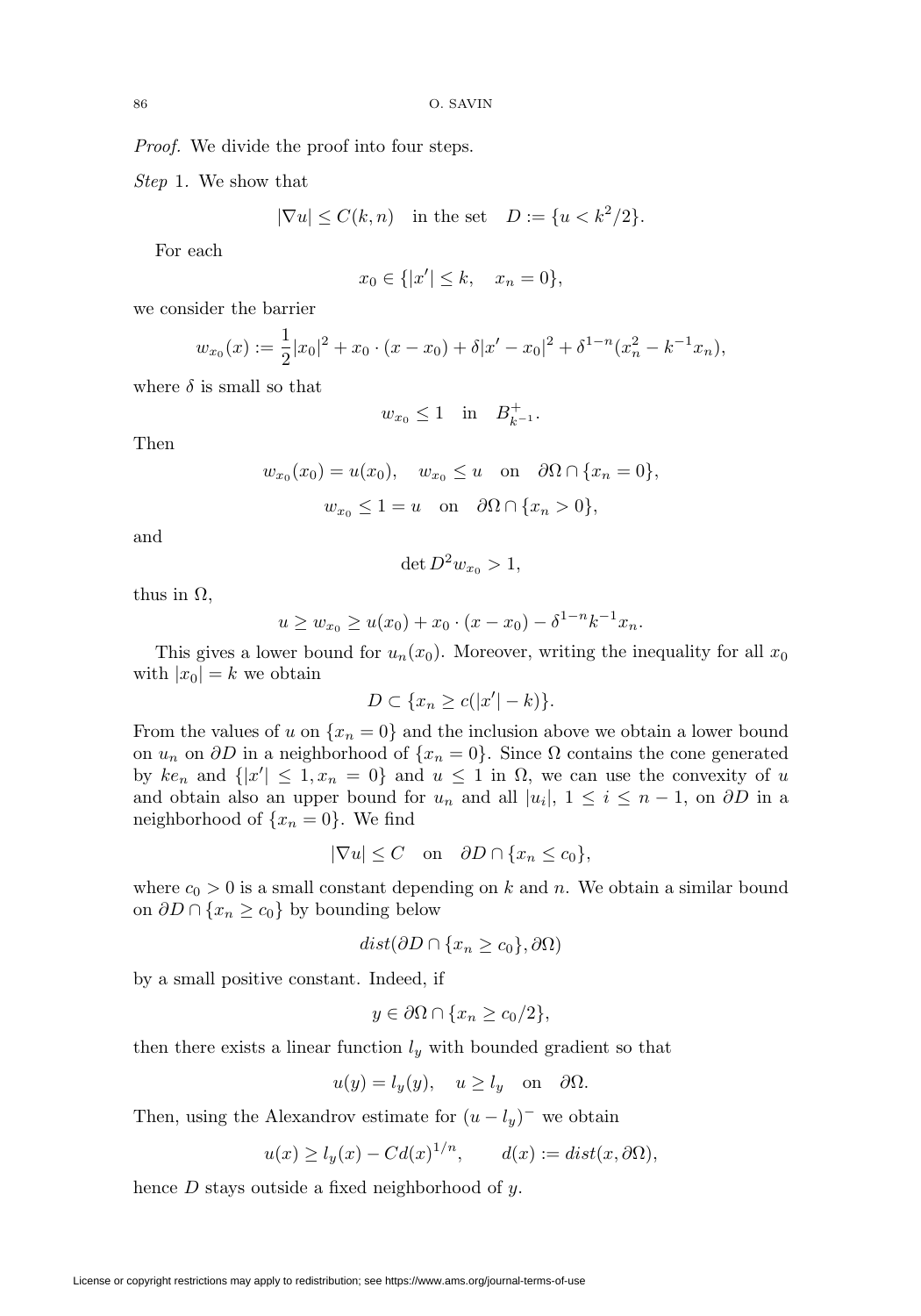Step 2. We show that

$$
||D^2u|| \le C(k,n)
$$
 on  $E := \{x_n = 0\} \cap \{|x'| \le k/2\}.$ 

It suffices to prove that the  $|u_{in}|$  are bounded in E with  $i = 1, \ldots, n - 1$ . Let

$$
L\,\varphi:=u^{ij}\varphi_{ij}
$$

denote the linearized Monge-Ampère operator for  $u$ . Then

$$
L u_i = 0, \qquad u_i = x_i \quad \text{on} \quad \{x_n = 0\},
$$
  

$$
L u = n,
$$

and if we define  $P(x) = \delta |x'|^2 + \delta^{1-n} x_n^2$ , then

$$
LP = Tr ((D2u)-1 D2 P)
$$
  
\n
$$
\geq n (\det (D2u)-1 \det D2 P)\frac{1}{n}
$$
  
\n
$$
\geq n.
$$

Fix  $x_0 \in E$ . We compare  $u_i$  and

$$
v_{x_0}(x) := x_i + \gamma_1 \left[ \delta |x' - x_0|^2 + \delta^{1-n} (x_n^2 - \gamma_2 x_n) - (u - l_{x_0}) \right],
$$

where  $l_{x_0}$  denotes the supporting linear function for u at  $x_0$ ,  $\delta = 1/4$ , and  $\gamma_1$ ,  $\gamma_2 \geq 0$ . Clearly,

$$
L v_{x_0} \geq 0,
$$

and, since u is Lipschitz in D, we can choose  $\gamma_1$ ,  $\gamma_2$  large, depending only on k and n such that

$$
v_{x_0} \le u_i \quad \text{on} \quad \partial D.
$$

This shows that the inequality above holds also in D and we obtain a lower bound on  $u_{in}(x_0)$ . Similarly we obtain an upper bound.

Step 3. We show that

$$
||D^2u|| \leq C
$$
 on  $\{u < k^2/8\}.$ 

We apply the classical Pogorelov estimate in the set

$$
F := \{ u < k^2/4 \}.
$$

Precisely if the maximal value of

$$
\log\left(\frac{1}{4}k^2 - u\right) + \log u_{ii} + \frac{1}{2}u_i^2
$$

occurs in the interior of  $F$ , then this value is bounded by a constant depending only on n and  $\max_F |\nabla u|$  (see [\[C2\]](#page-35-3)). From step 2, the expression is bounded above on  $\partial F$  and the estimate follows.

Step 4. The Monge-Ampère equation is uniformly elliptic in  $\{u < k^2/8\}$  and by the Evans-Krylov theorem and Schauder estimates we obtain the desired  $C^{3,1}$  bound.  $\Box$ 

*Remark* 6.2. Assume that the boundary values of  $u$  are given by

$$
\begin{cases}\n u = p(x') \quad \text{on} \quad \partial\Omega \cap \{x_n = 0\}, \\
u = 1 \quad \text{on} \ \partial\Omega \cap \{x_n > 0\},\n\end{cases}
$$

with  $p(x')$  a quadratic polynomial that satisfies

$$
\rho |x'|^2 \le p(x') \le \rho^{-1} |x'|^2,
$$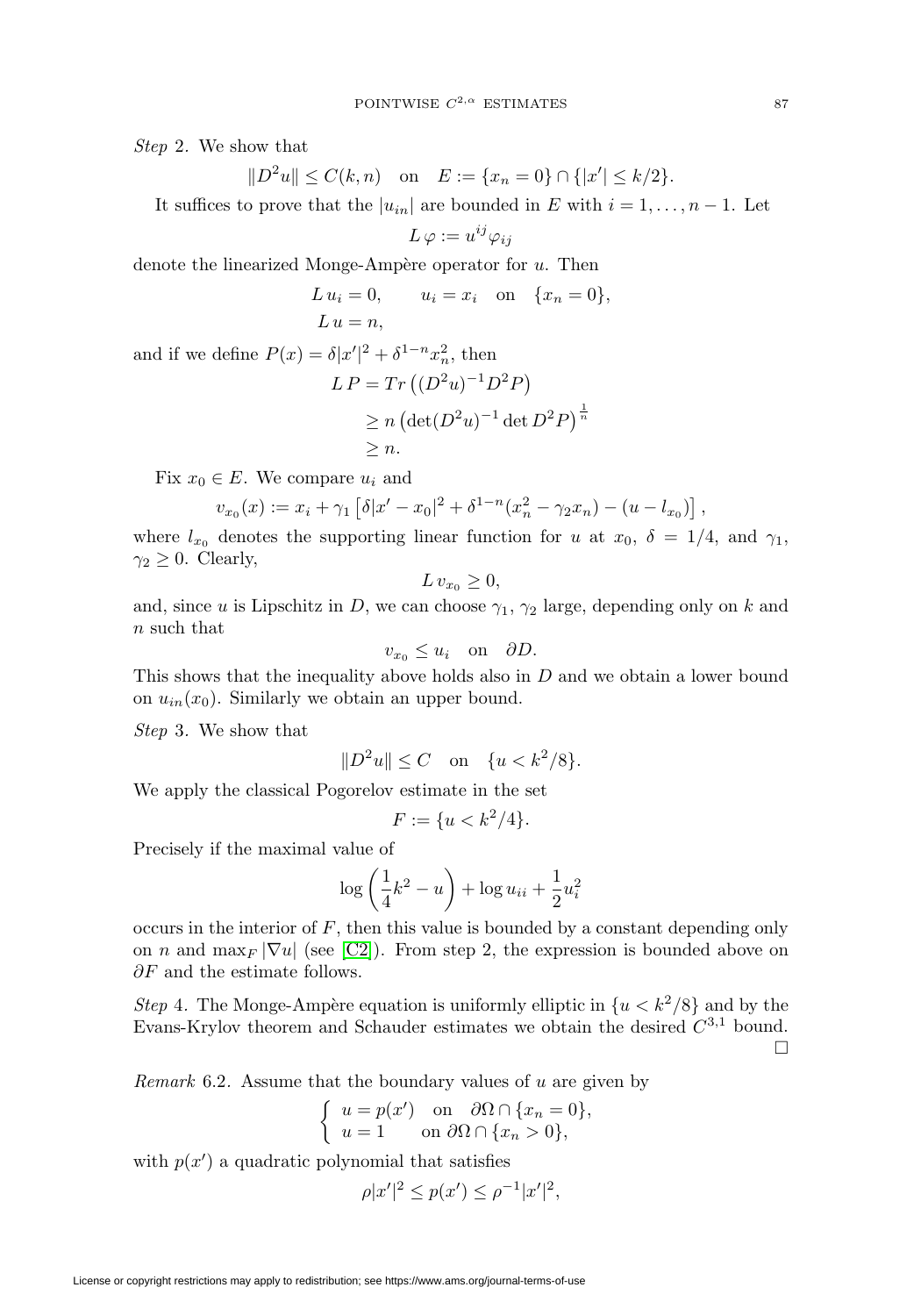for some  $\rho > 0$ . Then

$$
||u||_{C^{3,1}(\{u<\frac{1}{16}k^2\})} \leq C(\rho,k,n).
$$

Indeed, after an affine transformation we can reduce the problem to the case  $p(x') = |x'|^2/2.$ 

<span id="page-25-1"></span>Remark 6.3. Proposition [6.1](#page-22-0) holds as well if we replace the half-space  $\{x_n \geq 0\}$ with a large ball of radius  $\varepsilon^{-1}$ ,

$$
\mathcal{B}_{\varepsilon} := \{ |x - \varepsilon^{-1} e_n| \le \varepsilon^{-1} \}.
$$

Precisely, if

$$
B_k \cap \mathcal{B}_{\varepsilon} \subset \Omega \subset B_{k^{-1}} \cap \mathcal{B}_{\varepsilon},
$$

and the boundary values of  $u$  satisfy

$$
\begin{cases}\n u = \frac{1}{2}|x'|^2 & \text{on} \quad B_1 \cap \partial \mathcal{B}_\varepsilon \subset \partial \Omega, \\
u \in [1, 2] & \text{on} \quad \partial \Omega \setminus (B_1 \cap \partial \mathcal{B}_\varepsilon),\n\end{cases}
$$

then for all small  $\varepsilon$ ,

 $||u||_{C^{3,1}(\{u< k^2/16\})} \leq C,$ 

with  $C$  depending only on  $k$  and  $n$ .

The proof is essentially the same except that in the barrier functions  $w_{x_0}$ ,  $v_{x_0}$ we need to replace  $x_n$  by  $(x - x_0) \cdot \nu_{x_0}$ , where  $\nu_{x_0}$  denotes the inner normal to  $\partial\Omega$ at  $x_0$ , and in step 2 we work (as in [\[CNS\]](#page-35-2)) with the tangential derivative

$$
T_i := (1 - \varepsilon x_n) \partial_{x_i} + \varepsilon x_i \partial_{x_n},
$$

instead of  $\partial_{x_i}$ .

As a consequence of Proposition [6.1](#page-22-0) and the remarks above we obtain

<span id="page-25-0"></span>**Theorem 6.4.** Let  $u : \Omega \to \mathbb{R}$  satisfy the Monge-Ampère equation

$$
\det D^2 u = 1 \quad in \ \Omega.
$$

Assume that for some constants  $\rho, k > 0$ ,

$$
B_k^+\subset \Omega\subset B_{k^{-1}}^+,
$$

and (see Definition [2.5](#page-5-0)) the boundary values of u are given by

$$
\begin{cases}\n u = p(x') & \text{on} \quad \{p(x') \le 1\} \cap \{x_n = 0\} \subset \partial\Omega, \\
u = 1 & \text{on the rest of } \partial\Omega,\n\end{cases}
$$

where p is a quadratic polynomial that satisfies

$$
\rho |x'|^2 \le p(x') \le \rho^{-1} |x'|^2.
$$

Then

<span id="page-25-2"></span>(6.1) 
$$
||u||_{C^{3,1}(B_{c_0}^+)} \leq c_0^{-1},
$$

with  $c_0 > 0$  small, depending only on k,  $\rho$  and n.

*Proof.* We approximate u on  $\partial\Omega$  by a sequence of smooth functions  $u_m$  on  $\partial\Omega_m$ , with  $\Omega_m$  smooth, uniformly convex, so that  $u_m$ ,  $\Omega_m$  satisfy the conditions of Remark [6.3](#page-25-1) above. Notice that  $u_m$  is smooth up to the boundary by the results in [\[CNS\]](#page-35-2), thus we can use Proposition [6.1](#page-22-0) for  $u_m$ . We let  $m \to \infty$  and obtain [\(6.1\)](#page-25-2) since

$$
B_{c_0}^+ \subset \{ u < k^2/16 \},
$$

by convexity.

 $\Box$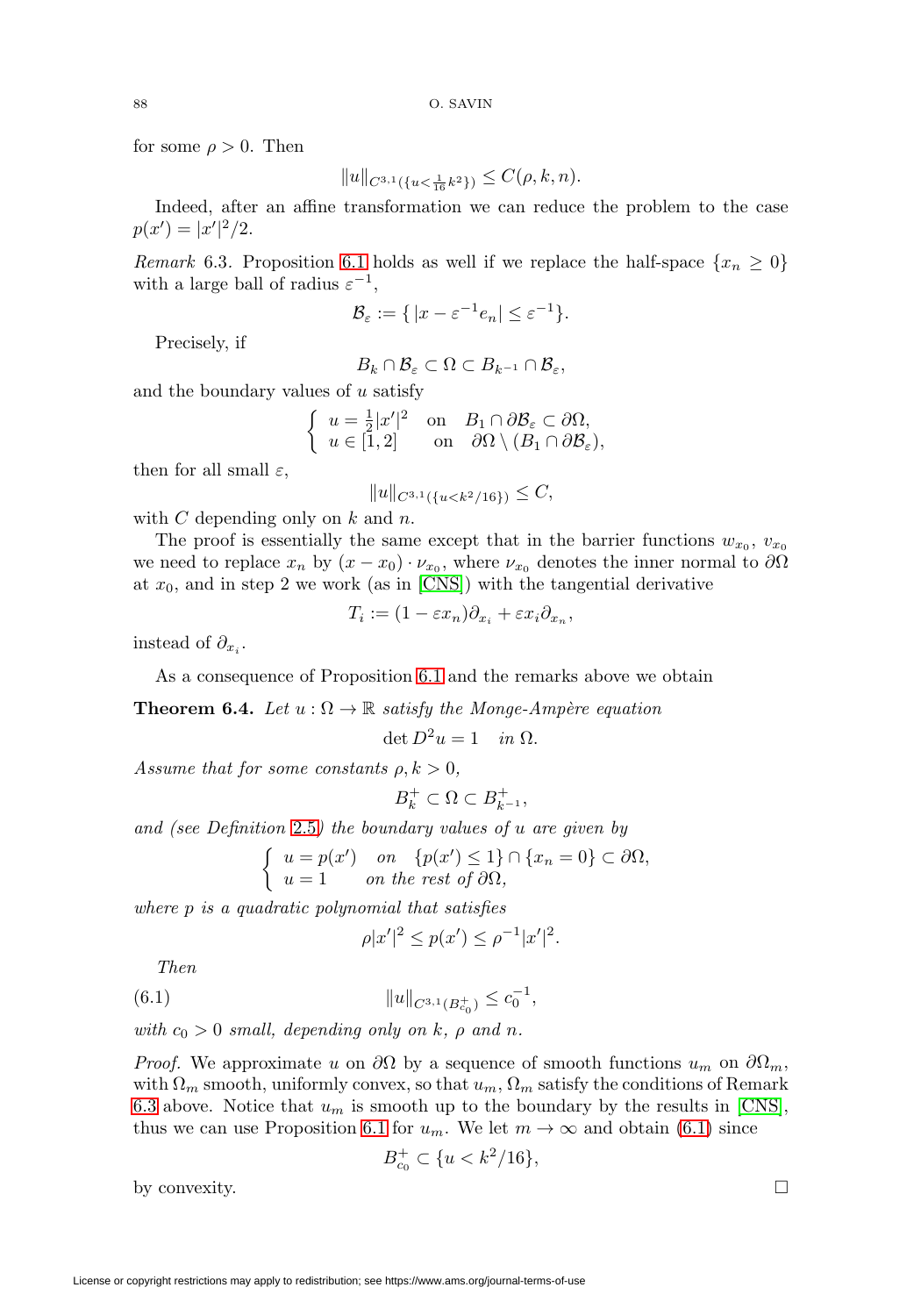# 7. POINTWISE  $C^{2,\alpha}$  ESTIMATES AT THE BOUNDARY

Let  $\Omega$  be a bounded convex set with

<span id="page-26-1"></span>
$$
(7.1) \t B\rho(\rho en) \subset \Omega \subset \{x_n \ge 0\} \cap B_{\frac{1}{\rho}},
$$

for some small  $\rho > 0$ ; that is,  $\Omega \subset (\mathbb{R}^n)^+$  and  $\Omega$  contains an interior ball tangent to  $\partial\Omega$  at 0.

Let  $u : \overline{\Omega} \to \mathbb{R}$  be convex, continuous, satisfying

(7.2) 
$$
\det D^2 u = f, \qquad 0 < \lambda \le f \le \Lambda \quad \text{in } \Omega,
$$

and

<span id="page-26-3"></span>(7.3) 
$$
x_{n+1} = 0
$$
 is a tangent plane to u at 0,

in the following sense:

$$
u \ge 0, \quad u(0) = 0,
$$

and any hyperplane  $x_{n+1} = \varepsilon x_n$ ,  $\varepsilon > 0$  is not a supporting plane for u.

We also assume that on  $\partial\Omega$ , in a neighborhood of  $\{x_n = 0\}$ , u separates quadratically from the tangent plane  $\{x_{n+1} = 0\},\$ 

<span id="page-26-2"></span>(7.4) 
$$
\rho |x|^2 \le u(x) \le \rho^{-1} |x|^2 \quad \text{on } \partial \Omega \cap \{x_n \le \rho\}.
$$

Our main theorem is the following.

<span id="page-26-0"></span>**Theorem 7.1.** Let  $\Omega$ , u satisfy [\(7.1\)](#page-26-1)-[\(7.4\)](#page-26-2) above with  $f \in C^{\alpha}$  at the origin, i.e.,

$$
|f(x) - f(0)| \le M|x|^{\alpha} \quad in \quad \Omega \cap B_{\rho},
$$

for some  $M > 0$ , and  $\alpha \in (0,1)$ . Suppose that  $\partial\Omega$  and  $u|_{\partial\Omega}$  are  $C^{2,\alpha}$  at the origin; i.e., we assume that on  $\partial\Omega \cap B_{\rho}$  we satisfy

$$
|x_n - q(x')| \le M|x'|^{2+\alpha},
$$
  
\n $|u - p(x')| \le M|x'|^{2+\alpha},$ 

where  $p(x')$ ,  $q(x')$  are quadratic polynomials.

Then  $u \in C^{2,\alpha'}$  at the origin; that is, there exists a quadratic polynomial  $\mathcal{P}_0$  with

$$
\det D^2 \mathcal{P}_0 = f(0), \quad \|D^2 \mathcal{P}_0\| \le C(M),
$$

such that

$$
|u - \mathcal{P}_0| \le C(M)|x|^{2+\alpha} \quad in \quad \Omega \cap B_\rho,
$$

where  $C(M)$  depends on M,  $\rho$ ,  $\lambda$ ,  $\Lambda$ ,  $n$ ,  $\alpha$ .

From  $(7.1)$  and  $(7.4)$  we see that p, q are homogeneous of degree 2 and

$$
||D^2p||, ||D^2q|| \le \rho^{-1}.
$$

A consequence of the proof of Theorem [7.1](#page-26-0) is that if  $f \in C^{\alpha}$  near the origin, then  $u \in C^{2,\alpha}$  in any cone  $\mathcal{C}_{\theta}$  of opening  $\theta < \pi/2$  around the  $x_n$ -axis, i.e.,

$$
\mathcal{C}_{\theta} := \{ x \in (\mathbb{R}^n)^+ \middle| \quad |x'| \le x_n \tan \theta \}.
$$

<span id="page-26-4"></span>**Corollary 7.2.** Assume u satisfies the hypotheses of Theorem [7.1](#page-26-0) and

$$
||f||_{C^{\alpha}(\bar{\Omega})} \leq M.
$$

Given any  $\theta < \pi/2$  there exists  $\delta(M, \theta)$  small, such that

$$
||u||_{C^{2,\alpha}(\mathcal{C}_{\theta}\cap B_{\delta})}\leq C(M,\theta).
$$

We also mention the global version of Theorem [7.1.](#page-26-0)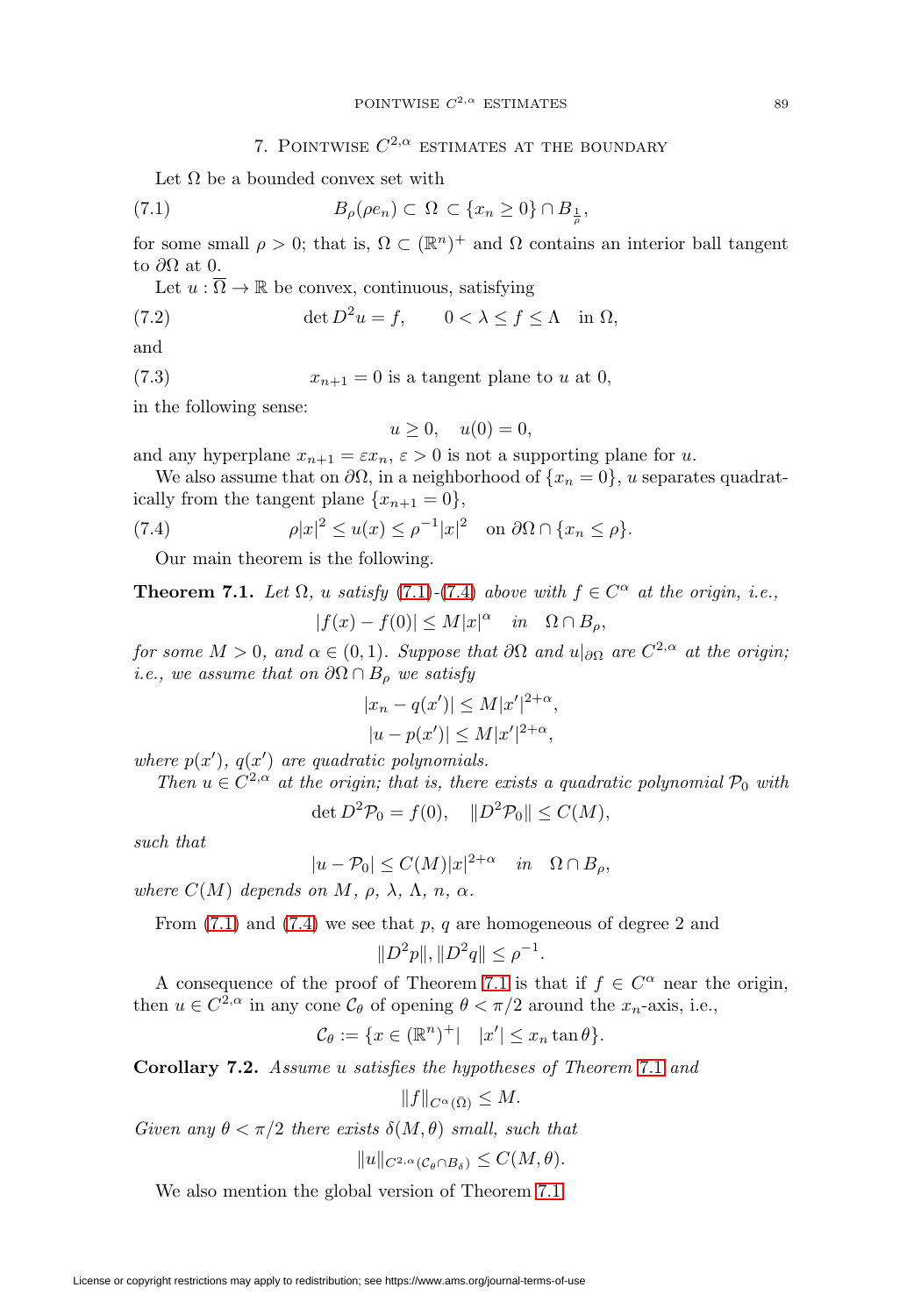<span id="page-27-1"></span>**Theorem 7.3.** Let  $\Omega$  be a bounded, convex domain and let  $u : \overline{\Omega} \to \mathbb{R}$  be convex, Lipschitz continuous, satisfying

$$
\det D^2 u = f, \qquad 0 < \lambda \le f \le \Lambda \quad \text{in } \Omega.
$$

Assume that

$$
\partial\Omega, \quad u|_{\partial\Omega} \in C^{2,\alpha}, \qquad f \in C^{\alpha}(\bar{\Omega}),
$$

for some  $\alpha \in (0,1)$  and there exists a constant  $\rho > 0$  such that

$$
u(y) - u(x) - \nabla u(x) \cdot (y - x) \ge \rho |y - x|^2 \quad \forall x, y \in \partial \Omega,
$$

where  $\nabla u(x)$  is understood in the sense of [\(7.3\)](#page-26-3). Then  $u \in C^{2,\alpha}(\overline{\Omega})$  and

 $||u||_{C^{2,\alpha}(\bar{\Omega})} \leq C,$ 

with C depending on  $\|\partial\Omega\|_{C^{2,\alpha}}$ ,  $\|u\|_{\partial\Omega}\|_{C^{2,\alpha}}$ ,  $\|u\|_{C^{0,1}(\overline{\Omega})}$ ,  $\|f\|_{C^{\alpha}(\overline{\Omega})}$ ,  $\rho$ ,  $\lambda$ ,  $\Lambda$ ,  $n$ ,  $\alpha$ .

In general, the Lipschitz bound is easily obtained from the boundary data  $u|_{\partial\Omega}$ . We can always do this if for example  $\Omega$  is uniformly convex.

The proof of Theorem [7.1](#page-26-0) is similar to the proof of the interior  $C^{2,\alpha}$  estimate from [\[C2\]](#page-35-3), and it has three steps. First we use the localization theorem to show that after a rescaling it suffices to prove the theorem only in the case when M is arbitrarily small (see Lemma [7.4\)](#page-27-0). Then we use the Pogorelov estimate in the half-domain (Theorem [6.4\)](#page-25-0) and reduce the problem further to the case when  $u$  is arbitrarily close to a quadratic polynomial (see Lemma [7.5\)](#page-29-0). In the last step we use a standard iteration argument to show that  $u$  is well-approximated by quadratic polynomials at all scales.

We assume for simplicity that

$$
f(0)=1;
$$

otherwise we divide u by  $f(0)$ .

Constants depending on  $\rho$ ,  $\lambda$ ,  $\Lambda$ ,  $n$  and  $\alpha$  are called universal. We denote them by  $C, c$  and they may change from line to line whenever there is no possibility of confusion. Constants depending on universal constants and other parameters, i.e.,  $M, \sigma, \delta$ , etc. are denoted as  $C(M, \sigma, \delta)$ .

We denote linear functions by  $l(x)$ , and quadratic polynomials which are homogeneous and convex we denote by  $p(x')$ ,  $q(x')$ ,  $P(x)$ .

The localization theorem says that the section  $S_h$  is comparable to an ellipsoid  $E_h$  which is obtained from  $B_{h^{1/2}}$  by a sliding along  $\{x_n = 0\}$ . Using an affine transformation we can normalize  $S_h$  so that it is comparable to  $B_1$ . In the next lemma we show that, if h is sufficiently small, the corresponding rescaling  $u_h$  satisfies the hypotheses of  $u$  in which the constant  $M$  is replaced by an arbitrarily small constant  $\sigma$ .

<span id="page-27-0"></span>**Lemma 7.4.** Given any  $\sigma > 0$ , there exist small constants  $h = h_0(M, \sigma)$ ,  $k > 0$ depending only on  $\rho$ ,  $\lambda$ ,  $\Lambda$ ,  $n$ , and a rescaling of u,

$$
u_h(x) := \frac{u(h^{1/2}A_h^{-1}x)}{h},
$$

where  $A_h$  is a linear transformation with

det  $A_h = 1$ ,  $||A_h^{-1}||$ ,  $||A_h|| \leq k^{-1} |\log h|$ ,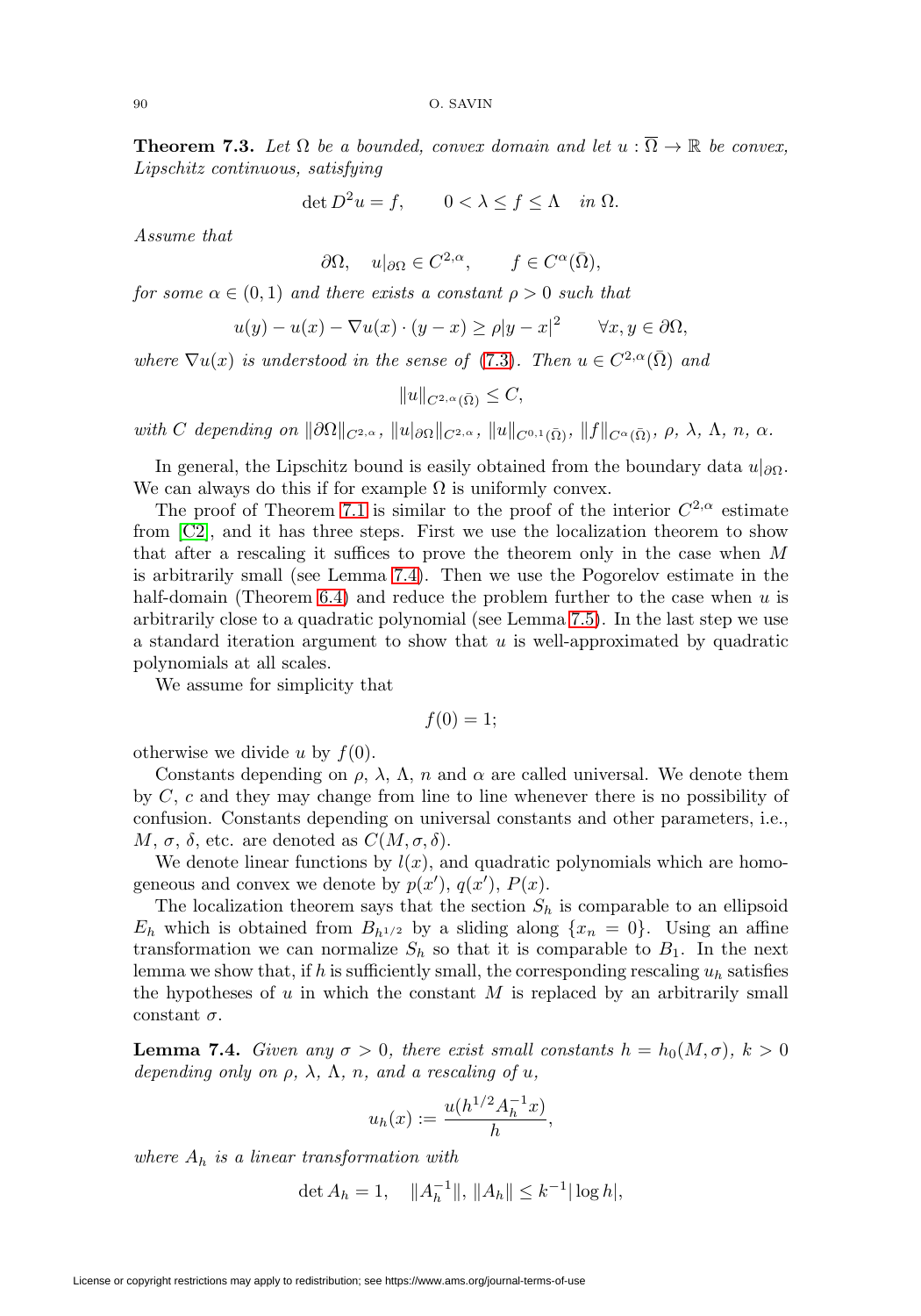so that

a)

$$
B_k \cap \overline{\Omega}_h \subset S_1(u_h) \subset B_{k-1}^+, \qquad S_1(u_h) := \{u_h < 1\},\,
$$

b)

$$
\det D^2 u_h = f_h, \qquad |f_h(x) - 1| \le \sigma |x|^\alpha \quad in \quad \Omega_h \cap B_{k-1}.
$$
  
*c)* On  $\partial \Omega_h \cap B_{k-1}$  we have

$$
|x_n - q_h(x')| \le \sigma |x'|^{2+\alpha}, \qquad |q_h(x')| \le \sigma,
$$
  

$$
|u_h - p(x')| \le \sigma |x'|^{2+\alpha},
$$

where  $q_h$  is a quadratic polynomial.

*Proof.* By the localization theorem, Theorem [3.1,](#page-7-1) for all  $h \leq c$ ,  $S_h := \{u < h\} \cap \bar{\Omega}$ 

satisfies

$$
kE_h \cap \bar{\Omega} \subset S_h \subset k^{-1}E_h,
$$

with

$$
E_h = A_h^{-1} B_{h^{1/2}}, \qquad A_h x = x - \nu_h x_n,
$$
  

$$
\nu_h \cdot e_n = 0, \quad ||A_h^{-1}||, ||A_h|| \le k^{-1} |\log h|.
$$

Then we define  $u_h$  as above and obtain

$$
S_1(u_h) = h^{-1/2} A_h S_h,
$$

hence

$$
B_k \cap \bar{\Omega}_h \subset S_1(u_h) \subset B_{k-1}^+,
$$

where

$$
\Omega_h := h^{-1/2} A_h \Omega.
$$

Then

$$
\det D^2 u_h = f_h(x) = f(h^{1/2} A_h^{-1} x)
$$

and

$$
|f_h(x) - 1| \le M |h^{1/2} A_h^{-1} x|^{\alpha}
$$
  
\n
$$
\le M (h^{1/2} k^{-1} |\log h|)^{\alpha} |x|^{\alpha}
$$
  
\n
$$
\le \sigma |x|^{\alpha}
$$

if 
$$
h_0(M, \sigma)
$$
 is sufficiently small.

Next we estimate  $|x_n - h^{1/2} q(x')|$  and  $|u_h - p(x')|$  on  $\partial \Omega_h \cap B_{k^{-1}}$ . We have

$$
x \in \partial \Omega_h \quad \Leftrightarrow \quad y := h^{1/2} A_h^{-1} x \in \Omega,
$$

or

$$
h^{1/2}x_n = y_n, \qquad h^{1/2}x' = y' - \nu_h y_n.
$$

If  $|x| \leq k^{-1}$ , then

$$
|y| \le k^{-1} h^{1/2} |\log h| |x| \le h^{1/4},
$$

if  $h_0$  is small, hence, since  $\Omega$  has an interior tangent ball of radius  $\rho$ , we have

$$
|y_n| \le \rho^{-1} |y'|^2.
$$

Then

$$
|\nu_h y_n| \le k^{-1} |\log h| |y'|^2 \le |y'|/2,
$$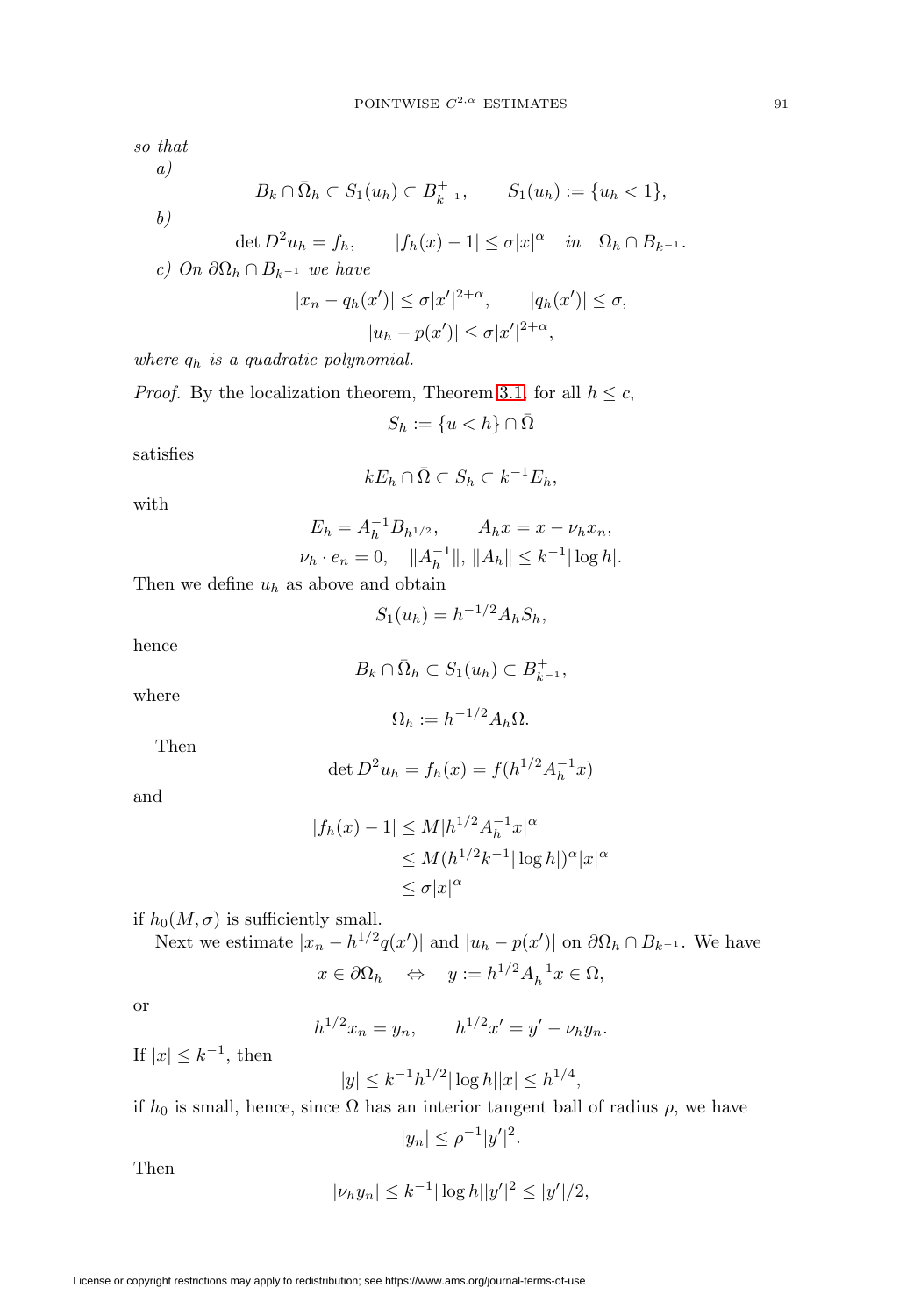92 O. SAVIN

thus

$$
\frac{1}{2}|y'| \le |h^{1/2}x'| \le \frac{3}{2}|y'|.
$$

We obtain

$$
|x_n - h^{1/2}q(x')| \le h^{-1/2}|y_n - q(y')| + h^{1/2}|q(h^{-1/2}y') - q(x')|
$$
  
\n
$$
\le Mh^{-1/2}|y'|^{2+\alpha} + Ch^{1/2} (|x'||\nu h x_n| + |\nu_h x_n|^2)
$$
  
\n
$$
\le 2Mh^{(\alpha+1)/2}|x'|^{2+\alpha} + Ch^{1/2} (h^{1/2}|\log h||x'|^3 + h|\log h|^2|x'|^4)
$$
  
\n
$$
\le \sigma |x'|^{2+\alpha},
$$

if  $h_0$  is chosen small. Hence on  $\partial\Omega_h \cap B_{k^{-1}}$ ,

$$
|x_n - q_h(x')| \le \sigma |x'|^{2+\alpha}, \qquad q_h := h^{1/2} q(x'),
$$
  

$$
|q_h| \le \sigma,
$$

and also

$$
|u_h - p(x')| \le h^{-1}|u(y) - p(y')| + |p(h^{-1/2}y') - p(x')|
$$
  
\n
$$
\le Mh^{-1}|y'|^{2+\alpha} + C(|x'||\nu_h x_n| + |\nu_h x_n|^2)
$$
  
\n
$$
\le 2Mh^{\alpha/2}|x'|^{2+\alpha} + C\left(h^{1/2}|\log h||x'|^3 + h|\log h|^2|x'|^4\right)
$$
  
\n
$$
\le \sigma |x'|^{2+\alpha}.
$$

In the next lemma we show that if  $\sigma$  is sufficiently small, then  $u_h$  can be wellapproximated by a quadratic polynomial near the origin.

<span id="page-29-0"></span>**Lemma 7.5.** For any  $\delta_0$ ,  $\varepsilon_0$  there exist  $\sigma_0(\delta_0, \varepsilon_0)$ ,  $\mu_0(\varepsilon_0)$  such that for any function  $u_h$  satisfying properties a), b), c) of Lemma [7.4](#page-27-0) with  $\sigma \leq \sigma_0$  we can find a rescaling

$$
\tilde{u}(x) := \frac{(u_h - l_h)(\mu_0 x)}{\mu_0^2},
$$

with

$$
l_h(x) = \gamma_h x_n, \quad |\gamma_h| \le C_0, \qquad C_0 \text{ universal},
$$

that satisfies

a) in  $\tilde{\Omega} \cap B_1$ ,

$$
\det D^2 \tilde{u} = \tilde{f}, \qquad |\tilde{f}(x) - 1| \le \delta_0 \varepsilon_0 |x|^\alpha \quad in \quad \tilde{\Omega} \cap B_1,
$$

and

 $|\tilde{u} - P_0| \leq \varepsilon_0$  in  $\tilde{\Omega} \cap B_1$ ,

for some  $P_0$ , quadratic polynomial,

$$
\det D^2 P_0 = 1, \quad \|D^2 P_0\| \le C_0;
$$

b) on  $\partial \tilde{\Omega} \cap B_1$  there exist  $\tilde{p}_0$ ,  $\tilde{q}_0$  such that

$$
|x_n - \tilde{q}_0(x')| \le \delta_0 \varepsilon_0 |x'|^{2+\alpha}, \qquad |\tilde{q}_0(x')| \le \delta_0 \varepsilon_0,
$$

and

$$
|\tilde{u} - \tilde{p}_0(x')| \le \delta_0 \varepsilon_0 |x'|^{2+\alpha},
$$
  

$$
\tilde{p}_0(x') = P_0(x'), \qquad \frac{\rho}{2} |x'|^2 \le \tilde{p}_0(x') \le 2\rho |x'|^2.
$$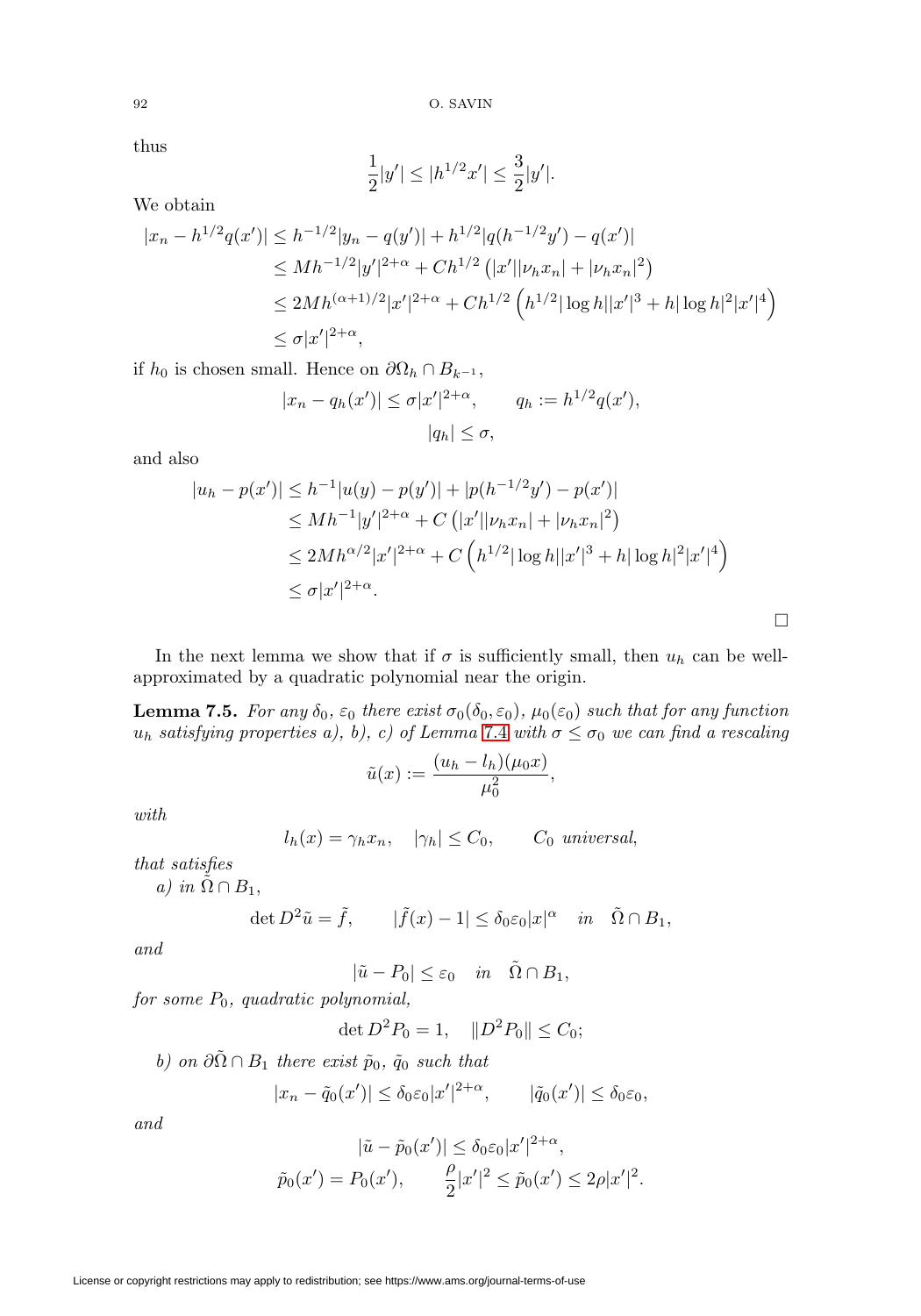Proof. We prove the lemma by compactness. Assume by contradiction that the statement is false for a sequence  $u_m$  satisfying a), b), c) of Lemma [7.4](#page-27-0) with  $\sigma_m \to 0$ . Then, we may assume after passing to a subsequence if necessary that

$$
p_m \to p_\infty
$$
,  $q_m \to 0$  uniformly on  $B_{k^{-1}}$ ,

and

$$
u_m: S_1(u_m) \to \mathbb{R}
$$

converges to (see Definition [2.3\)](#page-4-2)

$$
u_\infty:\Omega_\infty\to\mathbb{R}.
$$

Then, by Theorem [2.6,](#page-5-1)  $u_{\infty}$  satisfies

$$
B_k^+ \subset \Omega_{\infty} \subset B_{k-1}^+, \qquad \det D^2 u_{\infty} = 1,
$$
  

$$
\left\{ \begin{array}{ll} u_{\infty} = p_{\infty}(x') & \text{on} & \{p_{\infty}(x') < 1\} \cap \{x_n = 0\} \subset \partial \Omega_{\infty}, \\ u_{\infty} = 1 & \text{on the rest of} & \partial \Omega_{\infty}. \end{array} \right.
$$

From the Pogorelov estimate in the half-domain (Theorem [6.4\)](#page-25-0) there exists  $c_0$ universal such that

$$
|u_{\infty} - l_{\infty} - P_{\infty}| \leq c_0^{-1} |x|^3
$$
 in  $B_{c_0}^+$ ,

where

$$
l_{\infty} := \gamma_{\infty} x_n, \quad |\gamma_{\infty}| \leq c_0^{-1},
$$

and  $P_{\infty}$  is a quadratic polynomial such that

$$
P_{\infty}(x') = p_{\infty}(x'), \quad \det D^2 P_{\infty} = 1, \quad ||D^2 P_{\infty}|| \leq c_0^{-1}.
$$

Choose  $\mu_0$  small such that

$$
c_0^{-1}\mu_0 = \varepsilon_0/32,
$$

hence

$$
|u_{\infty} - l_{\infty} - P_{\infty}| \le \frac{1}{4} \varepsilon_0 \mu_0^2
$$
 in  $B_{2\mu_0}^+$ ,

which together with  $p_m \to p_\infty$  implies that for all large  $m$ ,

$$
|u_m - l_\infty - P_\infty| \le \frac{1}{2} \varepsilon_0 \mu_0^2
$$
 in  $S_1(u_m) \cap B_{\mu_0}^+$ .

Then, for all large m,

$$
\tilde{u}_m := \frac{(u_m - l_\infty)(\mu_0 x)}{\mu_0^2}
$$

satisfies in  $\tilde{\Omega}_m \cap B_1$ ,

$$
|\tilde{u}_m - P_{\infty}| \leq \varepsilon_0/2,
$$

$$
\det D^2 \tilde{u}_m = \tilde{f}_m(x) = f_m(\mu_0 x),
$$
  

$$
|\tilde{f}_m(x) - 1| \le \sigma_m(\mu_0 |x|)^\alpha \le \delta_0 \varepsilon_0 |x|^\alpha.
$$

We define

and

$$
\tilde{q}_m := \mu_0 q_m, \qquad \tilde{p}_m := p_m - \gamma_\infty q_m,
$$

and clearly

$$
\tilde{p}_m\rightarrow p_\infty,\quad \tilde{q}_m\rightarrow 0\quad \text{uniformly in}\quad B_1.
$$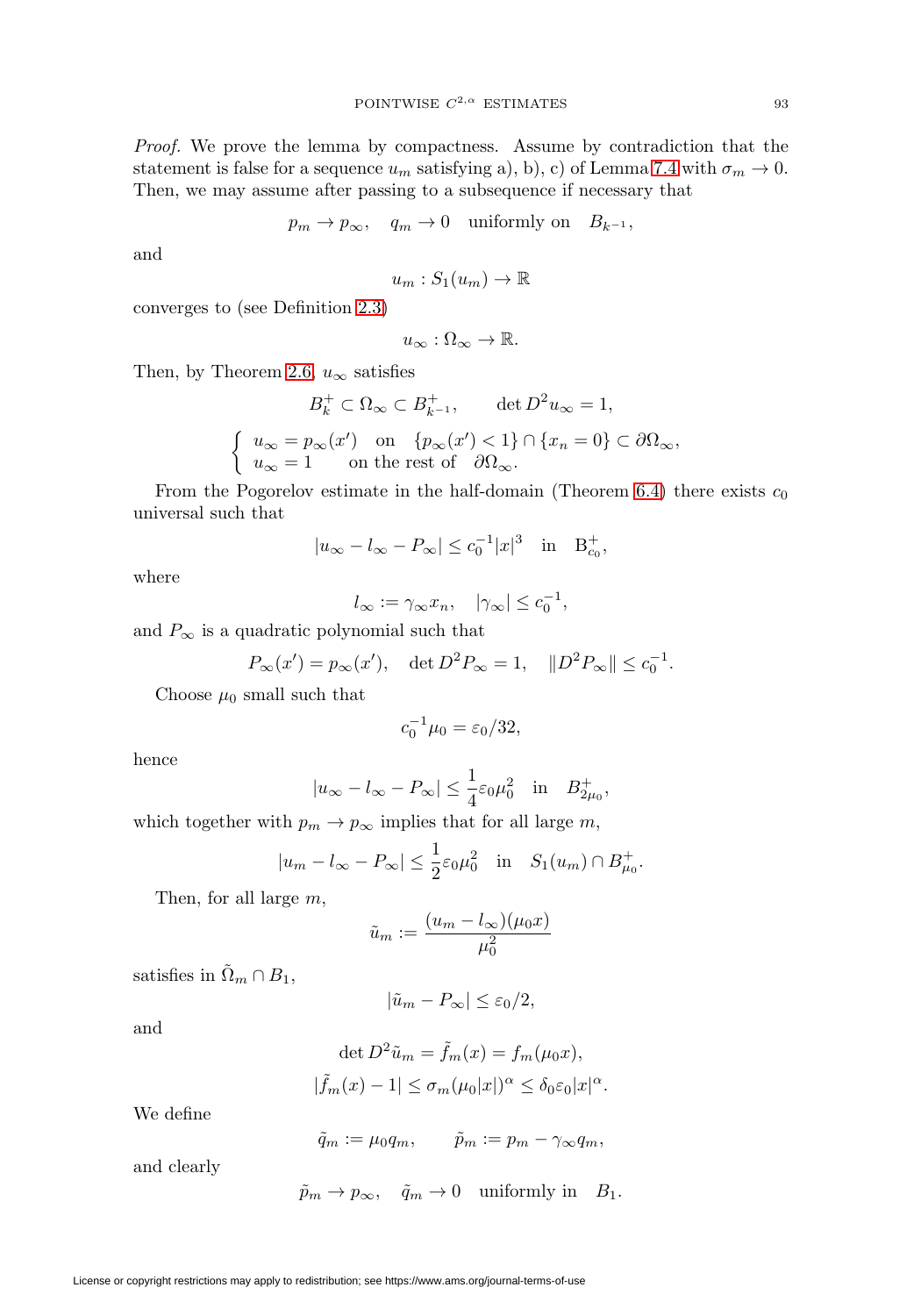On  $\partial \tilde{\Omega}_m \cap B_1$  we have

$$
|x_n - \tilde{q}_m(x')| = \mu_0^{-1} |\mu_0 x_n - q_m(\mu_0 x')|
$$
  
\n
$$
\leq \mu_0^{-1} \sigma_m |\mu_0 x'|^{2+\alpha}
$$
  
\n
$$
\leq \delta_0 \varepsilon_0 |x'|^{2+\alpha}
$$

and

$$
|\tilde{u}_m - \tilde{p}_m(x')| = \mu_0^{-2} |(u_m - l_\infty)(\mu_0 x) - p_m(\mu_0 x') + \gamma_\infty q_m(\mu_0 x')|
$$
  
\n
$$
\leq \mu_0^{-2} (|(u_m - p_m)(\mu_0 x')| + |\gamma_\infty||\mu_0 x_n - q_m(\mu_0 x')|)
$$
  
\n
$$
\leq \sigma_m \mu_0^{\alpha} (1 + |\gamma_\infty|) |x'|^{2+\alpha}
$$
  
\n
$$
\leq \delta_0 \varepsilon_0 |x'|^{2+\alpha}.
$$

Finally, we let  $P_m$  be a perturbation of  $P_{\infty}$  such that

$$
P_m(x') = \tilde{p}_m(x')
$$
, det  $D^2 P_m = 1$ ,  $P_m \to P_\infty$  uniformly in  $B_1$ .

Then  $\tilde{u}_m$ ,  $P_m$ ,  $\tilde{p}_m$ ,  $\tilde{q}_m$  satisfy the conclusion of the lemma for all large m, and we reached a contradiction.  $\Box$ 

From Lemma [7.4](#page-27-0) and Lemma [7.5](#page-29-0) we see that given any  $\delta_0$ ,  $\varepsilon_0$  there exist a linear transformation  $T := \mu_0 h_0^{1/2} A_{h_0}^{-1}$ 

and a linear function

$$
l(x) := \gamma x_n
$$

with

$$
|\gamma|, \|T^{-1}\|, \|T\| \le C(M, \delta_0, \varepsilon_0),
$$

such that the rescaling

$$
\tilde{u}(x) := \frac{(u-l)(Tx)}{(\det T)^{2/n}},
$$

defined in  $\tilde{\Omega} \subset \mathbb{R}^n$ , satisfies 1) in  $\tilde{\Omega} \cap B_1$ 

$$
\det D^2 \tilde{u} = \tilde{f}, \quad |\tilde{f} - 1| \le \delta_0 \varepsilon_0 |x|^\alpha,
$$

and

$$
|\tilde{u} - P_0| \le \varepsilon_0,
$$

for some  $P_0$  with

$$
\det D^2 P_0 = 1, \quad \|D^2 P_0\| \le C_0;
$$

2) on  $\partial\tilde{\Omega} \cap B_1$  we have  $\tilde{p}$ ,  $\tilde{q}$  so that

$$
|x_n - \tilde{q}(x')| \le \delta_0 \varepsilon_0 |x'|^{2+\alpha}, \qquad |\tilde{q}(x')| \le \delta_0 \varepsilon_0,
$$
  

$$
|\tilde{u} - \tilde{p}(x')| \le \delta_0 \varepsilon_0 |x'|^{2+\alpha}, \qquad \frac{\rho}{2} |x'|^2 \le \tilde{p}(x') = P_0(x') \le 2\rho |x'|^2.
$$

By choosing  $\delta_0$ ,  $\varepsilon_0$  appropriately small, universal, we show in Lemma [7.6](#page-32-0) that there exist  $\tilde{l}$ ,  $\tilde{P}$  such that

$$
|\tilde{u}-\tilde{l}-\tilde{P}| \le C|x|^{2+\alpha} \quad \text{in} \quad \tilde{\Omega} \cap B_1, \quad \text{and} \quad |\nabla \tilde{l}|, \|D^2 \tilde{P}\| \le C,
$$

with  $C$  a universal constant. Rescaling back, we obtain that  $u$  is well approximated by a quadratic polynomial at the origin, i.e.,

$$
|u - l - P| \le C(M)|x|^{2+\alpha} \quad \text{in} \quad \Omega \cap B_{\rho}, \qquad \text{and} \quad |\nabla l|, \|D^2 P\| \le C(M),
$$
 which, by (7.3), proves Theorem 7.1.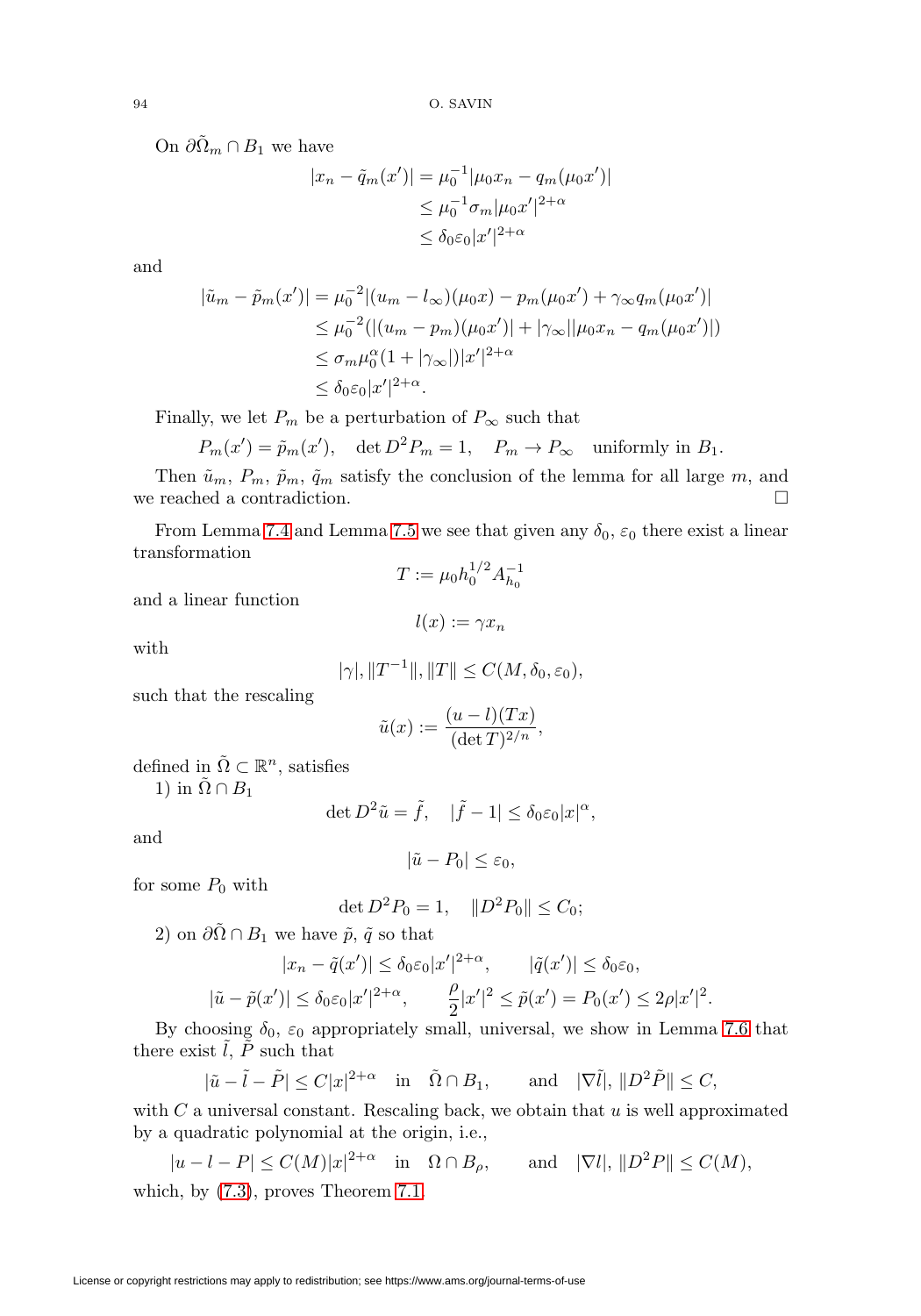Since  $\alpha \in (0,1)$ , in order to prove that  $\tilde{u} \in C^{2,\alpha}(0)$  it suffices to show that  $\tilde{u}$ is approximated of order  $2 + \alpha$  by quadratic polynomials  $l_m + P_m$  in each ball of radius  $r_0^m$  for some small  $r_0 > 0$ , and then  $\tilde{l} + \tilde{P}$  is obtained in the limit as  $m \to \infty$ (see [\[C2\]](#page-35-3), [\[CC\]](#page-35-6)). Thus Theorem [7.1](#page-26-0) follows from the next lemma.

<span id="page-32-0"></span>**Lemma 7.6.** Assume  $\tilde{u}$  satisfies the properties 1), 2) above. There exist  $\varepsilon_0$ ,  $\delta_0$ ,  $r_0$ small, universal, such that for all  $m \geq 0$  we can find  $l_m$ ,  $P_m$  so that

$$
|\tilde{u} - l_m - P_m| \le \varepsilon_0 r^{2+\alpha} \quad in \quad \tilde{\Omega} \cap B_r, \qquad with \quad r = r_0^m.
$$

*Proof.* We prove by induction on m that the inequality above is satisfied with

$$
l_m = \gamma_m x_n, \quad |\gamma_m| \le 1,
$$

$$
P_m(x') = \tilde{p}(x') - \gamma_m \tilde{q}(x'), \quad \det D^2 P_m = 1, \qquad ||D^2 P_m|| \leq 2C_0.
$$

From properties 1), 2) above we see that this holds for  $m = 0$  with  $\gamma_0 = 0$ .

We assume the conclusion holds for m and we prove it for  $m + 1$ . Let

$$
v(x) := \frac{(\tilde{u} - l_m)(rx)}{r^2}, \quad \text{with} \quad r := r_0^m,
$$

and define

$$
\varepsilon:=\varepsilon_0 r^\alpha.
$$

Then

<span id="page-32-1"></span>(7.5) 
$$
|v - P_m| \leq \varepsilon \quad \text{in} \quad \Omega_v \cap B_1, \quad \Omega_v := r^{-1} \tilde{\Omega},
$$

$$
|\det D^2 v - 1| = |\tilde{f}(rx) - 1| \leq \delta_0 \varepsilon.
$$

On  $\partial \Omega_v \cap B_1$  we have

$$
\left|\frac{x_n}{r} - \tilde{q}(x')\right| = r^{-2}|rx_n - \tilde{q}(rx')|
$$
  

$$
\leq \delta_0 \varepsilon |x'|^{2+\alpha}
$$
  

$$
\leq \delta_0 \varepsilon,
$$

which also gives

<span id="page-32-3"></span>(7.6) 
$$
|x_n| \le 2\delta_0 \varepsilon \quad \text{on} \quad \partial\Omega_v \cap B_1.
$$

From the definition of v and the properties of  $P_m$  we see that in  $B_1$ ,

$$
|v - P_m| \le r^{-2} |(\tilde{u} - \tilde{p})(rx)| + |\gamma_m||x_n/r - \tilde{q}| + 2nC_0|x_n|,
$$

and the inequalities above and property 2) imply that

<span id="page-32-2"></span>(7.7) 
$$
|v - P_m| \leq C_1 \delta_0 \varepsilon \quad \text{in} \quad \partial \Omega_v \cap B_1,
$$

with  $C_1$  a universal constant (depending only on n and  $C_0$ ).

We want to compare  $v$  with the solution

$$
w: B_{1/8}^+ \to \mathbb{R}, \qquad \det D^2 w = 1,
$$

which has the boundary conditions

$$
\begin{cases} w = v \text{ on } \partial B_{1/8}^+ \cap \Omega_v, \\ w = P_m \text{ on } \partial B_{1/8}^+ \setminus \Omega_v. \end{cases}
$$

In order to estimate  $|u - w|$  we introduce a barrier  $\phi$  defined as

$$
\phi : \overline{B}_{1/2} \setminus B_{1/4} \to \mathbb{R}, \qquad \phi(x) := c(\beta) \left( 4^{\beta} - |x|^{-\beta} \right),
$$

where  $c(\beta)$  is chosen such that  $\phi = 1$  on  $\partial B_{1/2}$  and  $\phi = 0$  on  $\partial B_{1/4}$ .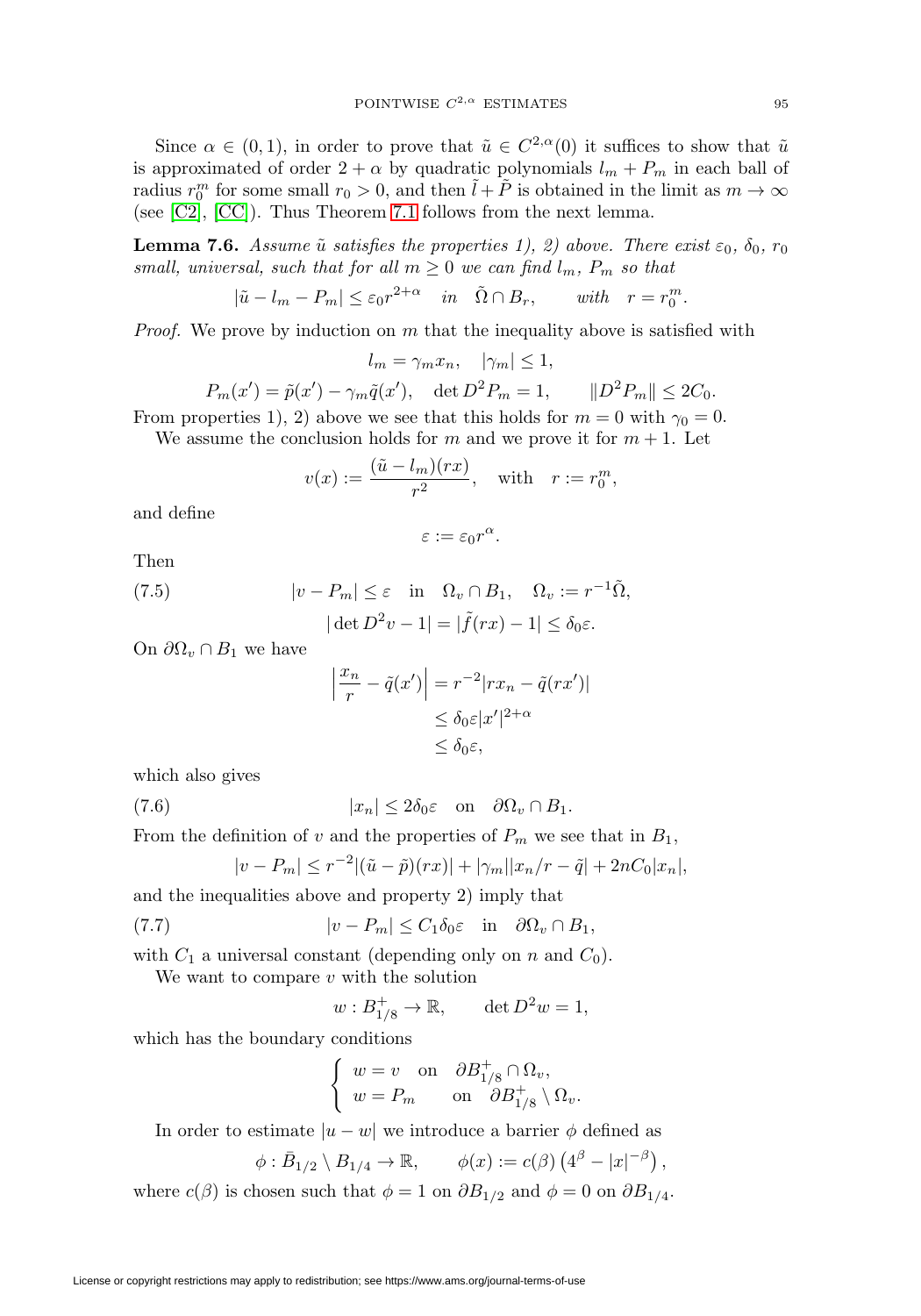96 O. SAVIN

We choose the exponent  $\beta > 0$  depending only on  $C_0$  and n such that for any symmetric matrix A with

$$
(2C_0)^{1-n}I \le A \le (2C_0)^{n-1}I,
$$

we have

$$
Tr A(D^2 \phi) \le -\eta_0 < 0,
$$

for some  $\eta_0$  small, depending only on  $C_0$  and n.

For each y with  $y_n = -1/4$ ,  $|y'| \le 1/8$  the function

$$
\phi_y(x):=P_m+\varepsilon(C_1\delta+\phi(x-y))
$$

satisfies

$$
\det D^2 \phi_y \le 1 - \frac{\eta_0}{2} \varepsilon \quad \text{in} \quad B_{1/2}(y) \setminus B_{1/4}(y),
$$

if  $\varepsilon \leq \varepsilon_0$  is sufficiently small. From [\(7.5\)](#page-32-1), [\(7.7\)](#page-32-2) we see that

$$
v \le \phi_y \quad \text{on} \quad \partial(\Omega_v \cap B_{1/2}(y)),
$$

and if  $\delta_0 \leq \eta_0/2$ ,

$$
\det D^2 v \ge \det D^2 \phi_y.
$$

This gives

$$
v \le \phi_y \quad \text{in} \quad \Omega_v \cap B_{1/2}(y),
$$

and using the definition of  $w$  we obtain

$$
w \le \phi_y
$$
 on  $\partial B_{1/8}^+$ .

The maximum principle yields

 $w \leq \phi_y$  in  $B_{1/8}^+$ ,

and by varying  $y$  we obtain

$$
w(x) \le P_m + \varepsilon (C_1 \delta_0 + C x_n) \quad \text{in} \quad B_{1/8}^+.
$$

Recalling [\(7.6\)](#page-32-3), this implies that

 $w - P_m \leq 2C_1 \delta_0 \varepsilon$  on  $B_{1/8}^+ \setminus \Omega_v$ .

The opposite inequality holds similarly, hence

<span id="page-33-2"></span>(7.8) 
$$
|w - P_m| \le 2C_1 \delta_0 \varepsilon \quad \text{on} \quad B_{1/8}^+ \setminus \Omega_v.
$$

From the definition of  $w$  and  $(7.7)$  we also obtain

<span id="page-33-0"></span>(7.9) 
$$
|v - w| \le 3C_1 \delta_0 \varepsilon \quad \text{on} \quad \partial(\Omega_v \cap B_{1/8}^+).
$$

Now we claim that

<span id="page-33-1"></span>(7.10)  $|v - w| \leq C_2 \delta_0 \varepsilon$  in  $\Omega_v \cap B_{1/8}^+$ ,  $C_2$  universal.

For this, we use the following inequality. If  $A \geq 0$  is a symmetric matrix with

$$
1/2 \le \det A \le 2,
$$

and  $a \geq 0$ , then

$$
det(A + aI) = det A det(I + aA-1)
$$
  
\n
$$
\geq det A(1 + Tr(aA-1))
$$
  
\n
$$
\geq det A(1 + a/2)
$$
  
\n
$$
\geq det A + a/4.
$$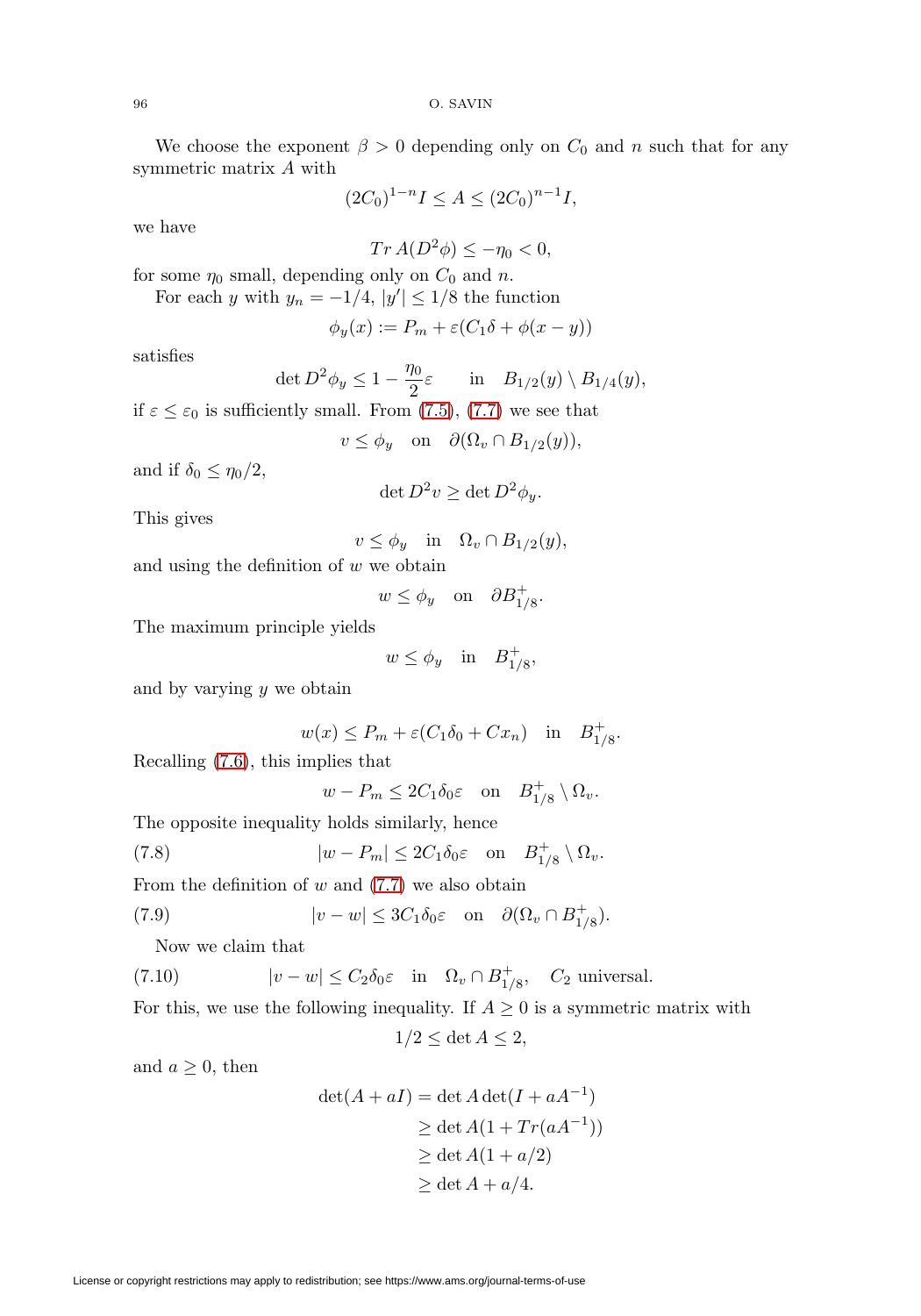This and [\(7.9\)](#page-33-0) give that in  $\Omega_v \cap B_{1/8}^+$ ,

$$
w + 2\delta_0 \varepsilon (|x|^2 - 2C_1) \le v,
$$
  

$$
v + 2\delta_0 \varepsilon (|x|^2 - 2C_1) \le w,
$$

and the claim [\(7.10\)](#page-33-1) is proved.

Next we approximate w by a quadratic polynomial near 0. From  $(7.5)$ ,  $(7.8)$ , and [\(7.10\)](#page-33-1) we can conclude that

$$
|w - P_m| \le 2\varepsilon \quad \text{in} \quad B_{1/8}^+
$$

if  $\delta_0$  is sufficiently small. Since  $w = P_m$  on  $\{x_n = 0\}$ , and

$$
\frac{\rho}{4}|x'|^2\leq P_m(x')\leq 4\rho |x'|^2,\quad \det D^2P_m=1,\quad \|D^2P_m\|\leq 2C_0,
$$

we conclude from the Pogorelov estimate (Theorem [6.4\)](#page-25-0) that

$$
||D^2w||_{C^{1,1}(B_{c_0}^+)} \leq c_0^{-1},
$$

for some small universal constant  $c_0$ . Thus in  $B_{c_0}^+$ ,  $w-P_m$  solves a uniformly elliptic equation

$$
Tr A(x)D^2(w - P_m) = 0,
$$

with the  $C^{1,1}$  norm of the coefficients  $A(x)$  bounded by a universal constant. Since

$$
w - P_m = 0 \quad \text{on} \quad \{x_n = 0\},
$$

we obtain

$$
||w - P_m||_{C^{2,1}(B_{c_0/2}^+)} \leq C_3 ||w - P_m||_{L^{\infty}(B_{c_0}^+)} \leq 2C_3 \varepsilon,
$$

with  $C_3$  a universal constant. Then

<span id="page-34-0"></span>(7.11) 
$$
|w - P_m - \tilde{l}_m - \tilde{P}_m| \le 2C_3 \varepsilon |x|^3 \quad \text{if } |x| \le c_0/2,
$$

with

$$
\tilde{P}_m(x') = 0, \quad \tilde{l}_m = \tilde{\gamma}_m x_n, \qquad |\tilde{\gamma}_m|, \|D^2 \tilde{P}_m\| \le 2C_3 \varepsilon.
$$

Since  $\tilde{l}_m + P_m + \tilde{P}_m$  is the quadratic expansion for w at 0 we also have

$$
\det D^2(P_m + \tilde{P}_m) = 1.
$$

We define

$$
P_{m+1}(x) := P_m(x) + \tilde{P}_m(x) - r\tilde{\gamma}_m\tilde{q}(x') + \sigma_m x_n^2
$$

with  $\sigma_m$  so that

$$
\det D^2 P_{m+1} = 1,
$$

and let

$$
l_{m+1}(x) := \gamma_{m+1} x_n, \qquad \gamma_{m+1} = \gamma_m + r \tilde{\gamma}_m.
$$

Notice that

<span id="page-34-1"></span>(7.12) 
$$
|\gamma_{m+1} - \gamma_m|, \|D^2 P_{m+1} - D^2 P_m\| \le C_4 \varepsilon = C_4 \varepsilon_0 r_0^{m\alpha},
$$

and

$$
||D^2P_{m+1} - D^2(P_m + \tilde{P}_m)|| \le C_4 \delta_0 \varepsilon,
$$

for some  $C_4$  universal. From the last inequality and  $(7.10)$ ,  $(7.11)$  we find

$$
|v-\tilde{l}_m-P_{m+1}|\leq (2C_3r_0^3+C_2\delta_0+C_4\delta_0)\varepsilon\quad\text{in}\quad \Omega_v\cap B_{r_0}^+.
$$

This gives

$$
|v - \tilde{l}_m - P_{m+1}| \le \varepsilon r_0^{2+\alpha} \quad \text{in} \quad \Omega_v \cap B_{r_0}^+
$$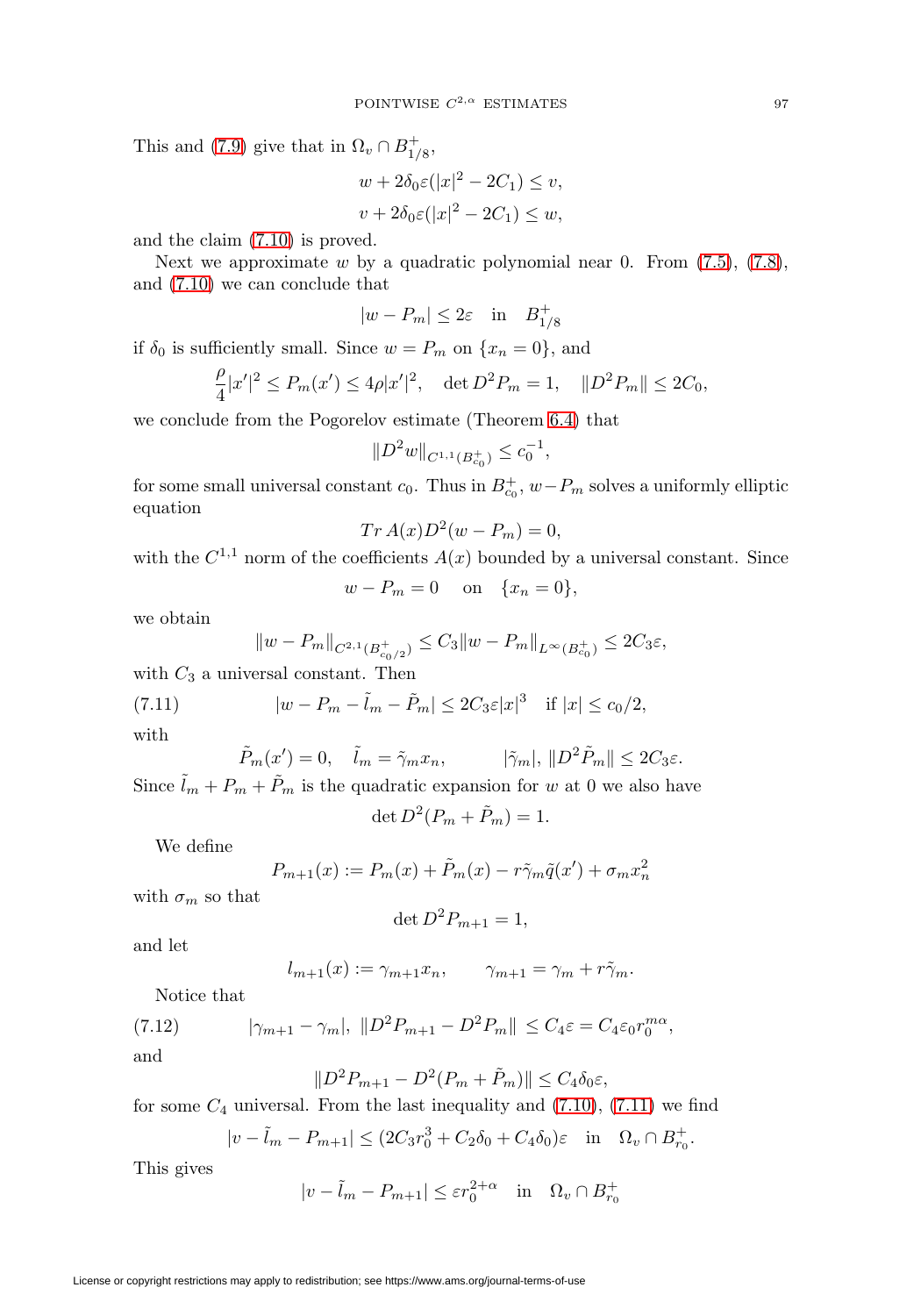98 O. SAVIN

if we first choose  $r_0$  small (depending on  $C_3$ ) and then  $\delta_0$  depending on  $r_0$ ,  $C_2$ ,  $C_4$ , hence

$$
|\tilde{u} - l_{m+1} - P_{m+1}| \le \varepsilon r^2 r_0^{2+\alpha} = \varepsilon_0 (r r_0)^{\alpha} \quad \text{in} \quad \Omega \cap B^+_{rr_0}.
$$

Finally we choose  $\varepsilon_0$  small such that [\(7.12\)](#page-34-1) and

$$
\gamma_0 = 0, \quad ||D^2 P_0|| \le C_0
$$

guarantee that

$$
|\gamma_m| \le 1, \quad ||D^2 P_m|| \le 2C_0
$$

for all m. This shows that the induction hypotheses hold for  $m+1$  and the lemma is proved.  $\Box$ 

<span id="page-35-9"></span>Remark 7.7. The proof of Lemma [7.6](#page-32-0) applies also at interior points. More precisely, if  $\tilde{u}$  satisfies the hypotheses in  $B_1(x_0) \subset \Omega$  instead of  $B_1 \cap \Omega$ , then the conclusion holds in  $B_1(x_0)$ . The proof is in fact simpler since, in this case, we take w so that

$$
w = v \quad \text{on} \quad \partial B_1(x_0),
$$

and then [\(7.9\)](#page-33-0) is automatically satisfied, so there is no need for the barrier  $\phi$ . Also, at the end we apply the classical interior estimate of Pogorelov instead of the estimate in the half-domain.

Now we can sketch a proof of Corollary [7.2](#page-26-4) and Theorem [7.3.](#page-27-1)

If  $u$  satisfies the conclusion of Theorem [7.1,](#page-26-0) then, after an appropriate dilation, any point in  $\mathcal{C}_{\theta} \cap B_{\delta}$  becomes an interior point  $x_0$  as in Remark [7.7](#page-35-9) above for the rescaled function  $\tilde{u}$ . Moreover, the hypotheses of Lemma [7.6](#page-32-0) hold in  $B_1(x_0)$  for some appropriate  $\varepsilon \leq \varepsilon_0$ . Then Corollary [7.2](#page-26-4) follows easily from Remark [7.7.](#page-35-9)

If  $u$  satisfies the hypotheses of Theorem [7.3,](#page-27-1) then we obtain as above that

$$
||u||_{C^{2,\alpha}(D_{\delta})} \leq C, \qquad D_{\delta} := \{x \in \Omega \mid dist(x, \partial \Omega) \leq \delta\},
$$

for some  $\delta$  and C depending on the data. We combine this with the interior  $C^{2,\alpha}$ estimate of Caffarelli in [\[C2\]](#page-35-3) and obtain the desired bound.

### **REFERENCES**

- <span id="page-35-6"></span>[CC] Caffarelli L., Cabre X., Fully Nonlinear Elliptic Equations, Colloquium Publications 43, American Mathematical Society, Providence, RI, 1995. M[R1351007 \(96h:35046\)](http://www.ams.org/mathscinet-getitem?mr=1351007)
- <span id="page-35-2"></span>[CNS] Caffarelli L., Nirenberg L., Spruck J., The Dirichlet problem for nonlinear second-order elliptic equations. I. Monge-Ampère equation, Comm. Pure Appl. Math. **37** (1984), 369-402. M[R739925 \(87f:35096\)](http://www.ams.org/mathscinet-getitem?mr=739925)
- <span id="page-35-8"></span>[C1] Caffarelli L., A localization property of viscosity solutions to the Monge-Ampère equation and their strict convexity, Ann. of Math. (2) **131** (1990), 129-134. M[R1038359 \(91f:35058\)](http://www.ams.org/mathscinet-getitem?mr=1038359)
- <span id="page-35-3"></span>[C2] Caffarelli L., Interior  $W^{2,p}$  estimates for solutions of Monge-Ampère equation, Ann. of Math. (2) **131** (1990), 135-150. M[R1038360 \(91f:35059\)](http://www.ams.org/mathscinet-getitem?mr=1038360)
- <span id="page-35-0"></span>[I] Ivočkina N. M., An a priori estimate of  $||u||_{C^2(\Omega)}$  of convex solutions of the Dirichlet problem for the Monge-Ampère equation. Zap. Nauchn. Sem. Leningrad. Otdel. Mat. Inst. Steklova (LOMI) **96** (1980) 69–79. M[R579472 \(82b:35056\)](http://www.ams.org/mathscinet-getitem?mr=579472)
- <span id="page-35-4"></span>[JW] Jian H.Y., Wang X.J., Continuity estimates for the Monge-Ampère equation, SIAM J. Math. Anal., **39** (2007), 608–626. M[R2338423 \(2009g:35073\)](http://www.ams.org/mathscinet-getitem?mr=2338423)
- <span id="page-35-1"></span>[K] Krylov N. V., Boundedly inhomogeneous elliptic and parabolic equations in a domain. (Russian) Izv. Akad. Nauk SSSR Ser. Mat. **47** (1983), no. 1, 75–108. M[R688919](http://www.ams.org/mathscinet-getitem?mr=688919) [\(85g:35046\)](http://www.ams.org/mathscinet-getitem?mr=688919)
- <span id="page-35-5"></span>[LS] Le N., Savin O., Some minimization problems in the class of convex functions with prescribed determinant, preprint, arXiv:1109.5676.
- <span id="page-35-7"></span>[S] Savin O., A localization property at the boundary for the Monge-Ampere equation, preprint arXiv:1010.1745.